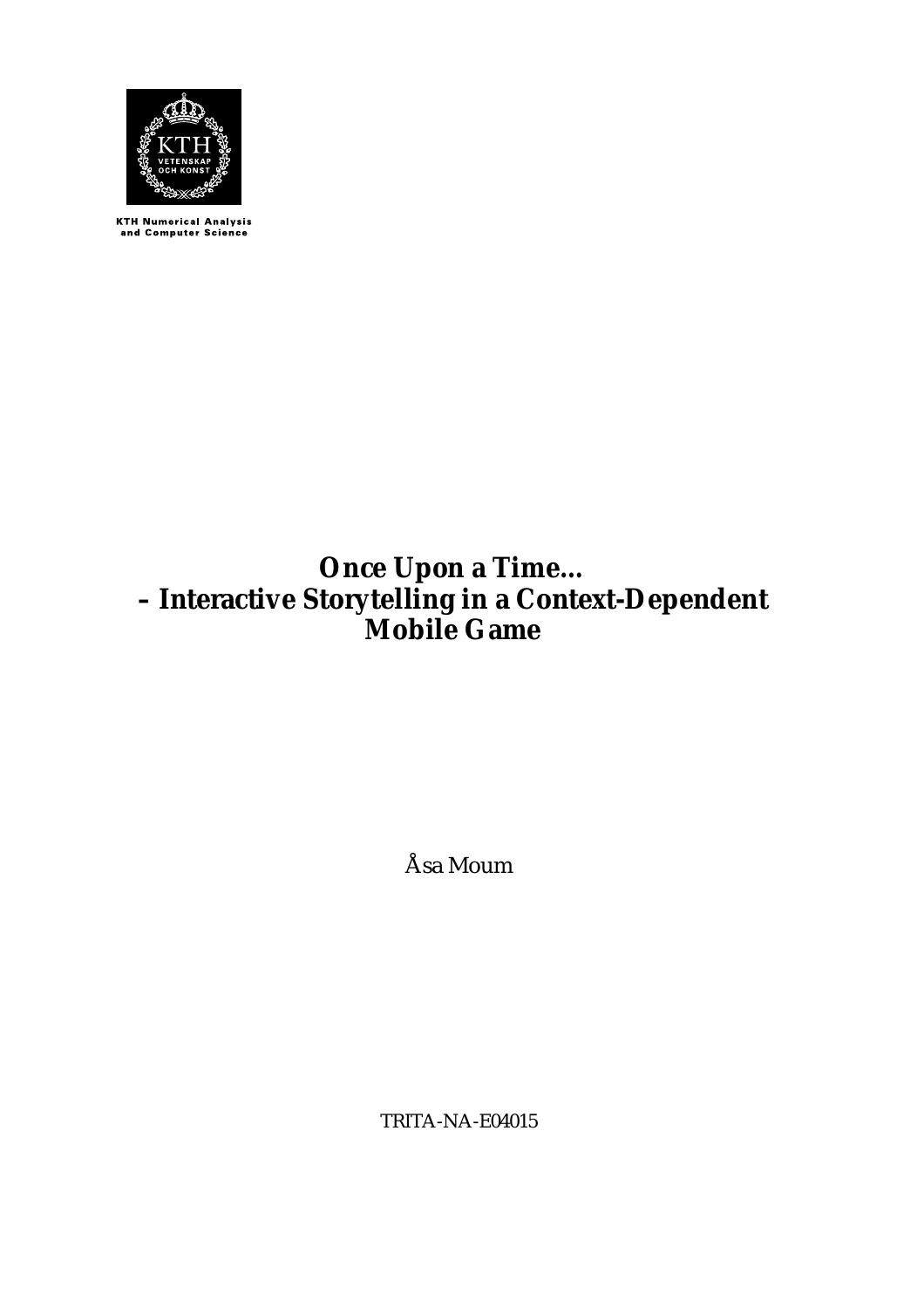

Numerisk analys och datalogi Department of Numerical Analysis KTH and Computer Science<br>100 44 Stockholm Royal Institute of Technology Royal Institute of Technology SE-100 44 Stockholm, Sweden

# **Once Upon a Time… – Interactive Storytelling in a Context-Dependent Mobile Game**

Åsa Moum

TRITA-NA-E04015

Master's Thesis in Human Computer Interaction (20 credits) at the School of Computer Science and Engineering, Royal Institute of Technology year 2004 Supervisor at Nada was Ann Lantz Examiner was Yngve Sundblad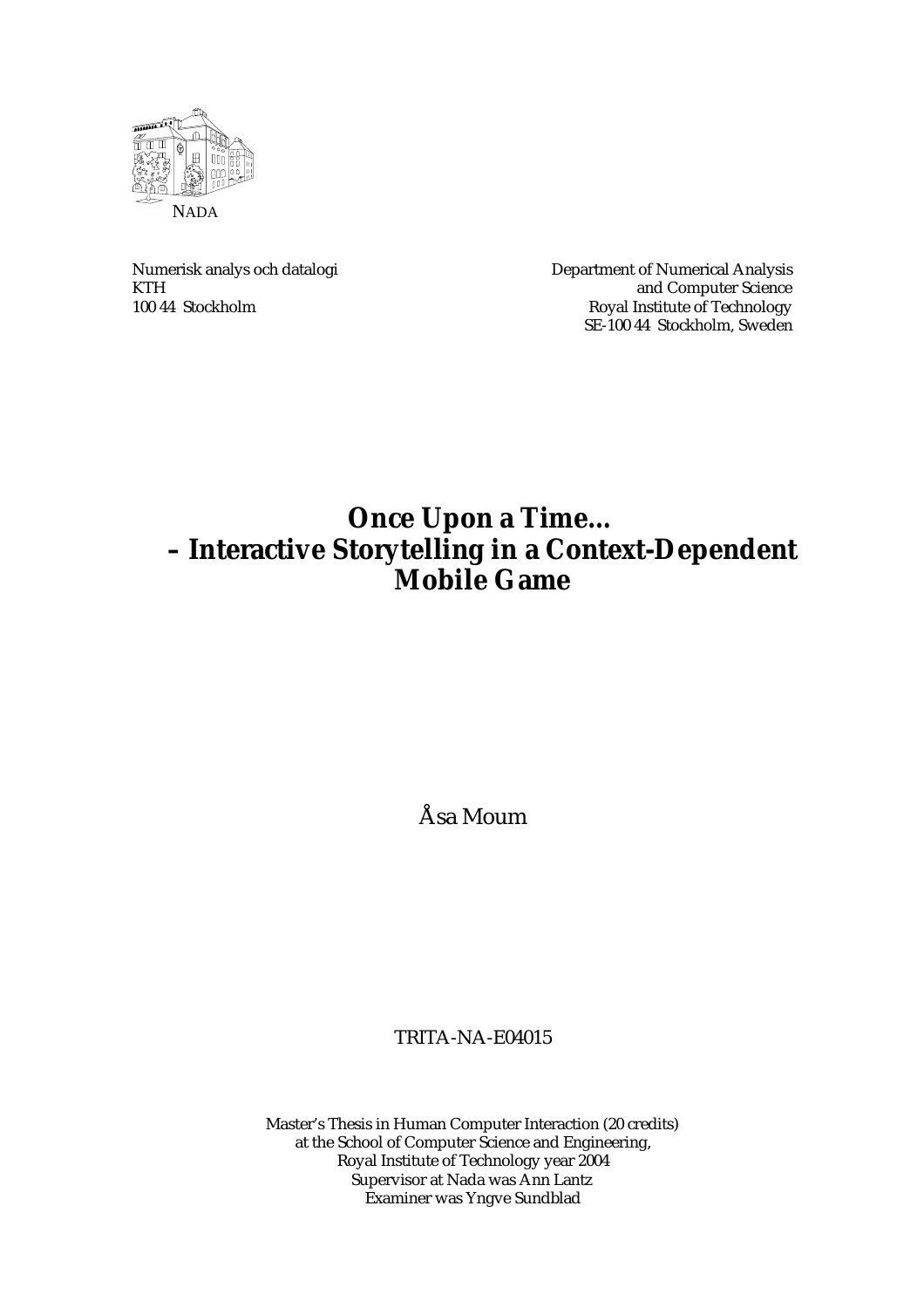# ABSTRACT

## Once Upon a Time…

#### – Interactive storytelling in a context-dependent Mobile Game

Recently the arena for mobile games has started to grow rapidly as technology has improved. To link roadside objects to a game and to use the sense of motion while travelling to enhance the game experience has been done in the Backseat Gaming projects at The Interactive Institute. Evaluation showed that the children seemed to enjoy the stories in the game. The overall objective with this project that is called Backseat Gaming III, was to investigate how roadside objects and places along a road can be used for storytelling using Backseat Gaming. The outcome was a design recommendation where a design approach to design for storytelling is presented. The most distinctive results in this project were: 1) that end user involvement is important during the whole design process, 2) that the story structure to be used is a basic line with branches leading out from it, 3) that one author probably is not enough in order to design choices of equal value and 4) that to shift between storytelling based on fragments and detailed stories work if the beginning and ending are wellprepared with no interaction possibilities for the player. I used a comprehensive literature study on Janet H Murray's aesthetic categories for interactive storytelling, dramatic arcs and a perspective in which the beauty of the road were presented. The theoretical background resulted in the creation of a workshop in which different ways to tell a story were tested. The purpose of the workshop was to generate ideas for interactive storytelling. The results of the workshop, together with the theoretical background, formed a base for the design for storytelling. A suggestion for future work would be to evaluate a prototype based on this design recommendation.

*Keywords: Interactive Storytelling, Mobile Games, Design Recommendation*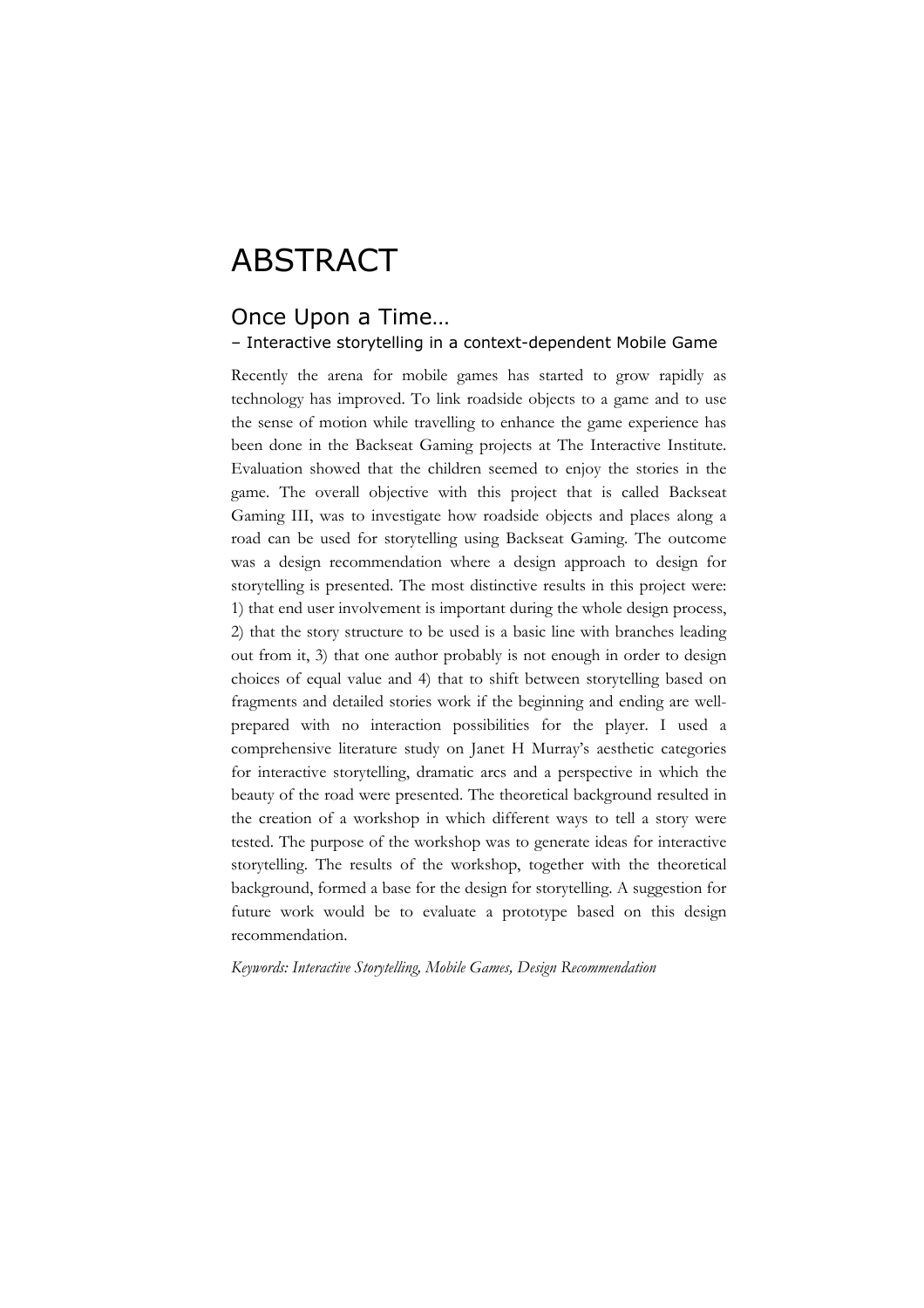# SAMMANFATTNING

#### Det var en gång… – Interaktivt berättande i ett kontextberoende mobilt spel

Nyligen så har marknaden för mobila spel börjat växa allteftersom tekniken förbättrats. Att kombinera objekt längs vägen i ett spel samt att använda rörelseuppfattningen när man åker bil för att förstärka spelupplevelsen har gjorts i Backseat Gaming-projekten på Interaktiva Institutet. Utvärderingen visade att barnen verkade tycka om historierna i spelet. Det övergripande syftet med det här projektet som heter Backseat Gaming III, var att undersöka hur objekt och platser längs en väg kan användas för berättande i Backseat Gaming. Resultatet var en designrekommendation där utgångspunkten var att designa för berättande. De mest framträdande resultaten år: 1) att slutanvändaren är viktig under hela designprocessen, 2) att berättandestrukturen ska vara en grenad baslinje, 3) att *en* författare antagligen inte är tillräckligt för att kunna skapa interaktivitet med val av lika värde och 4) att växla mellan berättande baserat på fragment och berättande baserat på mer detaljerade historier fungerar bra om början och slutet på spelet är väl förberett och utan interaktiva inslag för spelaren. Jag använde en omfattande litteratur studie av Janet H Murrays estetiska kategorier för interaktivt berättande, dramatiska kurvor och jag redogjorde för ett perspektiv där vägens skönhet beskrevs. Teorin resulterade i en workshop där olika sätt att berätta en historia testades. Syftet med workshopen var att generera idéer för interaktivt berättande. Workshopens resultat tillsammans med teorin utgjorde basen för design rekommendationen. Förslag till framtida arbete är bland annat att utvärdera en prototyp som skapats utifrån designrekommendationen.

*Nyckelord: Interaktivt berättande, mobila spel, designrekommendation*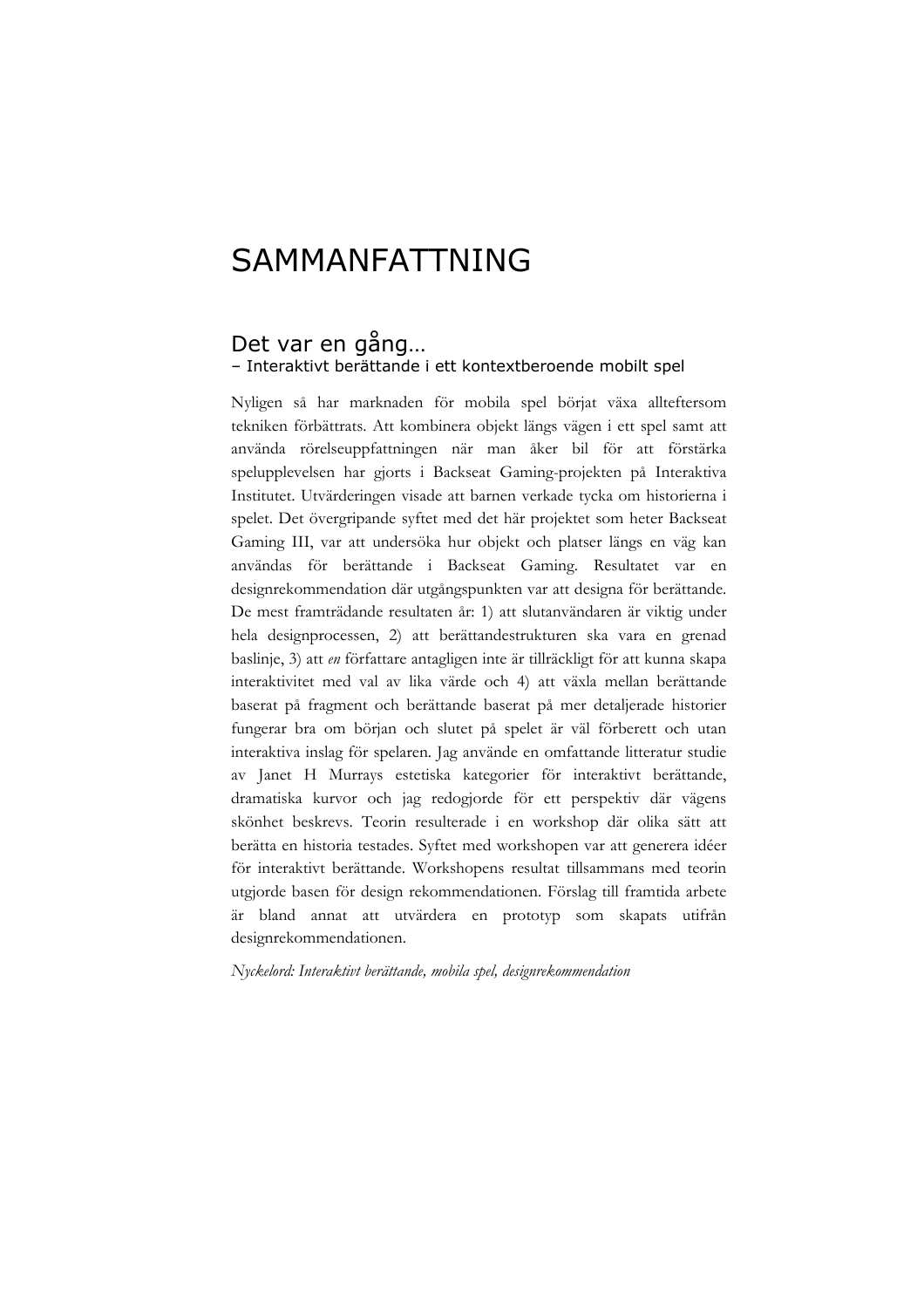# ACKNOWLEDGEMENTS

This project was carried out during the fall of 2003 and winter 2004 at The Mobility Studio at The Interactive Institute in Stockholm. The Mobility Studio focuses on research concerning mobile technologies and roads. During the project I have had a wonderful opportunity to work in a creative research environment at The Mobility Studio. I would like to thank all the members of The Mobility Studio for giving me the opportunity to be a part of their team during this project.

I would especially like to thank my supervisor, Ann Lantz at The Royal Institute of Technology, for valuable inputs on my work during the whole project.

I would also like to thank all the people I met when studying Interactive Media at Dramatiska Institutet for all the interesting discussions we had on interactive storytelling, which definitely have been a source of inspiration in this work.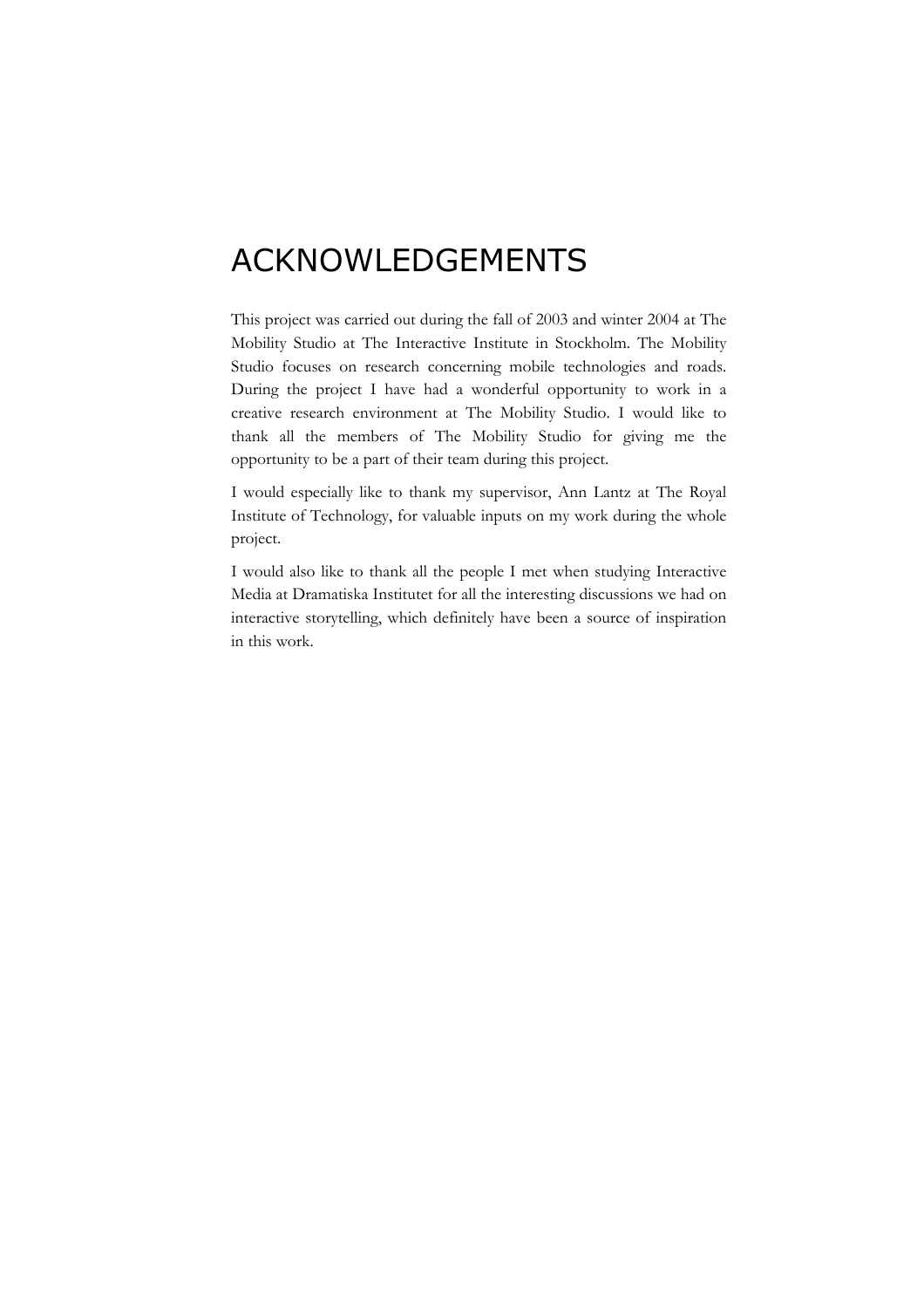# PREFACE

*Once upon a time* there was a young girl and a two-year younger sister sitting in the back seat of their parents' green Volvo. The girl gazed through the window and saw a beautiful landscape passing by. She could also see, when the landscape outside was darker, the reflection in the window which showed the contours of a young girl in the back seat of that car. That young girl was me.

It was the early eighties. No cellular phones and one Donkey Kong game that I had played so many times that it was even more thrilling to tease my sister until she burst into tears. Madicken and Robin Hood tapes had been played over and over again and we already knew the lines. Lacking anything more interesting to do, we started interacting with the other cars; that is, my sister and I had notebooks where we wrote down the registration number of the cars we met on the road. That kept us busy for a short while, until that became a past time as well.

*If only it had been twenty years later… If only* we had been travelling in that car today! Then we might have had a different opportunity to play with each other and to interact with other cars via *Backseat Gaming,* a computer-based game developed at the Interactive Institute in Stockholm used to entertain while travelling on the road.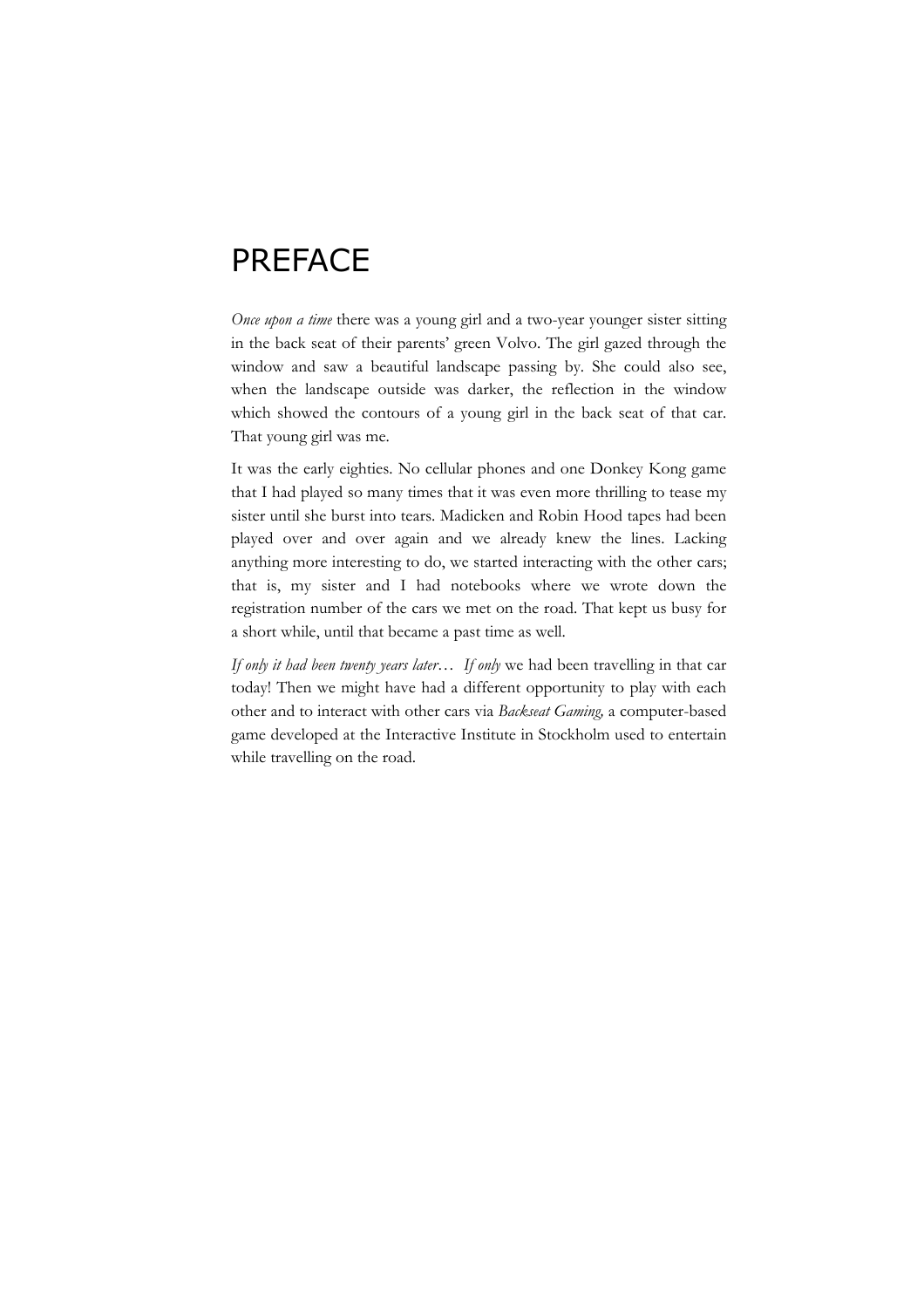# INDEX

| 1.2.2 Narrative and Storytelling  3             |  |  |
|-------------------------------------------------|--|--|
| 1.2.3 Interactive Storytelling and Games  5     |  |  |
|                                                 |  |  |
|                                                 |  |  |
| 2.2 Backseat Gaming II 8                        |  |  |
|                                                 |  |  |
|                                                 |  |  |
|                                                 |  |  |
|                                                 |  |  |
|                                                 |  |  |
|                                                 |  |  |
| 4.1 Murray's Aesthetic Categories 12            |  |  |
|                                                 |  |  |
|                                                 |  |  |
|                                                 |  |  |
|                                                 |  |  |
| 4.2.1 Vladimir Propp's Basic Stories18          |  |  |
|                                                 |  |  |
| 4.3 Storytelling Structures 19                  |  |  |
| 4.3.1 Linear - and Interactive Storytelling     |  |  |
|                                                 |  |  |
|                                                 |  |  |
|                                                 |  |  |
| 4.3.4 Linear with Nested Interactive Subparts22 |  |  |
|                                                 |  |  |
|                                                 |  |  |
| 5.1 Filtered Presence  24                       |  |  |
|                                                 |  |  |
| 6 Story Structures In Backseat Gaming 27        |  |  |
| 6.1 The Road as The Story Structure 27          |  |  |
|                                                 |  |  |
|                                                 |  |  |
| 6.4 Using Roadside Objects 28                   |  |  |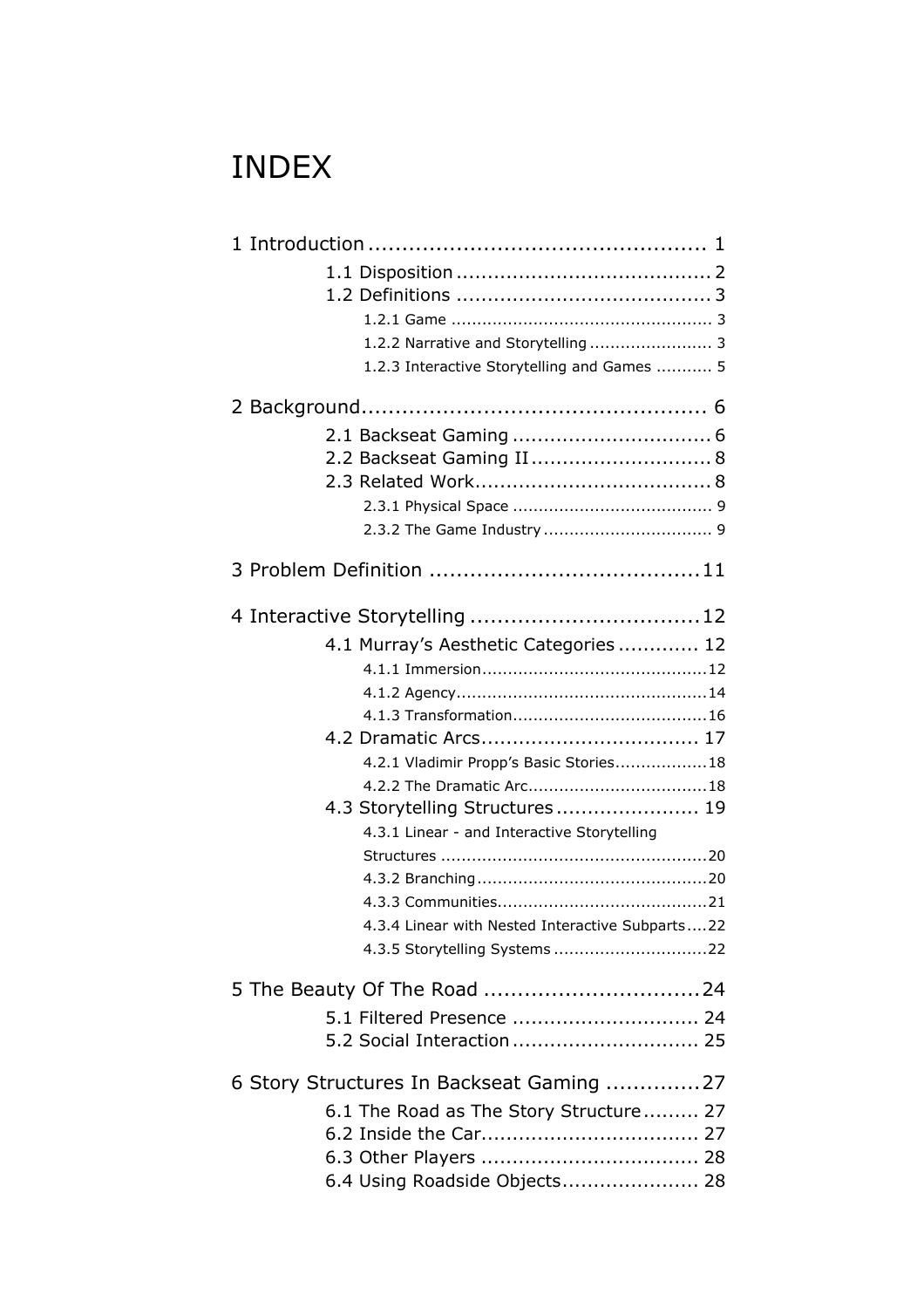| 6.5 Design Implications  30                   |  |  |  |
|-----------------------------------------------|--|--|--|
| 7 Workshop On Storytelling 31                 |  |  |  |
|                                               |  |  |  |
|                                               |  |  |  |
|                                               |  |  |  |
|                                               |  |  |  |
| 7.2.3 Reading The Detailed Story 33           |  |  |  |
|                                               |  |  |  |
| 7.2.4 Reading The Associations-based Story 33 |  |  |  |
| 7.3 Data Collection and Analysis  33          |  |  |  |
|                                               |  |  |  |
|                                               |  |  |  |
|                                               |  |  |  |
|                                               |  |  |  |
| 7.4.1 Murray's Aesthetic Categories35         |  |  |  |
| 7.4.2 The Importance of Dramatic Arcs36       |  |  |  |
| 7.4.3 Storytelling Using Fragments36          |  |  |  |
| 7.4.4 Interaction Possibilities36             |  |  |  |
| 7.4.5 Character - and Player Relation37       |  |  |  |
|                                               |  |  |  |
|                                               |  |  |  |
|                                               |  |  |  |
|                                               |  |  |  |
|                                               |  |  |  |
| 8.1 The Game Design Process  40               |  |  |  |
|                                               |  |  |  |
| 8.2 Story Structure 41                        |  |  |  |
| h 8.3 The Author and The Choreographer  42    |  |  |  |
|                                               |  |  |  |
| 8.4.1 Agency and Non-Agency 43                |  |  |  |
| 8.4.2 Designing Equal Choices 44              |  |  |  |
| 8.5 The Real and The Virtual World  44        |  |  |  |
| 8.6 Enhancing the Experience  45              |  |  |  |
|                                               |  |  |  |
|                                               |  |  |  |
|                                               |  |  |  |
| 9.1 About The Literature 46                   |  |  |  |
| 9.2 About The Method  47                      |  |  |  |
| 9.2.1 Workshop Participants47                 |  |  |  |
| 9.2.2 Workshop Procedure 48                   |  |  |  |
|                                               |  |  |  |
| 9.3 The Design Recommendation 50              |  |  |  |
| 9.4 Problem Definition 50                     |  |  |  |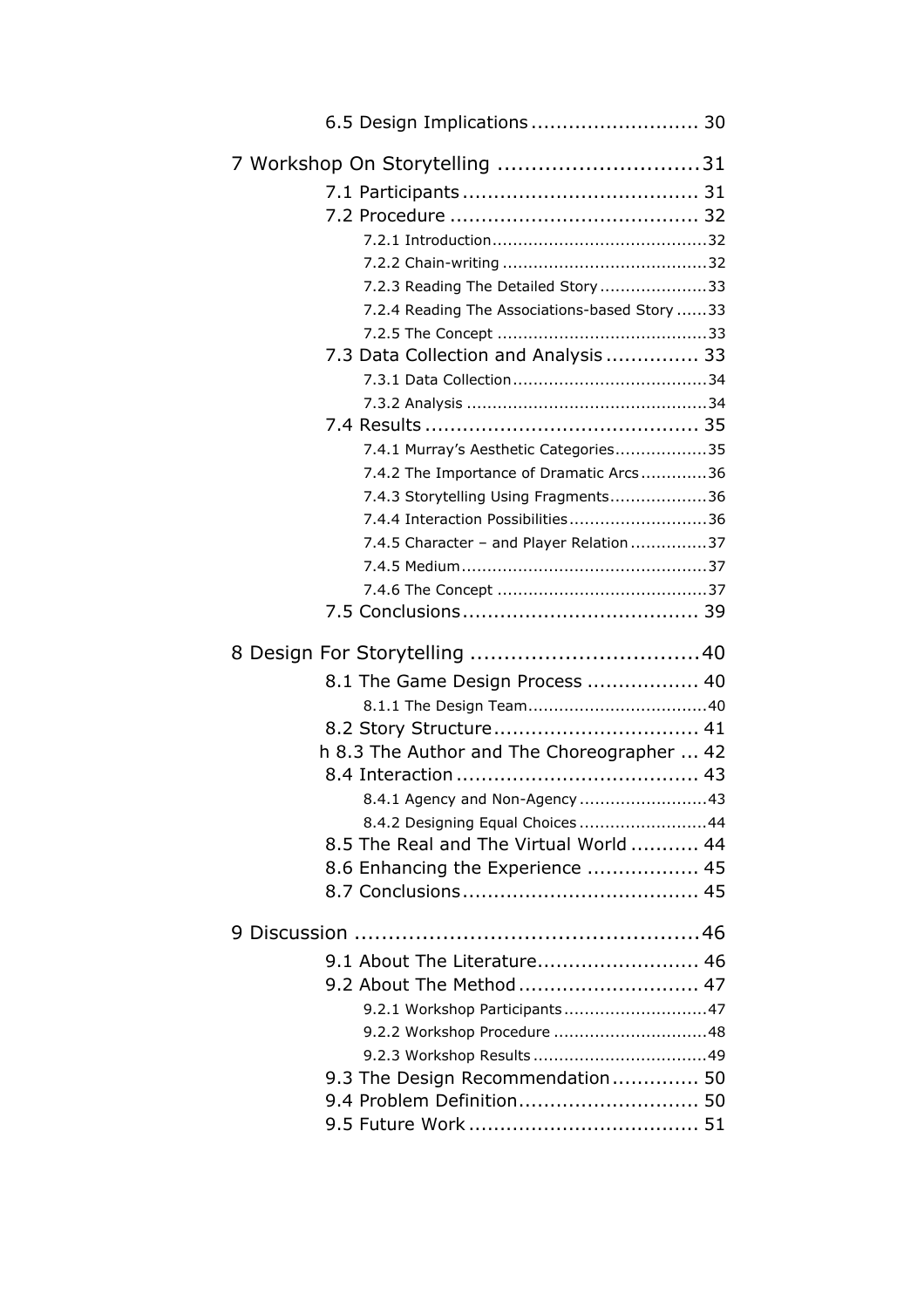Appendix A - Branching Structures

Appendix B - The Detailed Story

Appendix C - The Associations-based Story

Appendix D - The Concept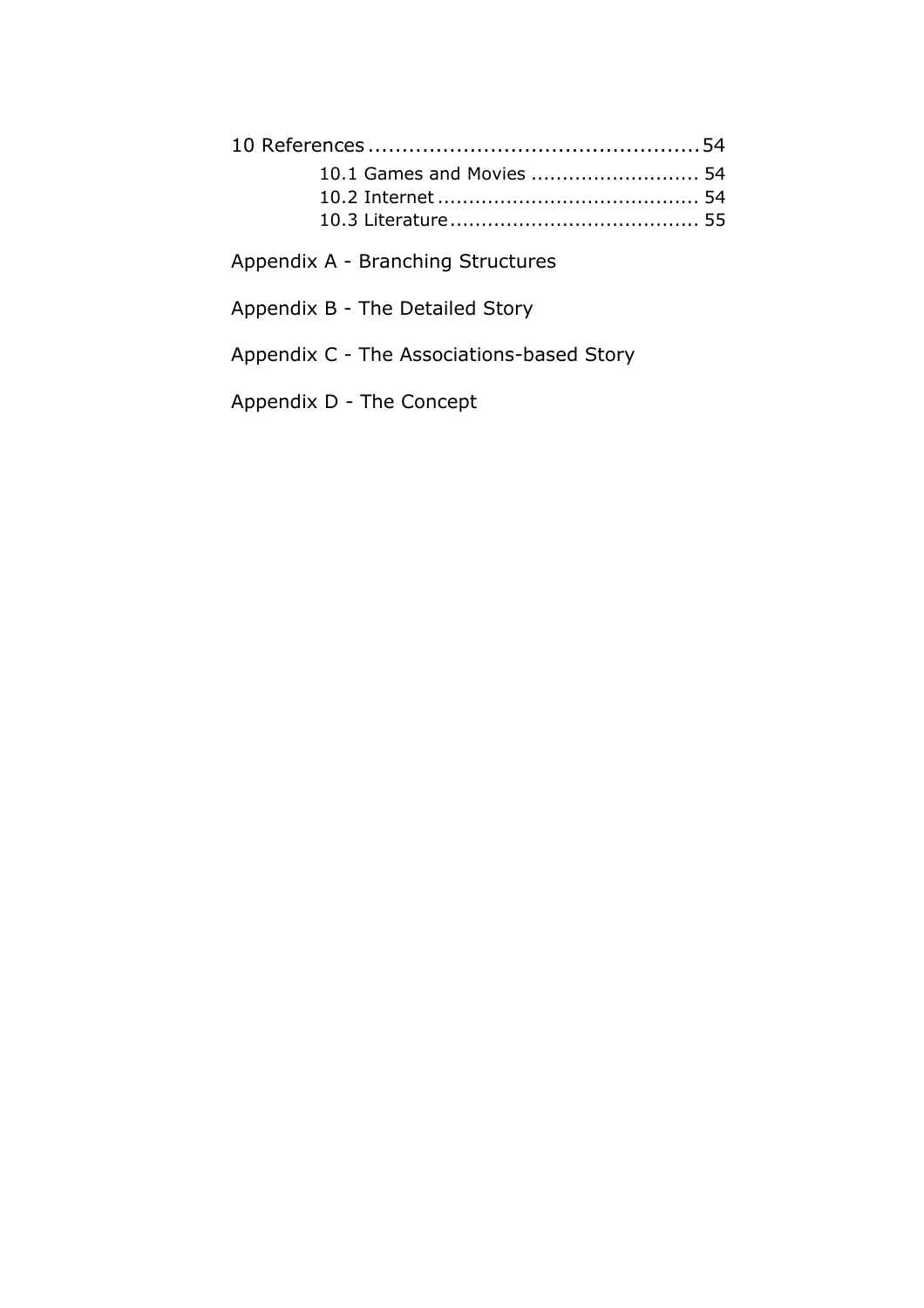# 1 INTRODUCTION

This project, Backseat Gaming III, concerns storytelling using contextdependant technology in a mobile game on a conceptual level. The overall objective with this project was to investigate how roadside objects and places along a road can be used for storytelling using Backseat Gaming in a larger scale. It was of interest to investigate how stories are to be told using the specific features of the previous Backseat Gaming projects that are described in the next chapter. Then it was of interest to investigate if the stories that then came out made sense at all or if they would be surreal to the extent that they were of no use. I used a comprehensive literature study to investigate storytelling from different perspectives. I also arranged and led a workshop using focus groups where different ways to tell a story by using chain-writing described in the chapter about the workshop, were tested. The outcome of the workshop together with the literature study formed the design recommendation. The design recommendation focused on: the story structure to use, the interaction possibilities, how to author or create a game and how the design process should be carried out.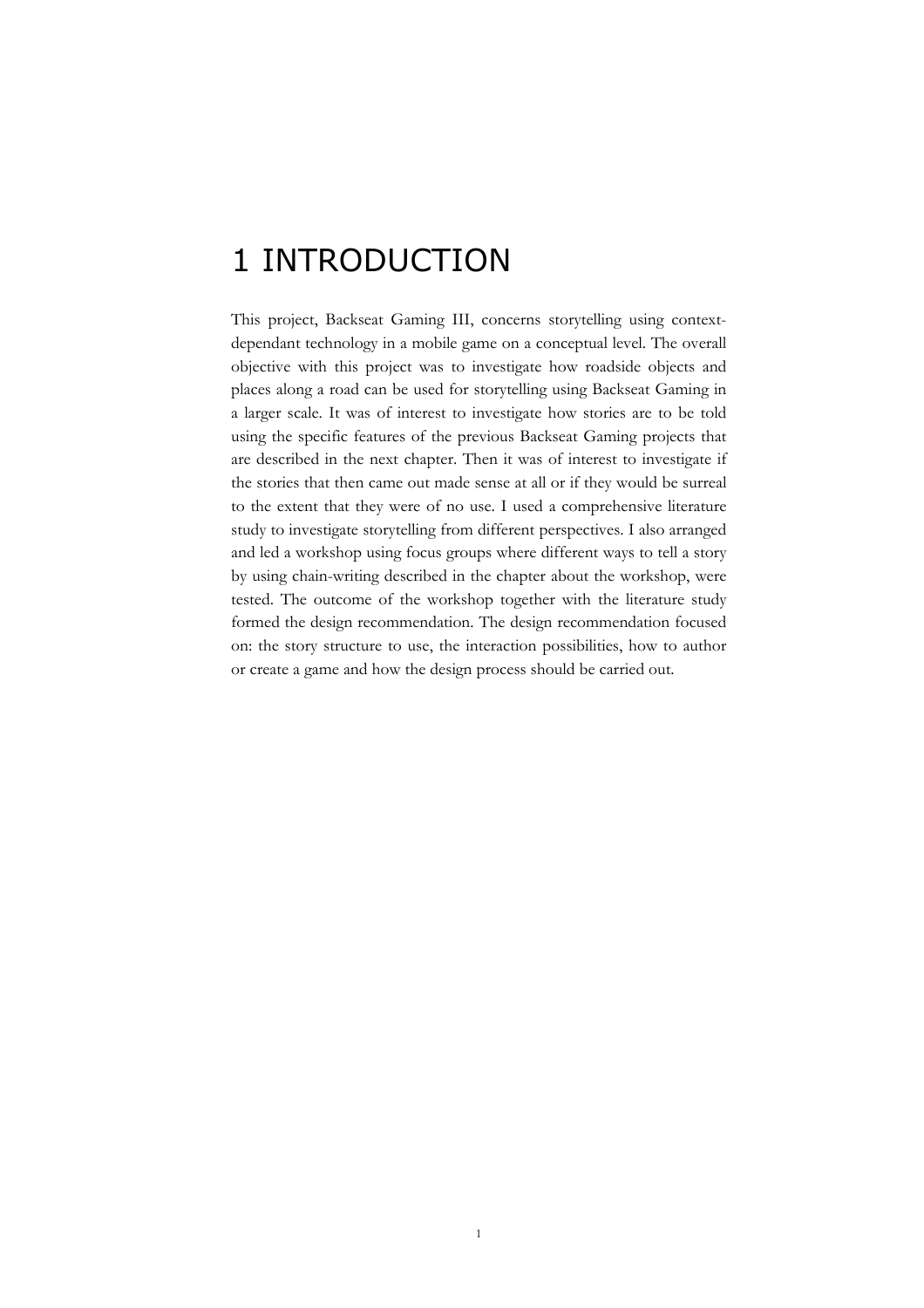# 1.1 Disposition

So far, the *Introduction* will continue with this section and will be followed by a section on definitions of useful terms for the reader of this report. The continuing chapters are presented below.

## 2 Background

Previous Backseat Gaming projects and related work are described in this chapter.

## 3 Problem Definition

The problem definition is stated here.

## 4 Interactive Storytelling

The outlines for interactive storytelling presented are based on Janet Murray's aesthetic categories. This section also briefly touches upon theory on drama. Different structures for storytelling are explored.

## 5 The Beauty of the Road

A perspective in which the road is seen as a social space and a community is presented. The interaction inside the car as well as the road and the surroundings are discussed.

## 6 Story Structures in Backseat Gaming

The previous chapters form the base for the work done in this chapter. I form structures for storytelling on Backseat Gaming.

## 7 Workshop on Storytelling

In this chapter the workshop and the results are described.

## 8 Design for Storytelling

The workshop results together with the theoretical background are combined and form the design recommendation.

## 9 Discussion

This chapter presents a summary of the project, including a discussion of the method, its results, as well as suggestions for future work.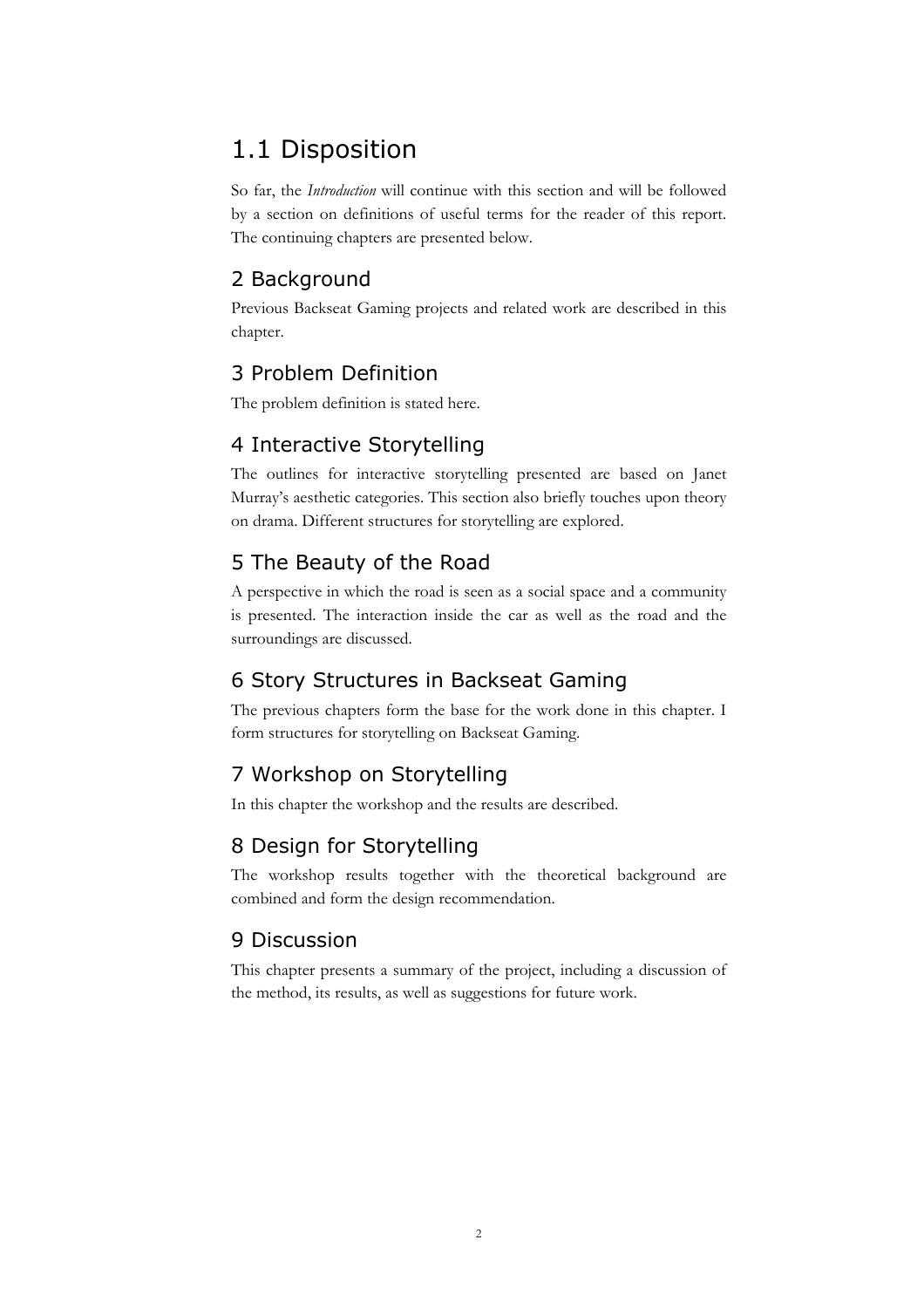# 1.2 Definitions

In this section I will define central terms and notions for this report. Definitions of these terms vary greatly, depending on whom I ask or which book I read. I will clarify what the terms mean in this report.

### 1.2.1 Game

I would say that a *game*, be it *Monopoly<sup>®</sup>*, *Trivial Pursuit* <sup>®</sup> etc, focuses on the interactivity and usually involves achieving some kind of goal by interacting; i.e. solving puzzles, scoring points and winning.

A *computer game* is a game that uses a computer. Likewise, a *Playstation game* is a game that is played on a Playstation<sup>®</sup> console and since a Playstation® is a computer, when I refer to a computer game I also include games played on consoles like Playstation®, Xbox®, Came Cube<sup>®</sup> etc.<sup>1</sup> When I use the term *mobile game* I refer to a game that is played on a mobile/portable computer device. It could be a 3G cellular phone, a GSM cellular phone, a Palm Pilot or a Pocket PC. A mobile game is also a computer game.

All these consoles require an initial action taken by the player. The player needs to turn on the computer, cellular phone or TV in order to play. Recently, there has been increased focus on games that run twenty-four hours a day, every day, and use many channels to pull players into the multiplayer environment. They are called *pervasive games.* They don't wait until the player chooses to sit down at the terminal and play. They phone, fax or e-mail the player demanding attention and making it clear that the player must take immediate action to compete successfully. The game environment never stops running.2

What has been described above is actually part of a new discipline called Ludology.3 It mainly concerns the study of games, computer games in particular. The field is mostly focused on the historical development of games or on developing taxonomies for different types of game. It does not typically address the question of designing new games and not at all new games using new technologies.4

## 1.2.2 Narrative and Storytelling

The definitions of narrative and storytelling are crucial for my work. However, it is not entirely simple to define these terms. Below I will

<sup>1</sup> Eladhari, M. (2002), Objektorienterat berättande i berättelsedrivna datorspel

<sup>2</sup> http://www.analysys.com (Last visited 2003-10-03)

<sup>3</sup> Ludology, http://www.ludology.org (Last visited 2003-10-03)

<sup>4</sup> Lundgren, S., Björk, S (2003), Game Mechanics: Describing Computer-Augmented Games in Terms of Interaction, p.47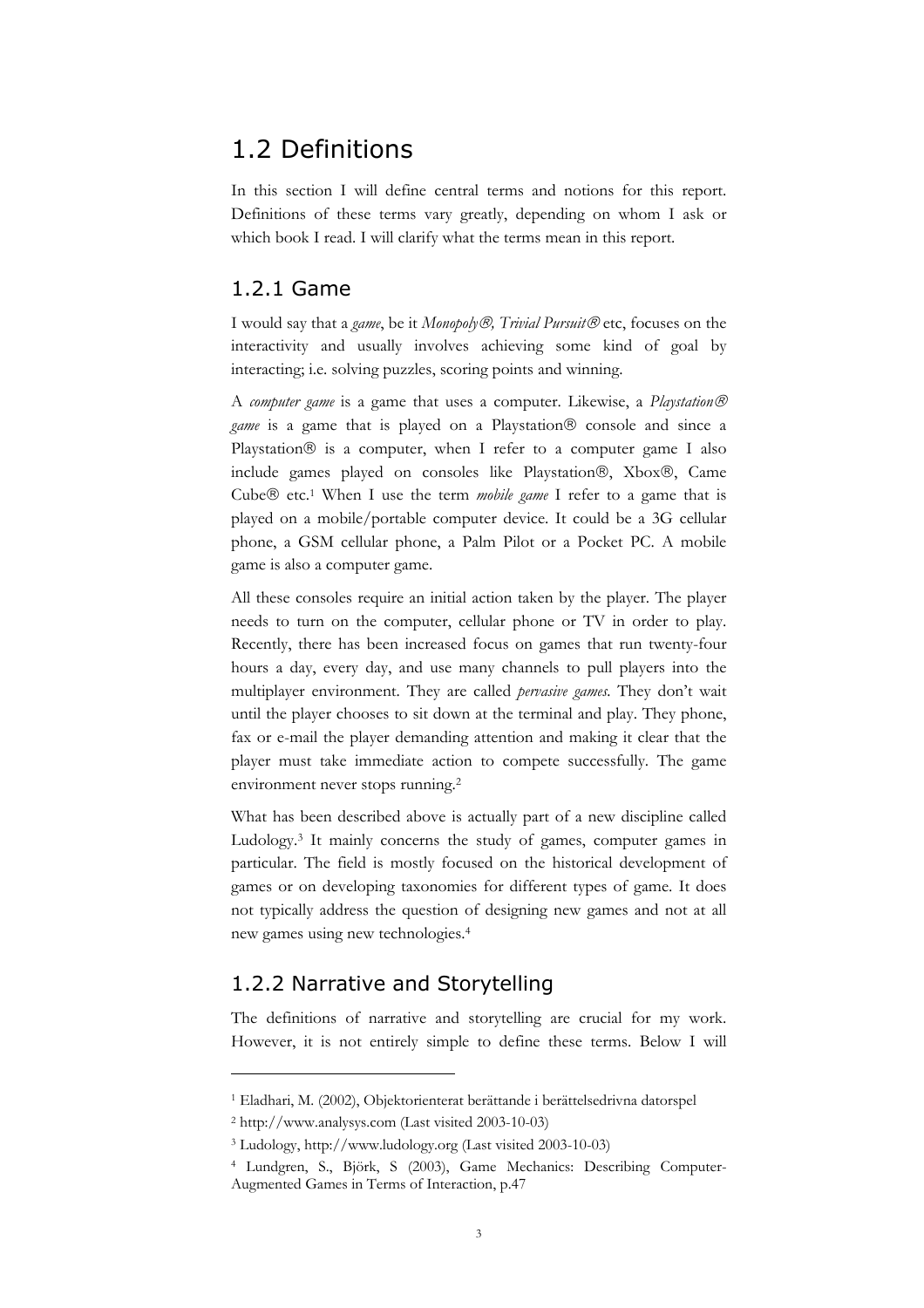present the way I will use the terms in this report. I do not claim that this is the universally correct use of the terms, but I hope it creates a basic understanding for the reader of this report.

Both a story and a narrative are accounts of events. An event could be, for example, that Fatima starts walking towards the door. Another event is that Fatima opens the door and leaves the room. Putting these events together forms a story. When someone accesses the story, i.e., reads it and therefore processes it mentally, it becomes a narrative.

A narrative can also be with narrating events after they have happened, which can be confusing. I will therefore do as Tosca and use the term storytelling instead, in order to avoid mixing up different meanings of the term narrative. Storytelling doesn't necessary imply narrative, but it can also be a predisposition of elements.<sup>5</sup> In order to understand the complete perspective of storytelling, *story* and *plot* are also discussed below.

#### *Story and Plot*

A story is a piece of fiction that combines different events. An event consists of actions and events that are based on their agency and on their relative importance.6

The plot in a game makes the combined stories interesting by adding temporal, causal, spatial, functional and manipulative events.7 The plot implies and end, it is the desiring dynamics that moves the player and story towards the ends, while simultaneously delaying that end.8 The plot makes the story interesting and creates the desire for creating narratives.

Although the definitions of plot and story are rather similar, they are not to be interchanged. In this report the difference is not crucial, and therefore I will leave the discussion about these terms here.

<sup>5</sup> Tosca, S. (2003), The Quest Problem in Computer Games, p. 70

<sup>6</sup> Eskelinen, M., (2001), The Gaming Situation

<sup>7</sup> Eskelinen, M., (2001)

<sup>8</sup> Nath, S. (2003), Story, Plot and Character Action: Narrative Experiences as an Emotional Braid, p. 11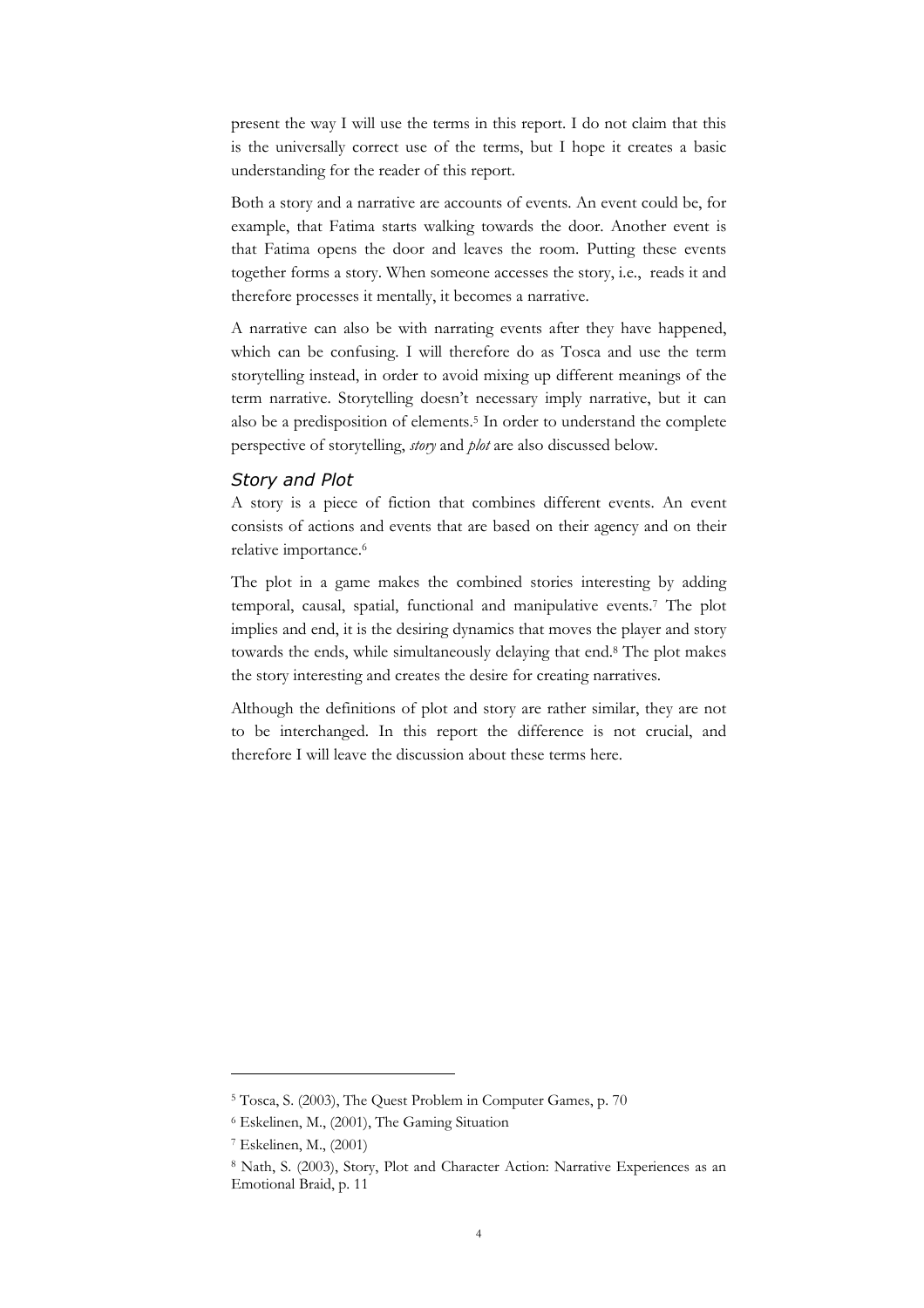## 1.2.3 Interactive Storytelling and Games

I think the difference between an interactive story and a game is rather fuzzy. There are games where the storytelling is a major part of the experience, and there are games where the interaction is the most important thing, and there might not even be a story at all. However, I am not going to make a distinction between games and interactive stories because, to me, they are basically the same as they only have shifted focus. In a game you achieve something, and in an interactive story what you achieve is an interesting story.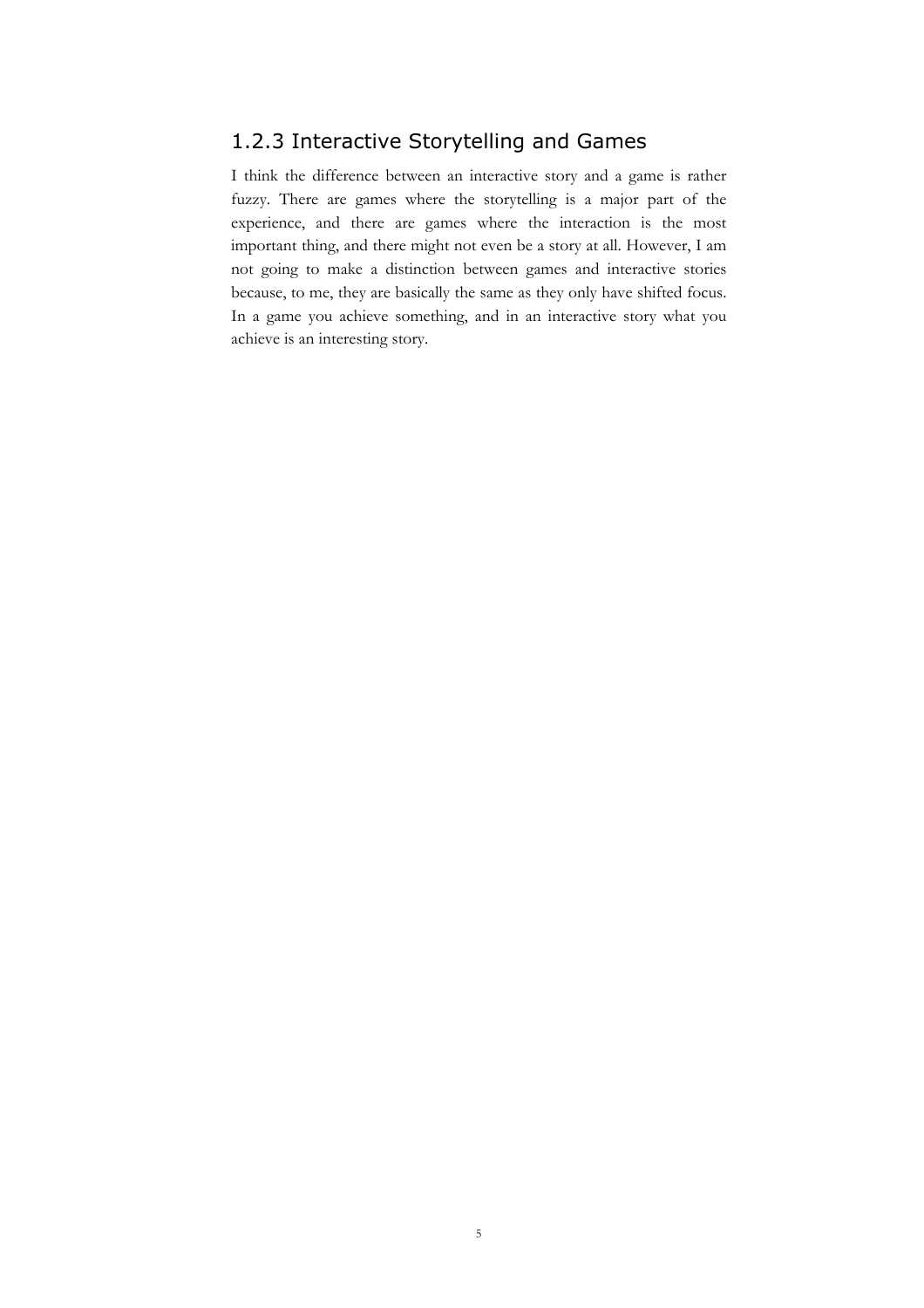# 2 BACKGROUND

Earlier Backseat Gaming projects form the base for this project. Therefore I will, in this section, describe the previous Backseat Gaming projects along with mentioning projects that in some respects relate to some of the ideas upon which Backseat Gaming relies. It is important to highlight the fact that so far, there are no other prototypes that support interaction between players in different cars.9 That is also one of the reasons that it is of interest to work with Backseat Gaming.

# 2.1 Backseat Gaming

Backseat Gaming is a research project carried out between autumn 2001 to spring 2002 in the Mobility Studio. A prototype called Backseat Gaming was developed as a context-dependent mobile game. It uses the changing scenery and sense of motion when travelling in order to create a compelling game experience. The most distinctive feature of this prototype is the linking of roadside objects to a computer game.

The game device recognizes its angle and tilt through a digital compass, as well as its geographical position by a GPS-receiver. The player has to attend to stories given at certain locations, and manipulate the direction of the device toward things they pass along the road, in order to make virtual objects appear on the screen.10 The target group is children sitting in the back seat of a car, (see figure 1a).



**Figure 1a** *Backseat Gaming player* **Figure 1b** *The manipulative event*

<sup>9</sup> Hulterström, K. (2003), Witches, Warlocks and Traffic Encounters – Designing the Interaction for an Ad Hoc Multiplayer Gaming Experience, p. 12

<sup>10</sup> Brunnberg, L., Juhlin, O. (2001), Movement and Spatiality in a Gaming Situation – Boosting Mobile Computer Games with the Highway Experience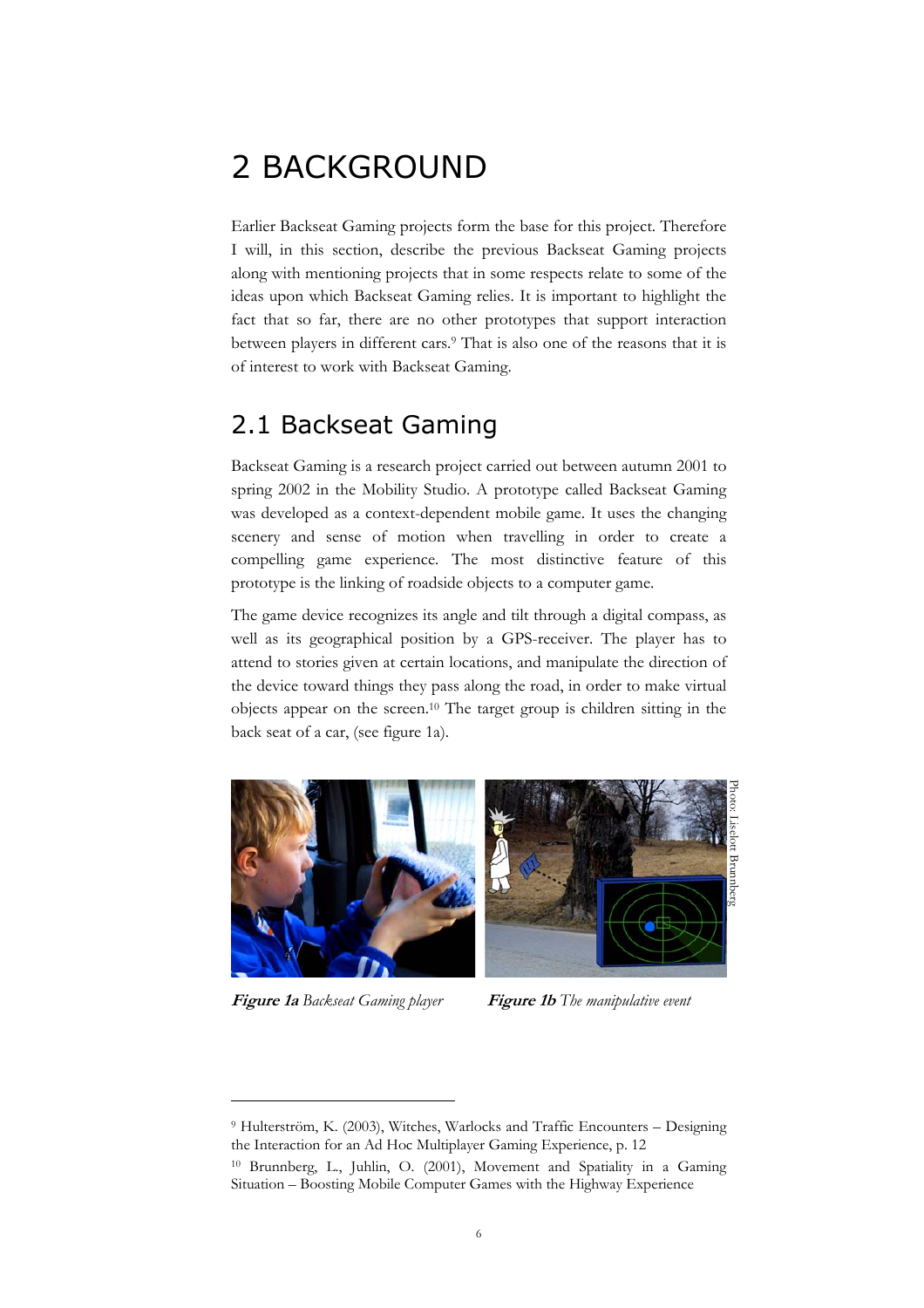Children usually play with each other while travelling, i.e. counting red cars or teasing siblings. Backseat Gaming creates the opportunity for children to explore and play with the vast landscapes, the magnificent cottages or the attacking mummies they pass or imagine while sitting in the car.

Backseat Gaming tells the story on three levels. The first thing the user experiences is the *framing story*. It starts when the user enters the game and is provided with necessary information for understanding the goal of the game. When driving along a road a *local story* is triggered. The story is presented with an animation consisting of a sequence of pictures of the particular roadside object, overlaid with animations and a narrator voice. The story provides information about the upcoming *manipulative event*, (see figure 1b on the previous page). That is important since the player is present at the game location for a very short time. A manipulative event is initiated when the player approaches the game location. The device automatically changes so that the player can sight at objects in the physical environment that have been described in the local story. It is important that the player positions the device in the correct direction, or else the virtual objects will not appear. Backseat Gaming has a traditional relationship between player and computer, similar to a simple combat game in the way the player manipulates the device to grab an object.<sup>11</sup>

The game was tested and evaluated by the assigners of the project at the Mobility Studio. During the test the children were filmed and their facial expressions, general appearance, movement of device and gaze, aiming, firing behavior and spontaneous comments at each event in the game were studied. As a result of the study it became apparent that the children generally understood and enjoyed the concept, if they were not too young to understand the connection between the game and the roadside objects. An especially interesting behavior that was noticed was that the players enjoyed the stories in the game, even though the narrative or storytelling hadn't been a focus for this prototype. It was also concluded that storytelling is most fun with roadside objects that in themselves evoke interest, such as places that display activity or dramatic places.12

<sup>11</sup> Brunnberg, L., Juhlin, O. (2001)

 $12$  Brunnberg, L., Juhlin, O. (2001)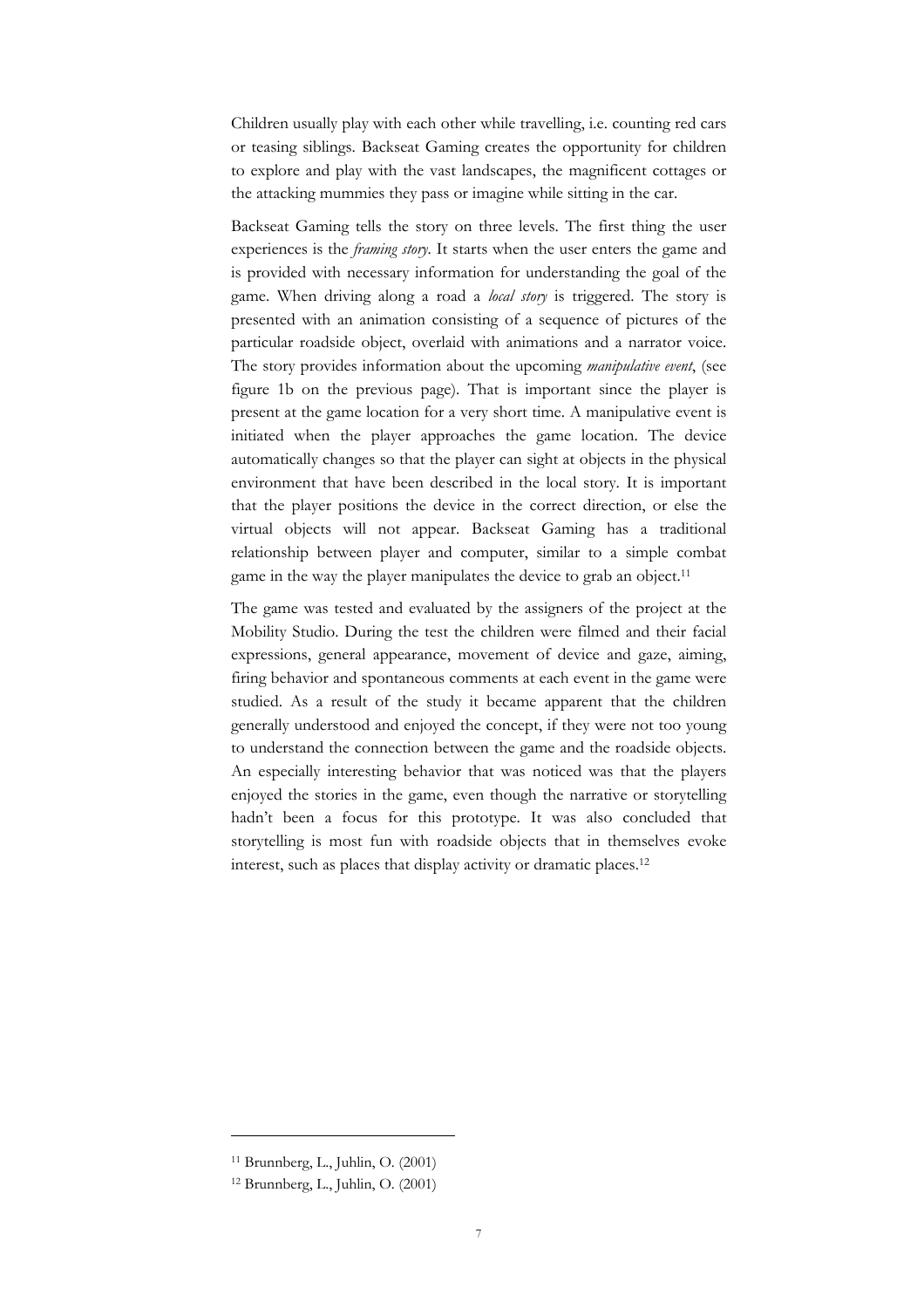# 2.2 Backseat Gaming II

This part of the project was carried out during the spring and summer 2003. It was focused on the highway experience from a multiplayer perspective.

Meeting other people while travelling along a road occurs quite often in various forms, such as two cars travelling in different directions, traffic jams, red lights, etc. The project resulted in a prototype, Backseat Gaming II, which has been tested. The focus was to enhance the social interaction between the passengers in different cars on the road, rather than interacting with objects along the road, as in the previous project. In order to make the social interaction more interesting, a tangible interface was chosen. The digital compass that in the previous prototype was connected to the pocket PC was detached and used as a separate item connected through a longer cable to the pocket PC.13

When two cars come in proximity of each other, (see figure 2a), the players will receive a sound feedback of the other player's presence. The interaction is implemented as a choice of different weapons, (see figure 2b). To follow up the theme of the game, the tangible interface can be used as a magical wand, a magical hover and squeezer. The wand is intended to enhance social interaction by gestures.14



**Figur 2a** *Meeting cars with players* **Figure 2b** *The squeezer*

Later this autumn a field evaluation of this device will be carried out at the Mobility Studio by the assigners of the project.

# 2.3 Related Work

 $\overline{a}$ 

Together with the introduction of *Nokia games®*, the game world has to accept the challenge of embedded technology and pervasive gaming on a larger scale. I think it has received wide publicity outside the game world

<sup>13</sup> Brunnberg, L., Hulterström, K. (2003), Designing for Physical Interaction and Contingent Encounters in a Mobile Gaming Situation

<sup>14</sup> Brunnberg, L., Hulterström, K. (2003)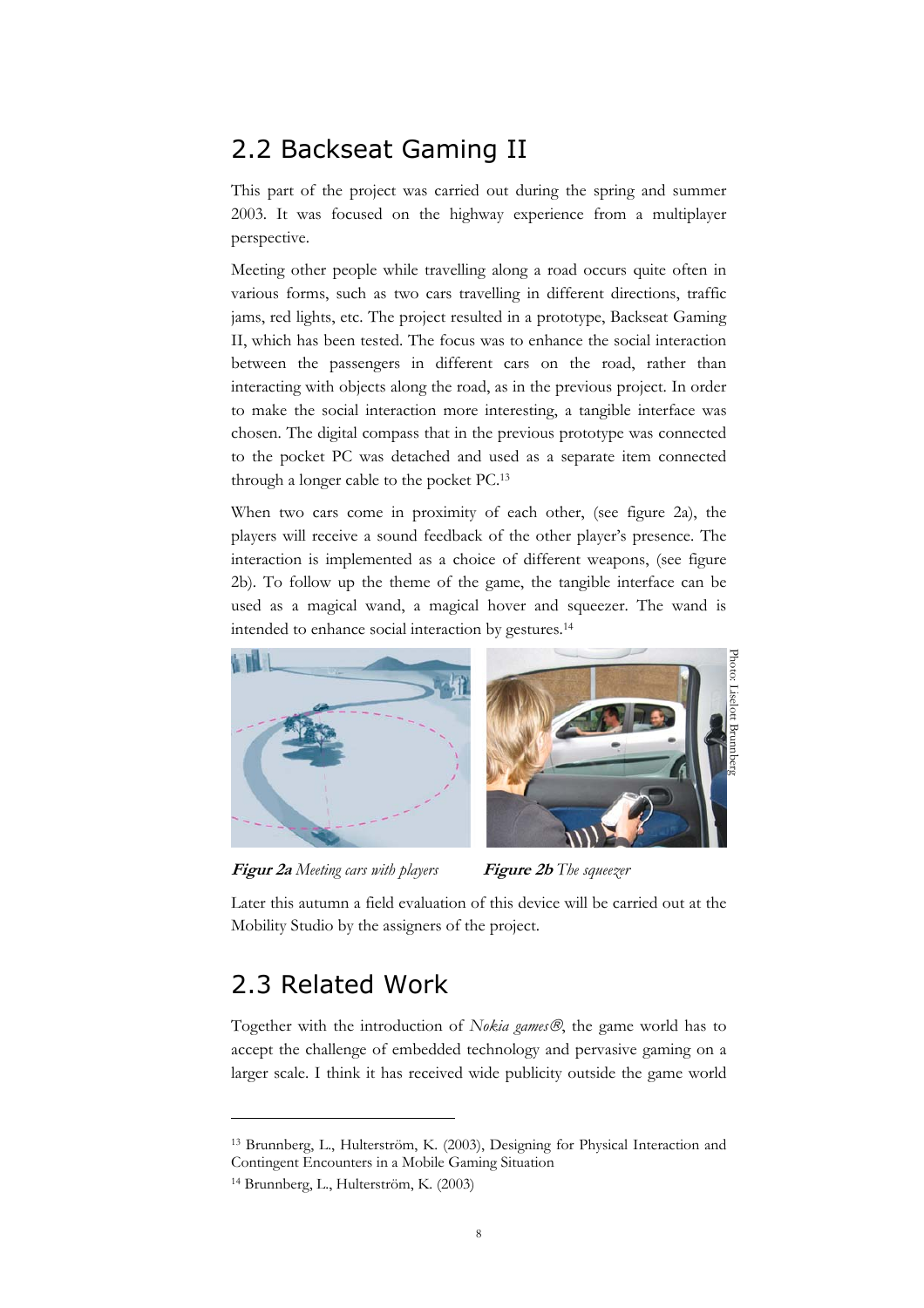and the academic world, which is what to expect since Nokia is a multinational company. There are several other projects focusing on bringing the digital, virtual world closer to real world. However, the gap between now and when my sister and I played the Donkey Kong game is huge. During this period of time there have been many changes, i.e., Playstation<sup>®</sup> consoles installed in cars, and the prestanda of the computers have been greatly improved. Playing computer games while travelling in a car is not a new thing. The unique feature of The Backseat Gaming projects is the link between the virtual world and the physical world. The road the car drives along *does* matter in this context!

### 2.3.1 Physical Space

Not only it is of interest to investigate previous computer games within a car, but also the use of physical space, this since The Backseat Gaming projects, as mentioned above, mix the real world with the virtual world.

*Pirates!15* is a wireless multiplayer game focusing on social interaction in physical space. The game takes place in physical space and the distances between different locations are used as events in the game. The game is implemented on handheld computers connected to a wireless network.

*Can You See Me Now?*16 is a game using positioning of other players outdoors. Three runners were physically located on the street and up to twenty people logged on to the Internet and played. The runners' goal was to physically get to the place where an online player's avatar was and catch it. In a setting like that it works, but when it comes to Backseat Gaming, that kind of setting would be too slow.17

## 2.3.2 The Game Industry

So far, the most successful designs of computer games have been developed within the private sector. As shown in the previous sections, academic research is being done and is also a rapidly growing industry. However, the gap between the commercial game industry and the academic research on games is still huge. The commercial game industry is far beyond the academic projects. Some commercial projects are therefore worth mentioning:

Nokia games<sup>®</sup> is already mentioned above.<sup>18</sup> There are other gamedeveloping companies specialized in mobile games. Worth mentioning is

<sup>15</sup> Björk, S., Falk, J., Ljungstrand, P. (2001), Pirates! Using the Physical World as a Game Board

<sup>16</sup> Anastasi, R., Tandavanitj, N., Flintham, N., Crabtree, A., Adams, M., Row-Farr, J., Iddon, J., Benford, S., Hemmings, T., Izadi, S, Taylor, I. (2002), Can You See Me Now? A Citywide Mixed-Reality Gaming Experience

<sup>17</sup> Hulterström, K. (2003), p. 12

<sup>18</sup> http://www.nokiagames.com (Last visited 2004-01-30)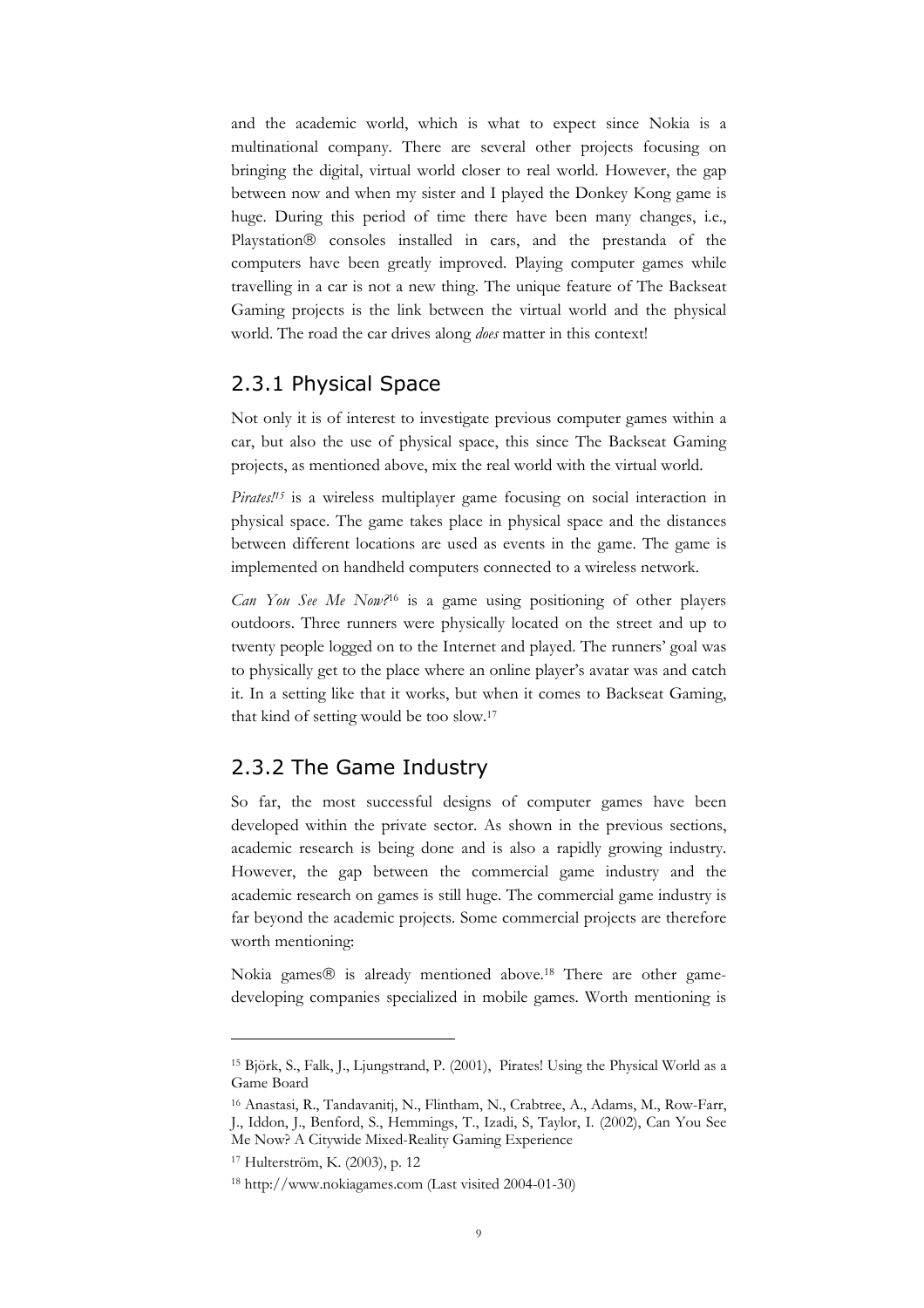especially *It's Alive™* and *Jadestone<sup>™</sup>*, both Stockholm-based companies. However, none of these have come up with a mobile game based on storytelling yet.

There are not only game developers, but also games that are of special interest, since storytelling in the games is emphasized. In *Black Out®*<sup>19</sup> the interaction possibilities are affected by the actions the player has taken. The structure behind is four different bars. The individual states together decide the player's mood and also the interaction possibilities.

In this section my intention was to describe Backseat Gaming projects and related projects in order to position the underlying work for this report.

<sup>19</sup> Black Out (1997), by Michael Valeur and Deadline Media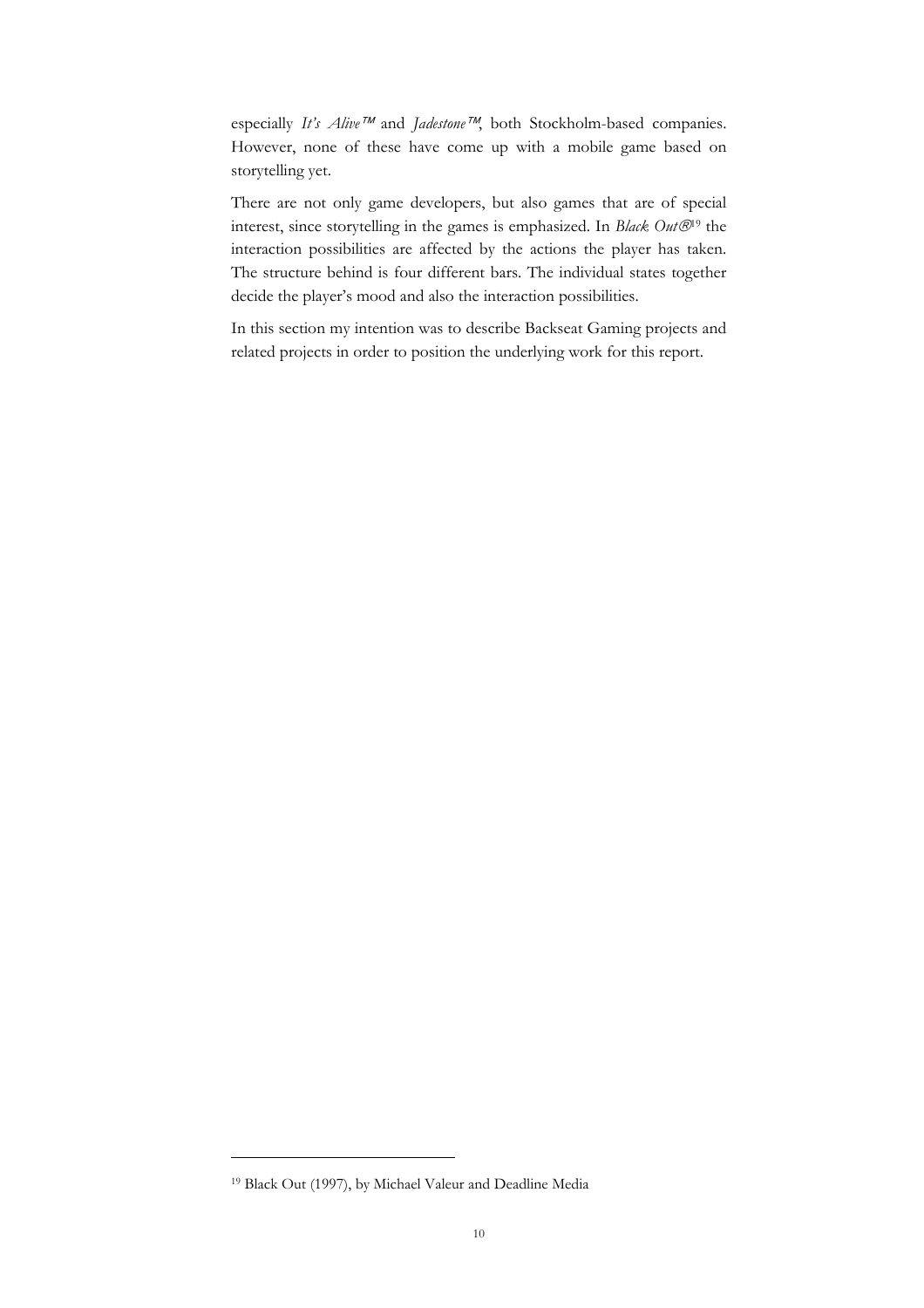# 3 PROBLEM DEFINITION

In Backseat Gaming it was concluded that the children seemed to enjoy the stories in the game. The concept that uses roadside objects for generating stories obviously worked!

As you travel along a road, you pass an enormous amount of objects and places. Some of these places already have an interesting story to tell; they could, for example, be well-known monuments. Some places or objects are nothing special at all. The overall question is: How can these objects and places along a road be used for storytelling using Backseat Gaming on a larger scale?

To test different ways to tell a story, chain-writing that is described in chapter 7, is used. It will be of interest to investigate storytelling and narratives and discuss the following: What kind of story structures will be suitable for storytelling in Backseat Gaming in a larger scale? Will the stories that come out make sense at all?

These questions will result in a design recommendation that can be used as a basis for future implementations, though not to be confused with a technical specification. The way to create the design recommendation will be a comprehensive literature study together with a workshop on storytelling with participants who have been studying storytelling. During the workshop, the chain writing forms the basis for discussions about ways to tell a story, and on the concept in general.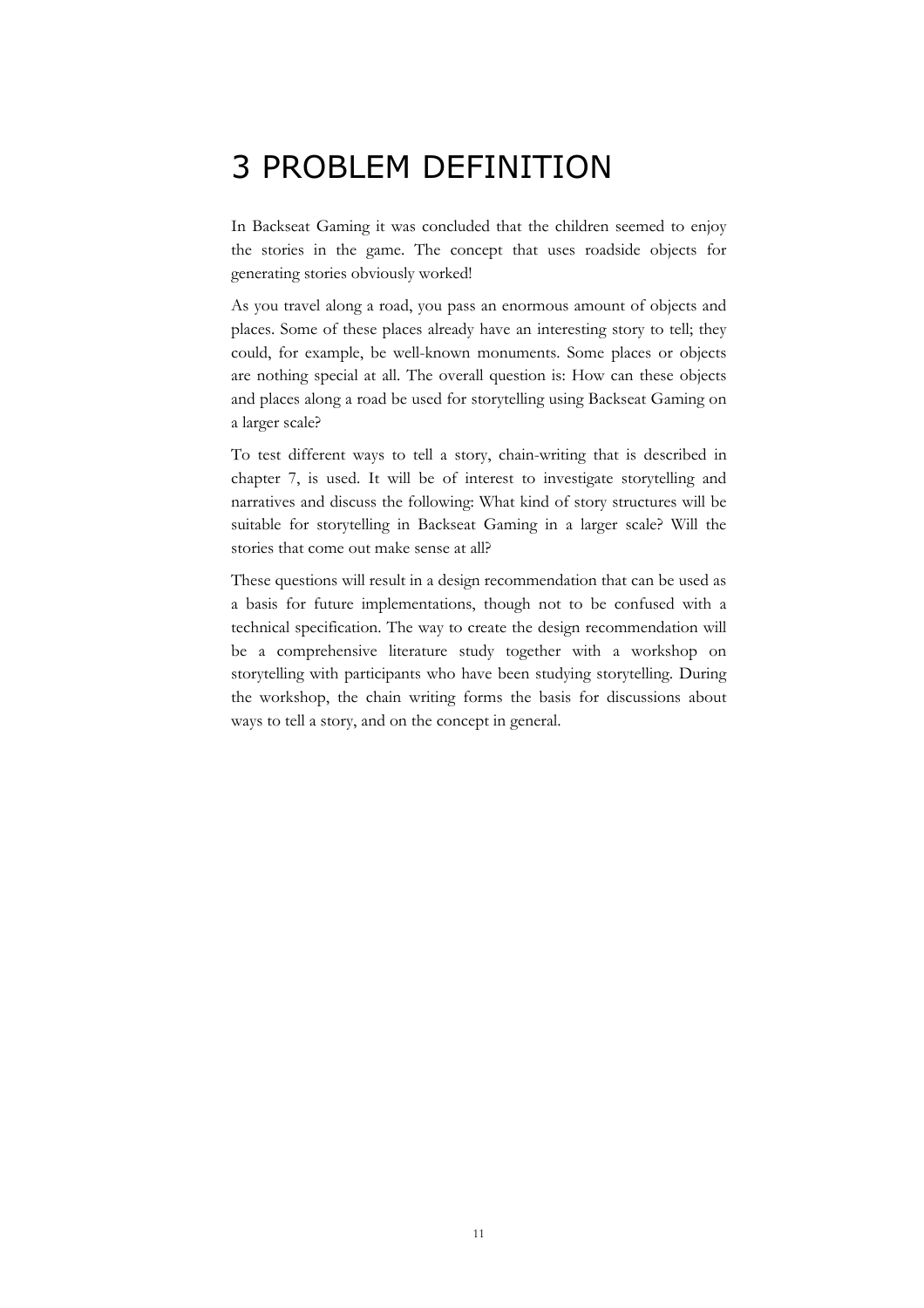# 4 INTERACTIVE STORYTELLING

There is a huge amount of literature written on various ways to tell a story in a computer game, some of them good for their specific usage, see for example the website http://www.gamasutra.com and the website http://www.games.com. What I find a disadvantage is the lack of design patterns for game developers. The technology and the basic conditions for the media are still rapidly developing. The media is now where television was in its early days. So far I have seen only a few attempts to formalize the creative process in creating a game and the most articulated have been carried out at the Nokia Research Center.20

Before I describe different models for storytelling I will discuss Janet H Murray's way to analyze interactive story experiences. I will connect it to Brenda Laurel's theories about drama within computer science. These theories will form a base for what I would like to achieve when it comes to the player's experience in this work.

# 4.1 Murray's Aesthetic Categories

Murray introduces three categories for analyzing an interactive drama experience, namely *immersion, agency* and *transformation.* She has written that: "[these] three aesthetic principles […] are not so much current pleasures as they are pleasures we are anticipating as our desires are aroused by the emergence of the new medium."21 I find these categories very useful when it comes to the discussion of what notions are important for creating a compelling gaming experience. Bearing them in mind was useful for me when I designed the study, analyzed the results and created the design recommendations that I will present later in this report.

#### 4.1.1 Immersion

Immersion refers to the feeling of being present and engaged in a game play. It means that you learn how to do the things that the new environment makes possible.22 It defines the role the player has to accept. It could be that the player enters the fictional world as a visitor or with a mask. The different forms for being present in a fictional world raises several questions that are yet to answer: How to enter a fictional world without disrupting it? Who is entering the world? Is it a character the player has chosen or does the avatar not have any characteristics at all? If

<sup>20</sup> See http://www.gamedesignpatterns.com (Last visited 2003-10-16)

<sup>21</sup> Murray, J. (1998), Hamlet on the Holodeck, p. 181

<sup>22</sup> Murray, J. (1998), p. 99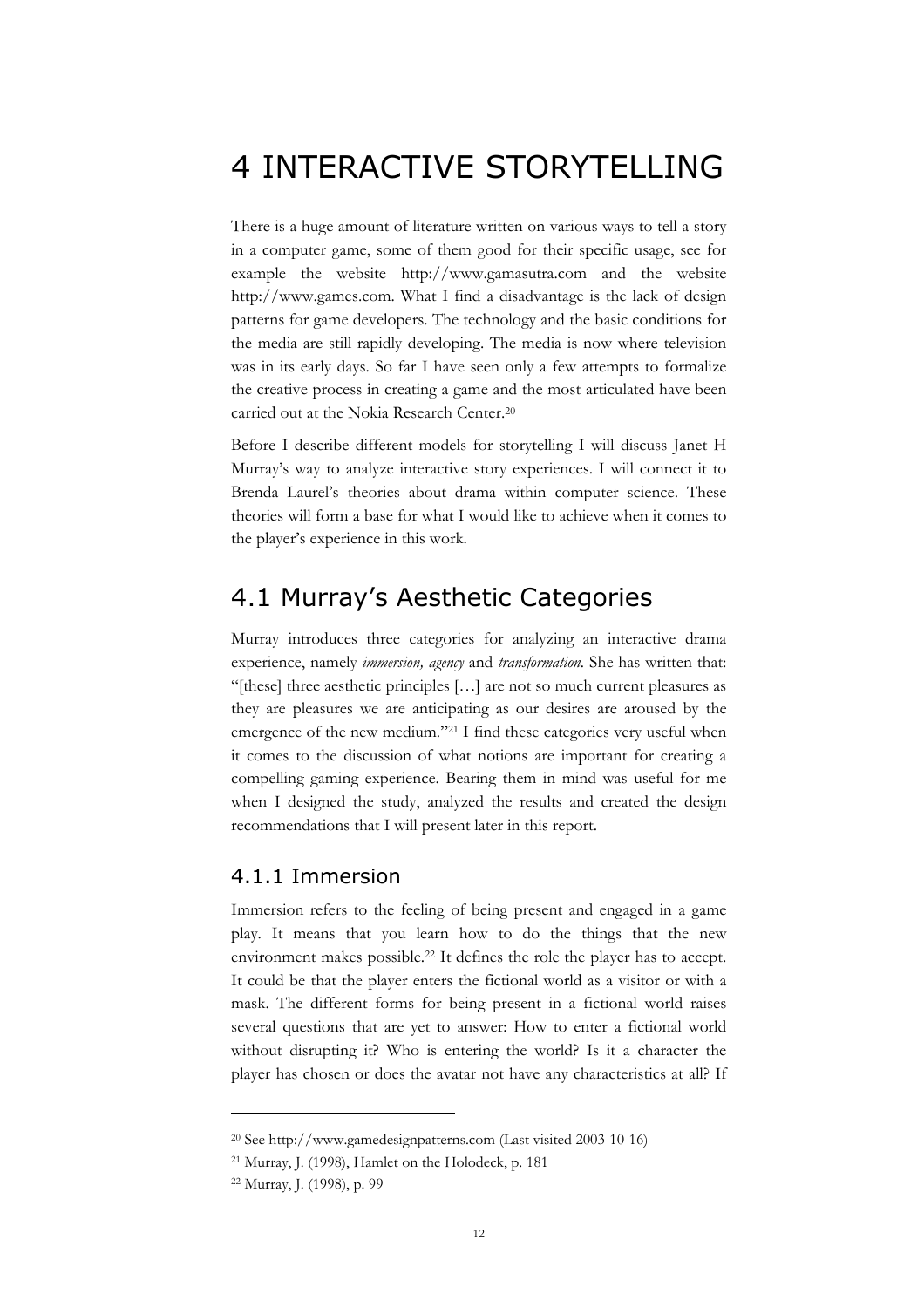we enter the world as ourselves, not as a character with defined traits, we do risk draining the world of its mystery, its *otherness*. 23 Another question is to what extent a player can become immersed in a game, without becoming too immersed.

#### *The Boundary between the Virtual and Real World*

The fourth wall is the boundary between the virtual world and the real world. Imagine a theatre where three walls are the stage and the fourth wall is where the audience is. The fourth wall can take many different forms; i.e. in a screen-based game it is the screen and the keyboard that is the wall between the virtual world and the real world. In role-playing games the wall is within each player since every person represents a character. Murray states that a part of the early work in any medium is to explore where the virtual and the physical world meet.24 Therefore the thoughts about the fourth wall as a part of Murray's immersion category are relevant to The Backseat Gaming projects. I think the strength in using immersion as an aesthetic category lies in emphasizing the fourth wall. By doing that I point out the advantages Backseat Gaming and pervasive games have compared to screen-based games.

If you become paralyzed with fear while playing a game, the game will become more interesting to a certain extent, but when that limit is reached, it's not entertaining anymore. Playing a screen-based game or a game where the limits of the fourth wall are obvious reduces the act of surprise in the game. If the game is pervasive, the player doesn't know exactly where the border between the real world and the fictional world is. When participating in a pervasive game the player doesn't know for sure whether that strange-looking man on the bus is a participator in the game or not. The border is fuzzy and that *is* the game play!

I think that there are certain disadvantages with pervasive games, but those do not lie within the actual game play, but rather, when the game meets the real world. An example is if a player in a pervasive game starts to overemphasize the impact of the real world and starts to interact with people around, who are not a part of the game. If it is an action game or "shot'em up" game the intrusion of the fictional world into the real world could have harmful effects on people.

For Backseat Gaming, the beauty lies in passing roadside objects that might be linked to the game. In that case, the border is unclear and that is a big part of the immersion in the game play.

<sup>23</sup> Murray, J. (1998), p. 101

<sup>24</sup> Murray, J. (1998), p. 103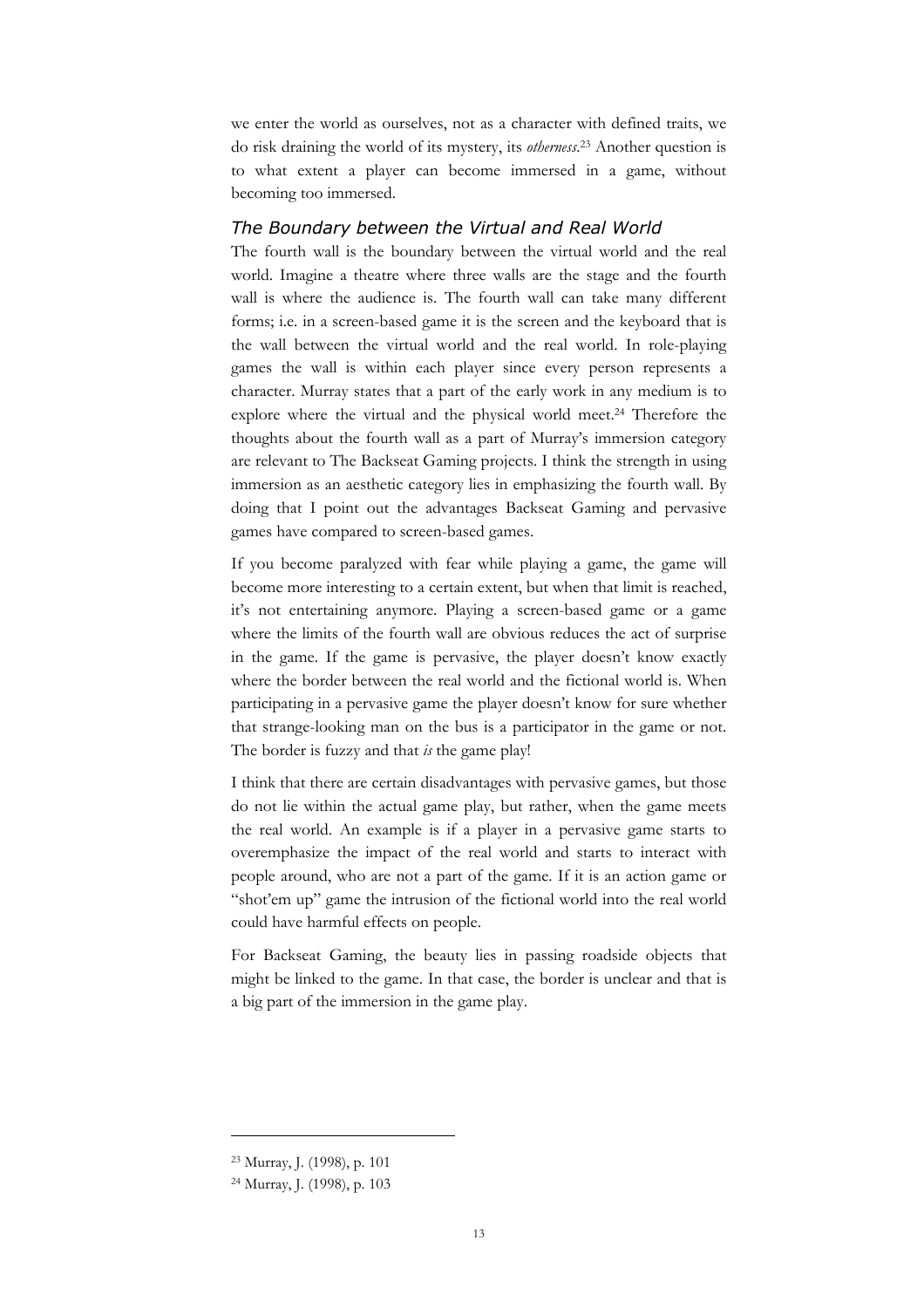### 4.1.2 Agency

Murray writes that "The more realized the immersive environment, the more active we want to be in it".25 As written above, Backseat Gaming is likely to create immersed players and therefore active players. This has also been shown in an evaluation of the Backseat Gaming prototype where the focus of manipulation was to relate roadside objects to the game. "[…] The children […] showed varieties of emotions in exploration of the journey. In general, they displayed amusement with many of the stories, including the framing story."26

Agency as one of Murray's aesthetic categories is the feeling of empowerment that comes from the player's ability to take actions in the world and the effects related to her/his intention.27 Different ways to interact in a fictional world gives different possibilities for agency. It does not relate to the interface, but how the player uses the interface. When a player starts playing a new game, a contract between the player and the game is created within a short span of time. This contract concerns, among other things which actions are allowed in the game. Not only the actions that are allowed, but also which actions are actually taken must be considered: "Agency is the satisfying power to take meaningful action and see the results of our decisions and choices."28

If the contract is unclear, the player might start to desperately click around on various objects and if something happens, it won't be possible to discover the causal relations: which action caused what event? If clicking around doesn't add anything to the game experience there is no agency. Aarseth stresses the importance of true agency, not just imaginative agency as is the case in the game *Myst*29*.* Myst uses the sense of false spatiality to deceive the player that s/he has more options than s/he actually has.30 But as Murray has written: "But when things are going right on the computer, we can be both the dancer and the caller of the dance. This is the feeling of agency."31 Connecting it to the game creator: "In the computer game the interactor is the dancer and the game designer is the choreographer."32

#### *The Open Space*

 $\overline{a}$ 

According to definition, agency might have important implications for Backseat Gaming. Though the freedom in space is much greater in

<sup>25</sup> Murray, J. (1998), p. 126

<sup>26</sup> Brunnberg, L., Juhlin, O. (2003)

<sup>27</sup> Mateas, M. (2001), A Preliminary Poetics for Interactive Drama and Games, pp. 140-152

<sup>28</sup> Murray, J. (1998), p. 126

<sup>29</sup> *Myst*, Ubisoft, http://www.ubisoft.com (Last visited 2003-10-17)

<sup>30</sup> Aarseth, E. (1998), Allegories of Space – The Question of Spatiality in Computer Games.

<sup>31</sup> Murray, J. (1998), p. 128

<sup>32</sup> Murray, J. (1998) p. 144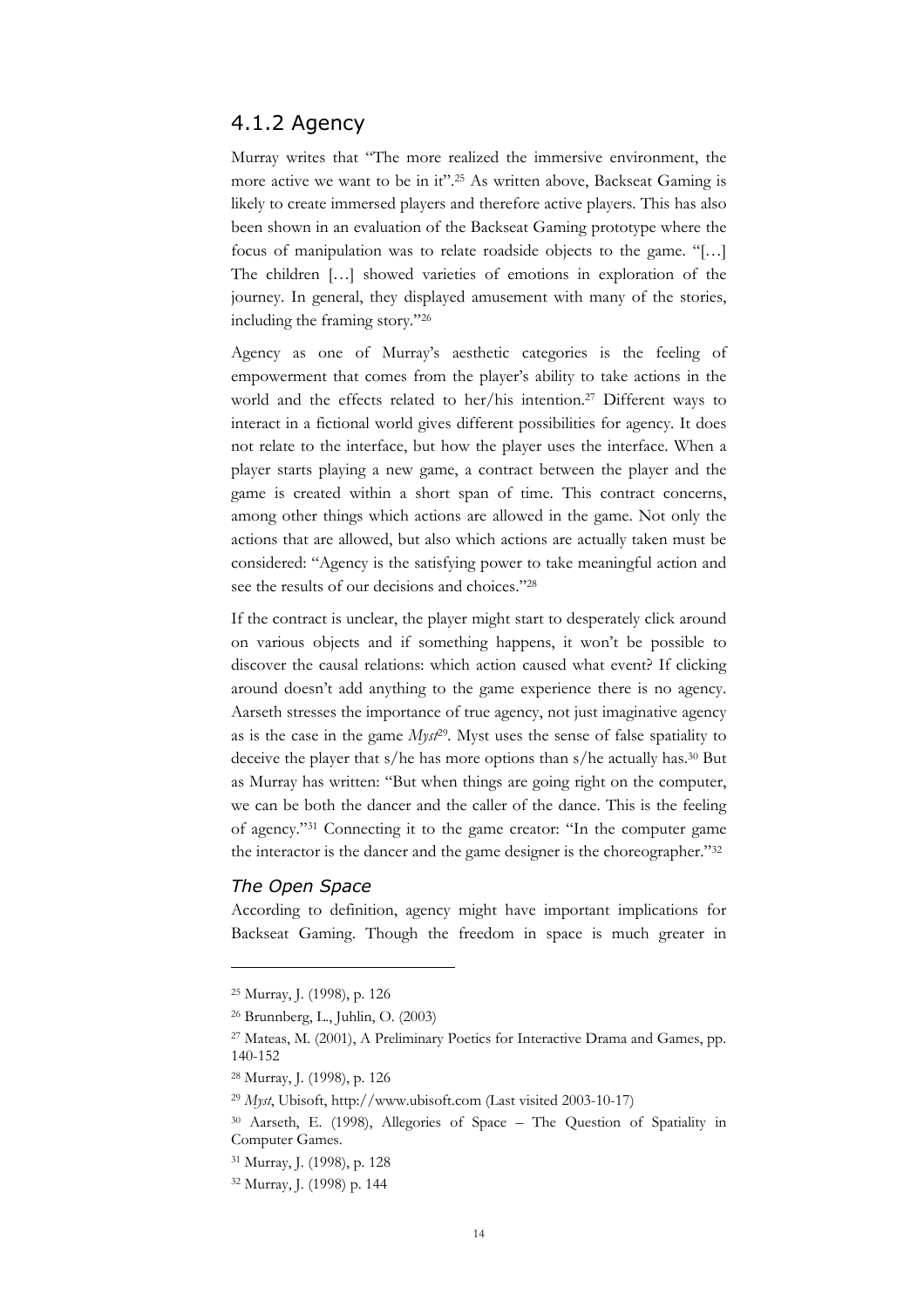Backseat Gaming than in screen-based games, the interaction is slightly different. The player doesn't choose when to interact. The driver chooses the path and the player is just a passive passenger in the back seat. However, as stated above, the freedom in space is much greater in Backseat Gaming than in screen-based games. A player in Backseat Gaming can look in any direction and still meet the game basically anywhere on the road. Still, the objects or other players in the game are predefined, so although you might feel that you have total freedom, it is the same case as in Myst where the player believes that s/he can affect the world with an endless amount degrees of freedom. This leads to the conclusion that we don't have sufficient Artificial Intelligence (AI) capabilities *yet*. If there had been endless intelligence in computers and no hardware limitations, it simply wouldn't be a design challenge to create a new game – the computer would create one itself without human involvement at all. As Manovich states it: "The history of new media tells us that hardware limitations never go away: They disappear in one area only to come back in another."33 We are still on the way to the holodeck, yet capable of creating complex AI systems. I would rather like the focus of the current AI capabilities to be seen as a *design challenge* in rapidly developing new media than as a lack of sufficient technology. In implemented computational drama systems, the predominant approach is to describe storylines using the representational formalisms of AI planning systems, typically as hierarchical or partially ordered operator sequences. The main reason for doing that is that the system can easily be integrated with previously existing AI systems.34

#### *The Player* is *The Author*

 $\overline{a}$ 

In interactive storytelling, I believe that there has to be agency in order to create a compelling game experience for the player. By true agency I mean that the player has to be able to walk on new paths in the game and sometimes create paths while playing. In computer-based storytelling, the author has to be less visible than in other media forms. Compare it to the film industry where everybody know when they have seen a Tarantino movie because that is shown on the movie poster, in the beginning and in the end of the film. That is the way it is and probably the way it will be. People go to see a Tarantino movie because they liked Tarantino's other movies. The actual story to be told is not the only crucial point when choosing a movie. The director directs it all and the passive audience takes on a voyeuristic perspective.35 In interactive storytelling the author doesn't have the same possibilities to direct the audience. The audience is no longer a passive spectator, but an active participant in the process of storytelling. The creation is procedural and the author takes the role as the

<sup>33</sup> Manovich, L. (2001), The Language of New Media. p. 316

<sup>34</sup> Gordon, S., Iuppa, N. (2003), Experience Management Using Storyline Adaptation Strategies. p. 23

<sup>35</sup> Mulvey, L. (1975). Visual Pleasure and Narrative Cinema, pp. 6-18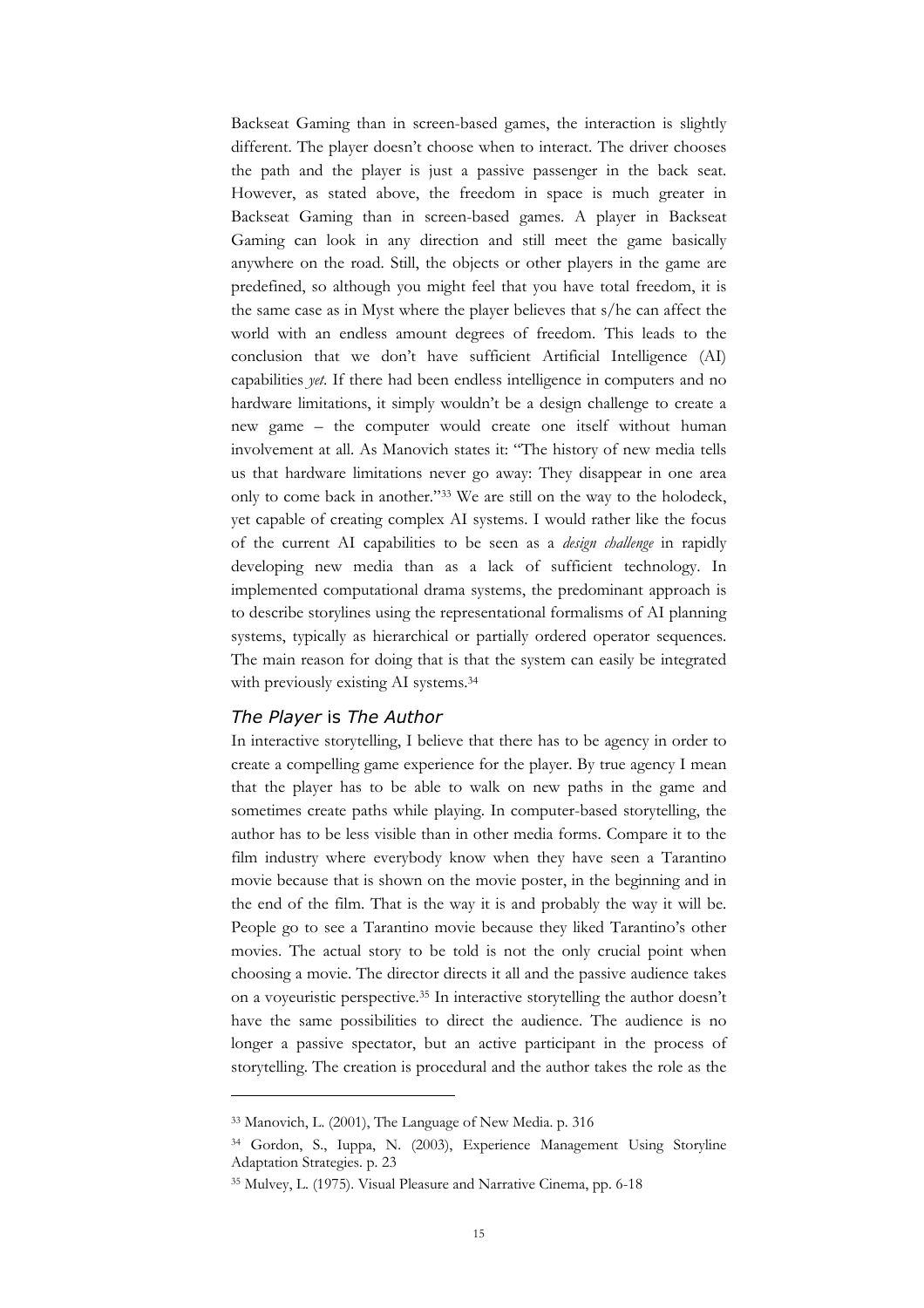choreographer.36 Brenda Laurel states it slightly differently, but it still means the same thing: "People who are participating in the representation aren't audience members anymore. It's not that the audience joins the actors on the stage; it's that they *become* actors – and the notion of *passive* observers disappears."37 I believe that both Murray and Laurel meas that the change to a participatory medium allows the person who defines the settings for the play to form a base for a participator to continue developing storytelling into a unique experience.

In a pervasive game the player has to feel that s/he is a participant in the creation of the game. That raises the question of how stable the surrounding environment has to be in order to make the game possible. To what extent can the story rely upon roadside objects? Are they mobile? Will the objects change when the snow melts away, or will it disappear when the snow falls down?

### 4.1.3 Transformation

Murray's third category refers to the player's ability to transform. It could be transformation as a masquerade. The player plays a character that is very different from the player in the real life. This transformation lasts through the game play. Transformation could also be as a variety. As a player you are able to shift your characteristics or maybe go into other characters' minds and explore their thoughts.

The third definition of transformation is at a spiritual level where the player enjoys the game in various ways to the extent that it affects the ordinary life. These different types of transformation can dynamically affect each other.

#### *Kaleidoscopic Storytelling*

Murray has written that "[…] the communications media of the twentieth century are mosaic rather than linear in structure, as compared to the printed book."38 Newspapers are comprised of stories that try to attract people to a single page and soap operas try to attract people to a single episode. A single piece of news is often covered in various media forms such as television, radio, in newspapers and sometimes in films, like in Pearl Harbor. There are various ways to tell the story of that single event. In that way the storytelling has taken the form of a kaleidoscope.

<sup>36</sup> Murray, J. (1998), p. 153

<sup>37</sup> Laurel, B. (1993), Computers as Theatre. p. 17

<sup>38</sup> Murray, J. (1998), p. 156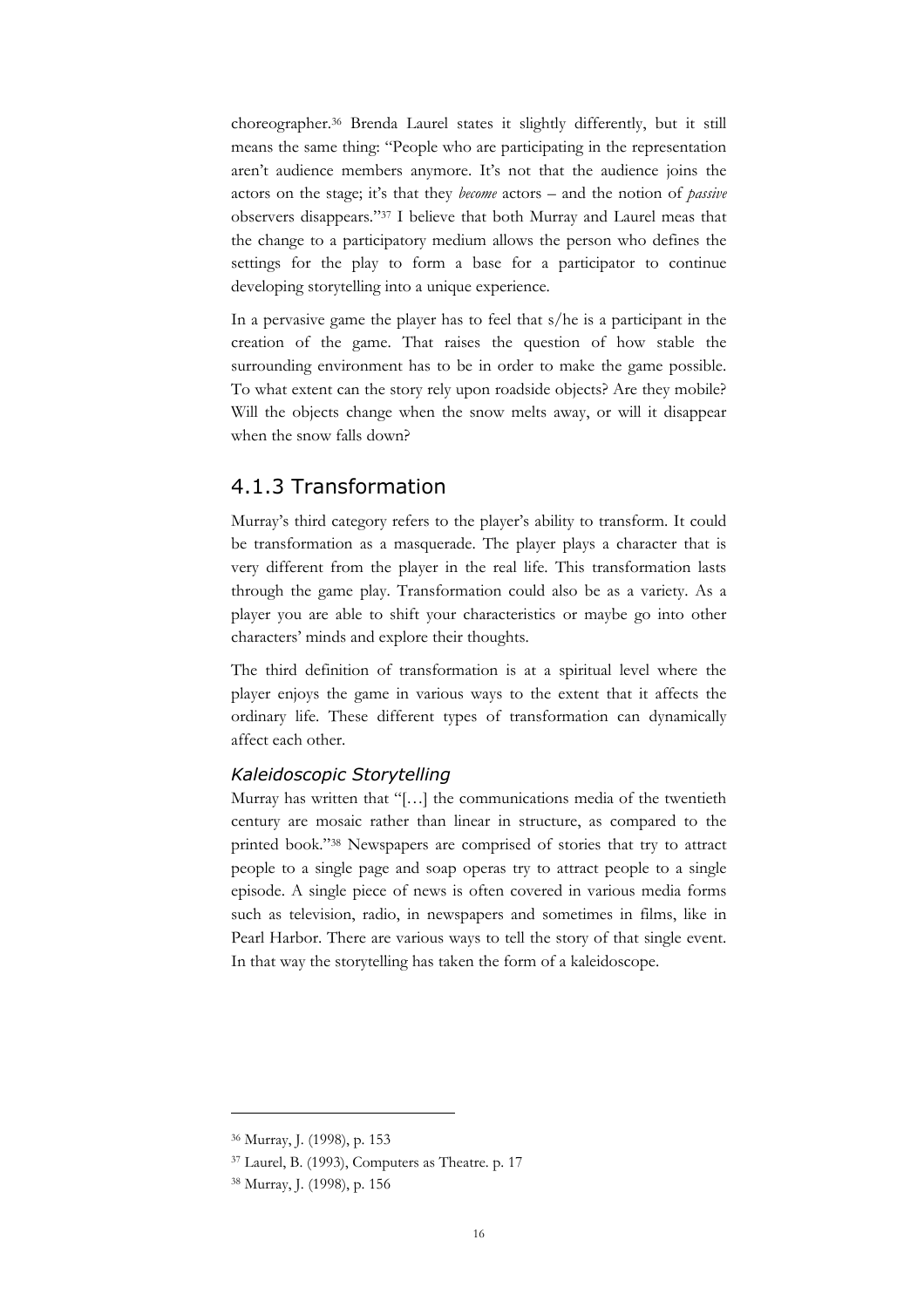In a pervasive game the nature of the storytelling has to be kaleidoscopic; there is no better way for the moment. While participating in the game you are likely to get input from various different media forms and you can never be sure whether it is part of the game or not. At the same time, through the use of a computer the possibilities to manipulate various parameters, we get the opportunity to study, enact, modify, control and understand processes involved in interactive storytelling, as we have never been able to before.

## 4.2 Dramatic Arcs

Murray's categories describe the experience I would like the players to achieve within themselves when playing a game. The categories do not describe the structure involved in storytelling, the way to *keep* the player immersed. What will happen if a player starts playing the game and then suddenly realizes that there is no point to continue playing because there will be nothing unexpected or interesting happening – it is simply boring. To keep the immersion in a game play it is important to know what strings to pull. In the western world of today, the history of film making and telling stories in films have had a major impact on the way westerners perceive a story. We have certain expectations of what is likely to happen in a film. We *know* that the hero will almost die or not handle the situation until the very last few minutes in a film. We *know* that the film will be very exciting in the beginning, then there will be a section which is not that thrilling, but the act of immersion gradually rises until the last few minutes where the hero almost will die, but in case of a Hollywood movie, the hero will survive and live happily through the rest of her/his life.<sup>39</sup> An analysis of the excitement on the vertical axis and time on the horizontal axis will result in a *dramatic curve*, *story arc* or *dramatic arc*. I have found that the names for this analysis varies, still the words seem to mean almost the same thing. Therefore I will use the term dramatic arc since the use of that term is presented in the most recent publication I have found on storytelling and narratives.40

A closer look at many Hollywood movies will result in almost the same curve. That is not as much of a coincidence as a result of the western way to create drama that stems from the old Greeks, from *Aristotle*. Not only Aristotle but also Vladimir Propp has analyzed stories, though in a slightly different manner.

<sup>39</sup> See *Titanic, Pearl Harbor, The Usual Suspects or any Hollywood film!*

<sup>40</sup> Rawlings, J., Andrieu, J. (2003), Player-Protagonist Motivation in First-Person Interactive Drama. p. 31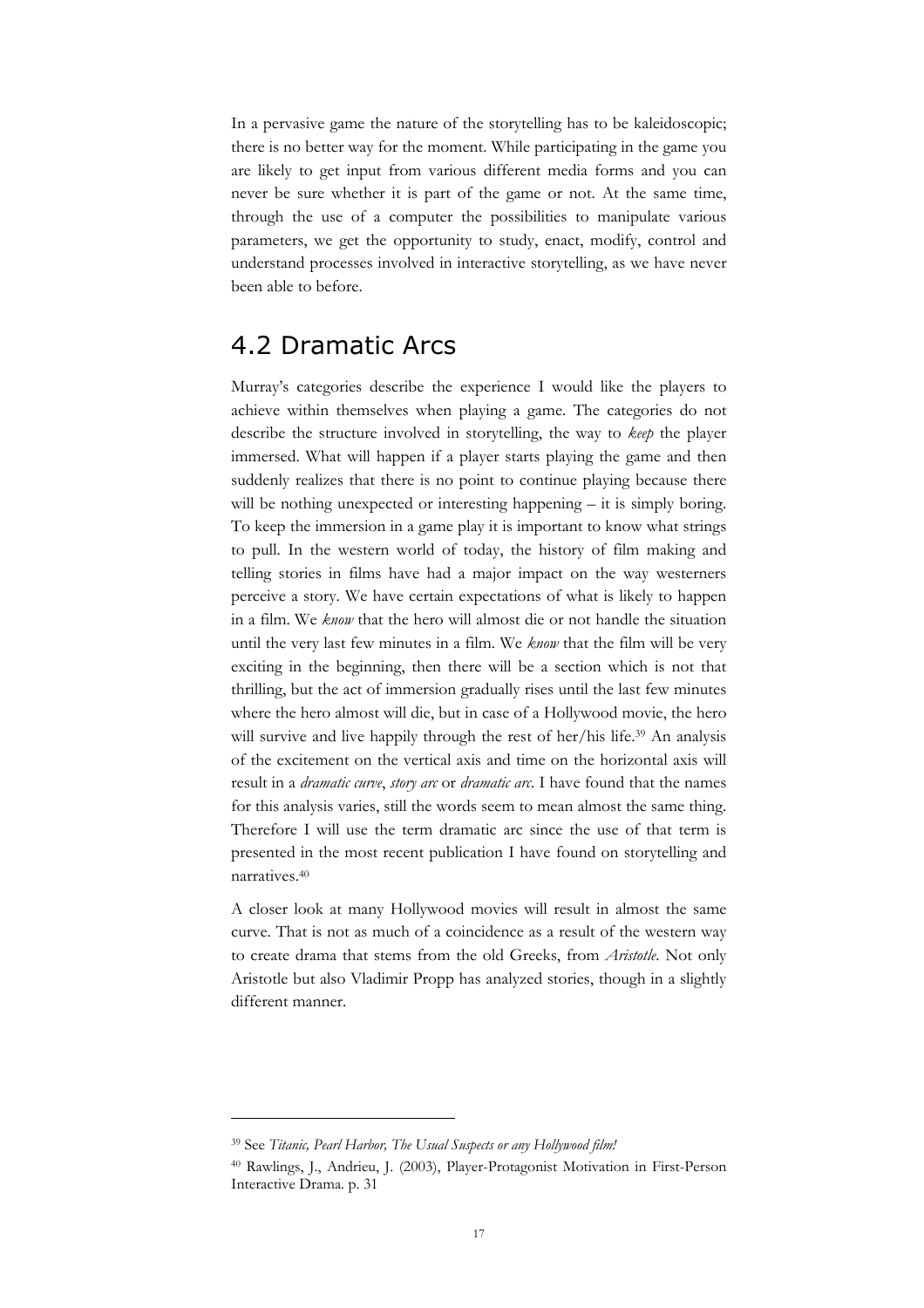### 4.2.1 Vladimir Propp's Basic Stories

An approach to analyzing drama has been designed by the Russian formalist Vladimir Propp. He analyzed a body of Russian oral narrative in order to create morphology of the folktale. Propp studied 450 fairy tales and even though they where very different on the surface, he found that they where uniform in the way the plot had been constructed. He found that all of the fairy tales were constructed out of twenty-five basic plot events. Not only did Propp identify the elements, but he also tried to establish rules for how these plot events were combined together. He found that some of the events where more likely to appear together than others, they formed pairs. He also noticed that the order of the events didn't vary in different stories, even though some of them didn't always appear in every story. Propp's analysis also shows that the underpinning of a story is uniform.41

### 4.2.2 The Dramatic Arc

There are many different angles from which to discuss interactive drama in terms of the *dramatic arc*. The purpose of developing structures is that in interactive storytelling that is to be created in Backseat Gaming, the greatest challenge will be to tell a story without losing the player's interest. Pulling the right strings will make the player eager to continue and to see the next step in the game play. Rawlings and Andrieu state that the following are important when considering the dramatic arc: a) it is firstperson in the sense that the player is also the principal character, b) the player has wide-ranging freedom of action, and c) the player experiences one or more well-structured dramatic arcs.42 There have been attempts to create automated interactive drama in which a director agent or drama manager monitors and influences the progression of the story. One attempt is Mateas' and Stern's Facade43 that is an interactive drama about a couple the player meets. The more the story progresses, the more the player gets to know about their relationships and their problems. According to Rawlings and Andrieu, they still forget about the player being the main character and therefore the player's motivation. Instead, they address the problem at having too many possible endings.<sup>44</sup>

<sup>41</sup> Murray, J. (1998), p. 195

<sup>42</sup> Rawlings, J., Andrieu, J. (2003), p. 32

<sup>43</sup> Façade http://www.interactivestory.net (Last visited 2003-10-30)

<sup>44</sup> Rawlings, J., Andrieu, J. (2003), p. 32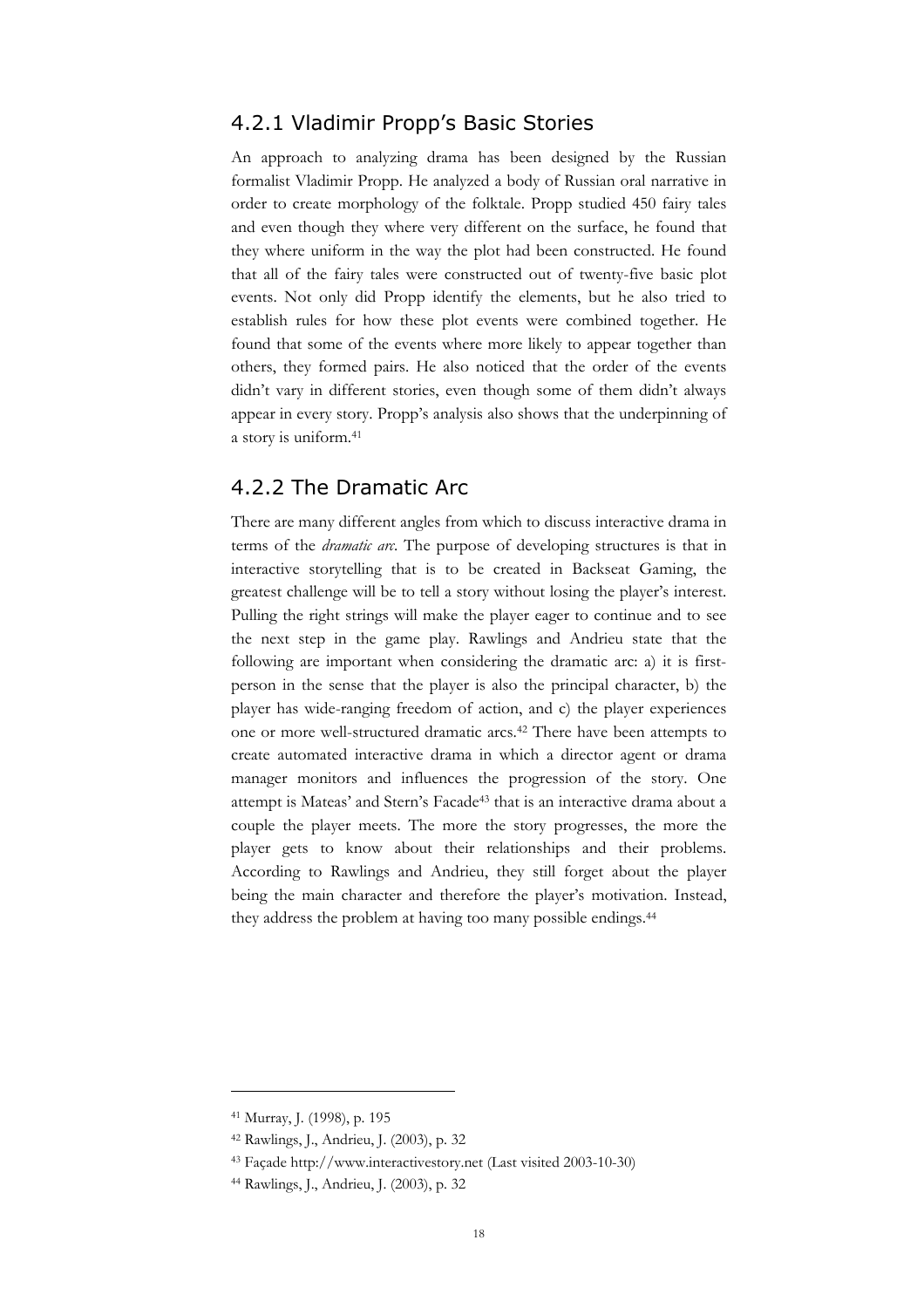#### *Sections in an Aristotelian Dramatic Arc*

Below I will briefly go through the simplest parts of the Aristotelian Dramatic Arc as described by Breum.45 A typical dramatic arc is also presented in figure 3.



**Figure 3** *The dramatic arc and its different sections. The duration of each section varies depending on the context, but the proportions shown here seem to be common.*

The first part of the story arc is the *introduction*. The introduction is when the game begins or when the film starts. In the end of the introduction, that is where the peak is in figure 3, the *inciting incident* is the start of the plot. In a film that could be that the audience sees someone commit a murder or steal something. That is the start of the conflict. It is usually very dramatic and overwhelming. The introduction is followed by the presentation of the characters and the world. These events are then followed by a less dramatic part, with low scores on excitement, yet gradually increasing excitement. It increases to the extent that it reaches a *climax*. That is when the murderer almost kills the good guy. When the good guy has survived s/he meets his love and everything goes back to normal again. The action is falling and eventually the resolution finishes off the film or game play.

# 4.3 Storytelling Structures

 $\overline{a}$ 

When composing an interactive drama or interactive storytelling, the creator is most likely to use a structure for organizing the different events. In this section I will explore different basic structures for creating storytelling.

<sup>45</sup> Breum, T. (1996), *Berätta och förför med film.* Translated by Wohlfart, E.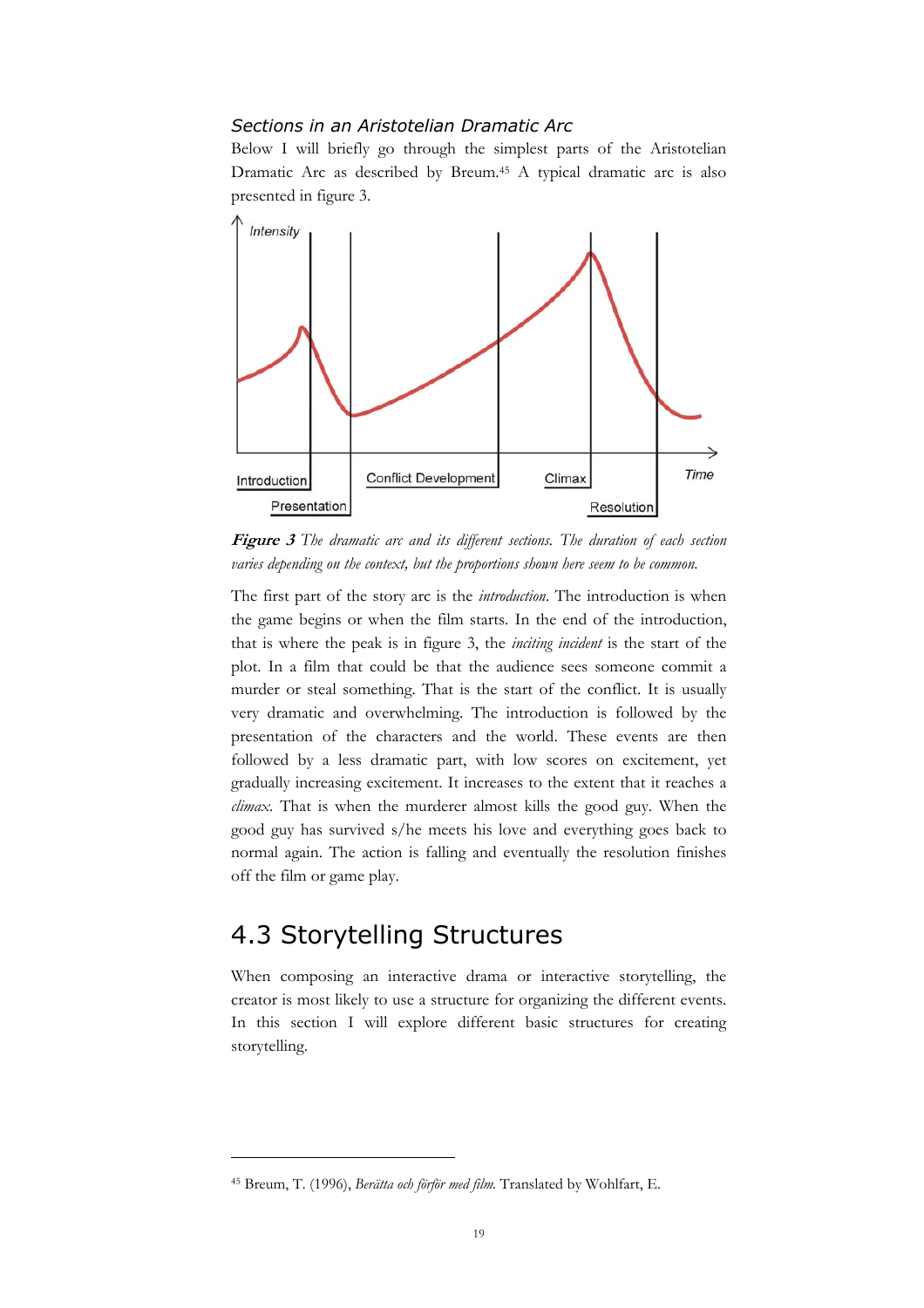## 4.3.1 Linear - and Interactive Storytelling **Structures**

I would say that a player always experiences linear storytelling in a specific game play. The choices the player has made result in a linear experience for the player. However, the underlying structure might not be linear at all. In a movie the scenes are put together on a timeline, in a linear structure. By that I mean that the creators predefine when in the movie a scene will be played. The creators are in total control. There are a few examples, however, where linear media is conceptually non-linear. In Pulp Fiction<sup>46</sup> the story is not presented in a linear structure since it actually begins with a scene that takes place after the end scene. In Memento<sup>47</sup> or Mulholland Drive48 the actual time structure is never completely revealed for the audience, even though there have been many attempts to edit the scenes in Memento so that it becomes a linear story. Searching Google with *Memento Nolan* shows the amount of work that has been done.

Interactive storytelling also has beginnings, middles, and ends, even though each user may experience those differently. According to Garland there is nothing unplanned in interactive storytelling.49 I do not think that expresses the whole truth. If we had had unlimited computer capabilities and sufficient AI, we would have created the next events in real time in order to make the best experience for each player every time. Since we are not at the holodeck yet, we will have to be content with Garland's point of view, which is interactive storytelling has to be planned, and that the creators have gone through every single part of the story.

### 4.3.2 Branching

A branching structure in a movie is commonly used in interactive movies or computer games. By branching I mean that every important choice a player makes within a game play will direct the player to a new branch. The linear story the player experiences will be the path the player has walked in the game play. Depending on what kind of branching structure the game uses, the number of important choices to be made will vary.

A basic form of branching structure is to be seen in an interactive piece of art called *Ceremony of Innocence<sup>50</sup>*. The plot in Ceremony of Innocence consists of a man who starts to receive postcards from a woman he doesn't know. The game starts when a postcard is shown on the screen. The player has to interact with this postcard in order to make the story continue or else nothing will happen. The rules are simple but yet

<sup>46</sup> Pulp Fiction (1993), by: Quentin Tarantino

<sup>47</sup> Memento (2000), by Christopher Nolan

<sup>48</sup> Mulholland Drive (2001), by David Lynch

<sup>49</sup> Garrand, T. (1997), Scripting Narrative for Interactive Multimedia. p. 67

<sup>50</sup> Ceremony of Innocence (1997)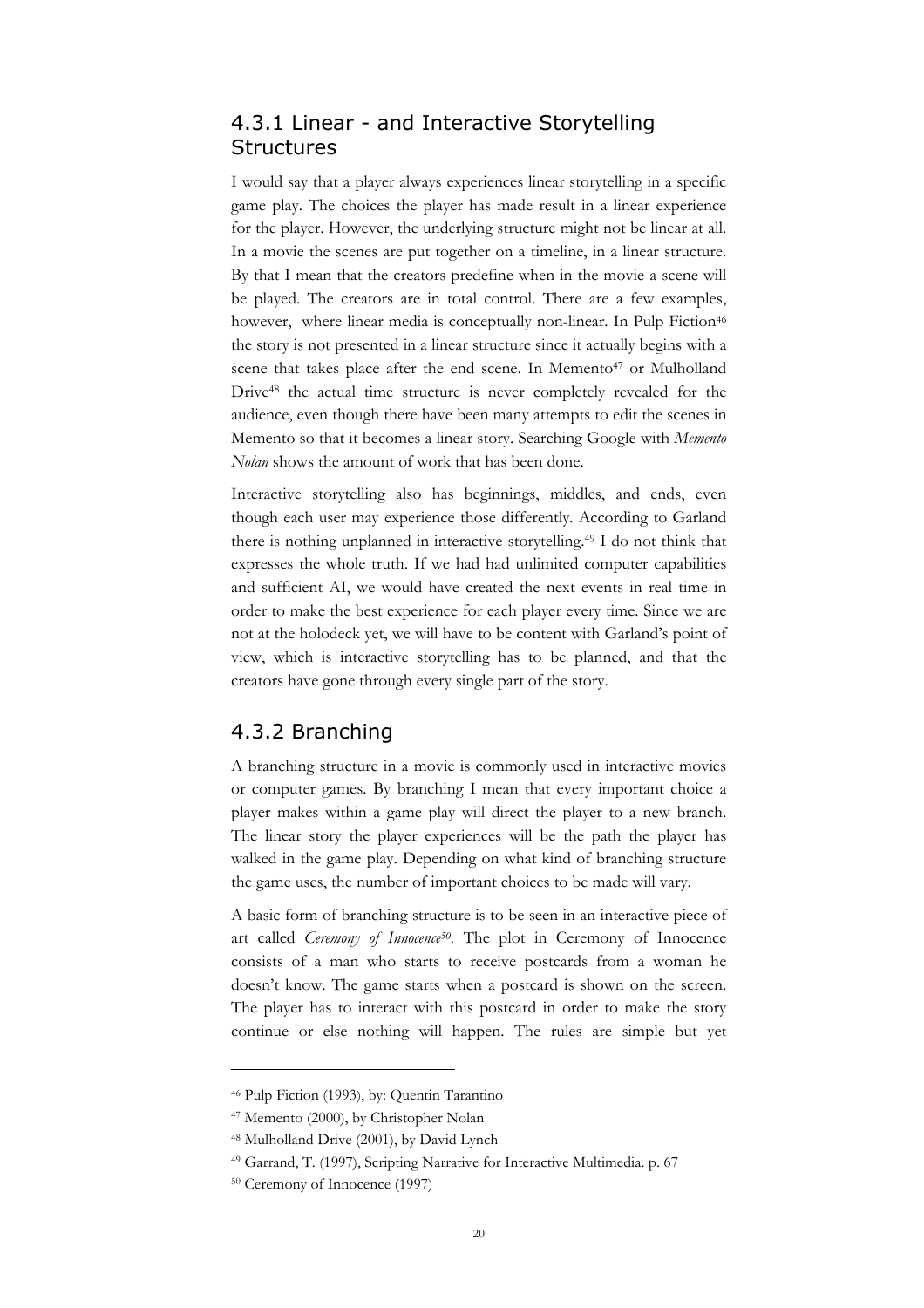appealing. It is not an action game, but after having played it for a while I got quite curious even though there are no options but *continue* or *quit.*

A similar structure to that in Ceremony of Innocence is when there are a number of events needed to have been carried out in a game in order to reach the next level, or to have the plot revealed, but the order of the events carried out doesn't matter. This branching structure can be created in a more complex way, which I think is very common, especially in adventure games today. In Silent Hill II51 there are many branches existing side by side and in different layers. In one room the player picks up a wax candle and several actions later the player finds matches. Several events after that, the player has to use the matches to melt the wax candle and create a door handle to get out. Using branching structures in this way, numerous of different layers will be created, adding a complex game engine for the player to explore.

Another branching structure is used in networks, which are a series of possible interactions for the audience, but some of them are crossed links. At first, the number of important choices can seem to be overwhelming, but after playing a while the structure is often being seen as quite limited.

Branching structures are a common basic foundation for creating interactive storytelling. There are several different structures to use, not all of them relevant to my project. An overview is presented in appendix A.

## 4.3.3 Communities

In communities everybody contributes to the creation of the story. Crucial in this kind of games is to arrange the settings or the theatrical properties in an appealing way, in order to engage the participants in the story and make them act with this story in mind. The interaction possibilities are often huge. The games called live-action role-playing (LARP) are very popular today. LARPs are often based on everything from Tolkien to space operas, and the participants assume the roles of the characters in the original stories or make up new ones within the same fictional universe.52

<sup>51</sup> Silent Hill II (2002)

<sup>52</sup> Murray, J. (1998), p. 42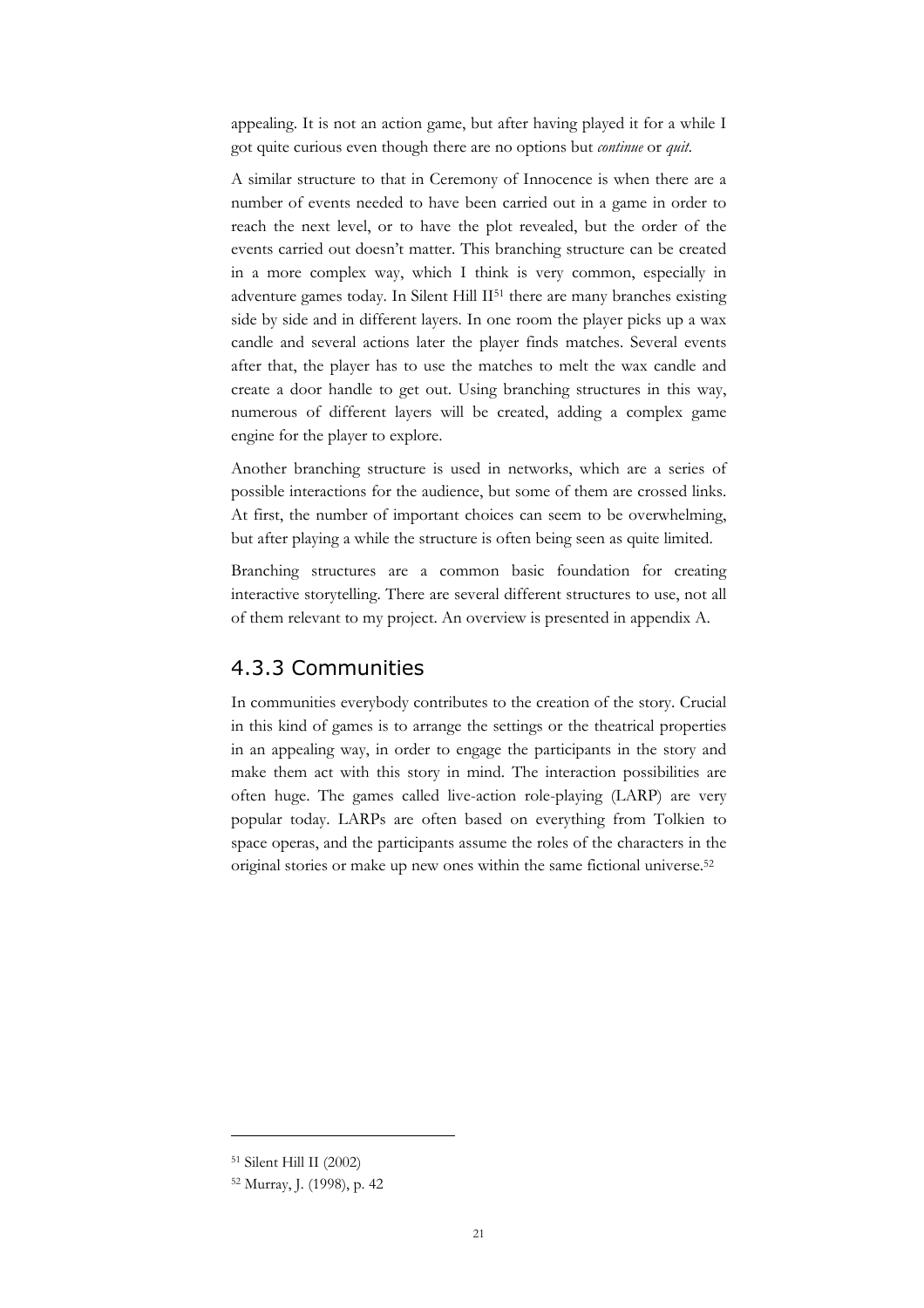#### 4.3.4 Linear with Nested Interactive Subparts

The story in a game can be presented as having a linear structure with interactive subparts. Playing the Matrix game will result in a section with game play where the player has to shoot, pick up items and escape. After finishing a section or level there will be scenes where interaction is not possible, that is cut scenes. The story progresses in these moments. The advantage with this kind of structure is that the underlying story can be basic, and the elements of the story not that obvious.

### 4.3.5 Storytelling Systems

There are several attempts to create storytelling systems these days. A story engine is a computer application that generates a story from certain inputs, e.g. phrases, verbs or actions taken by a player.

Many people want to get to the Holodeck and this is work in a direction trying to get there. I don't know if this is the right way but it is at least interesting work. I have found IDtension<sup>53</sup> and Mimesis<sup>54</sup> from Liquid Narrative Group that I wanted to explore.

#### *IDtension*

 $\overline{a}$ 

IDtension is a dynamic system focusing on producing meaningful events and allowing players to interact with the system. It consists of a *narrative logic* that manipulates certain events in the world such as goals, tasks, obstacles, actions and characters. The structure is created using a *narrative sequencer* as being a simulated user. This part is responsible for expressing the need for surprise or conflict. The interface is displayed at the *theatre* that also manages the interaction with the user.

I think this story engine tries to combine several important parameters, such as keeping the player immersed. However, I don't know what the results are since have not had the opportunity to try it out.

<sup>53</sup> Szilas, N. (2003), IDtension: a narrative engine for Interactive Drama. pp. 187- 203. See also IDtension, http://www.idtension.com, (2003-10-27)

<sup>54</sup> Young, R.M., (2001), An Overview of the Mimesis Architecture: Integrating Intelligent Narrative Control into an Existing Gaming Environment. See also Saretto, C.J., Young, R.M. (2000), Mediation in mimesis Liquid Narratives. The project's website: Mimesis, http://mimesis.csc.ncsu.edu, (Last visited 2003-10-27)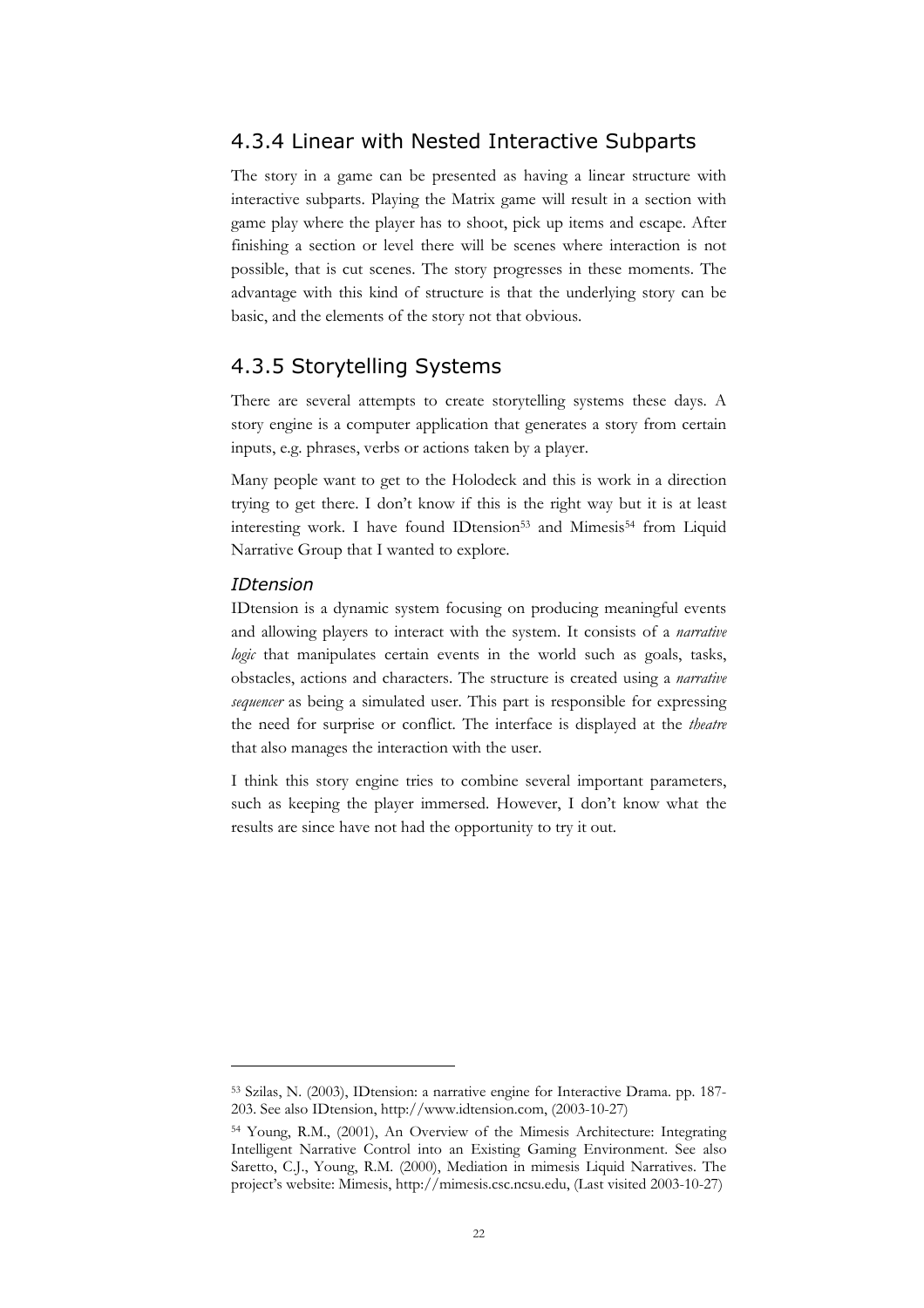#### *Mimesis*

The purpose for the Mimesis project is broader than in the case of IDtension. Still, they address the same issues. It focuses on how to make a player be an active participant in the creation of computer-based narratives. The approach taken in the design of the Mimesis architecture is to exploit a well-founded, declarative model of action and intention. This, in combination with new computational models of narrative structure, represents Mimesis.

Mimesis acts as a story generator that determines the narrative elements within the virtual world as well as communicating it to the player. The agents in use also generate the story.

The purpose with this section was to describe different models and structures for storytelling. In chapter 5 I will therefore emphasize the settings around Backseat Gaming.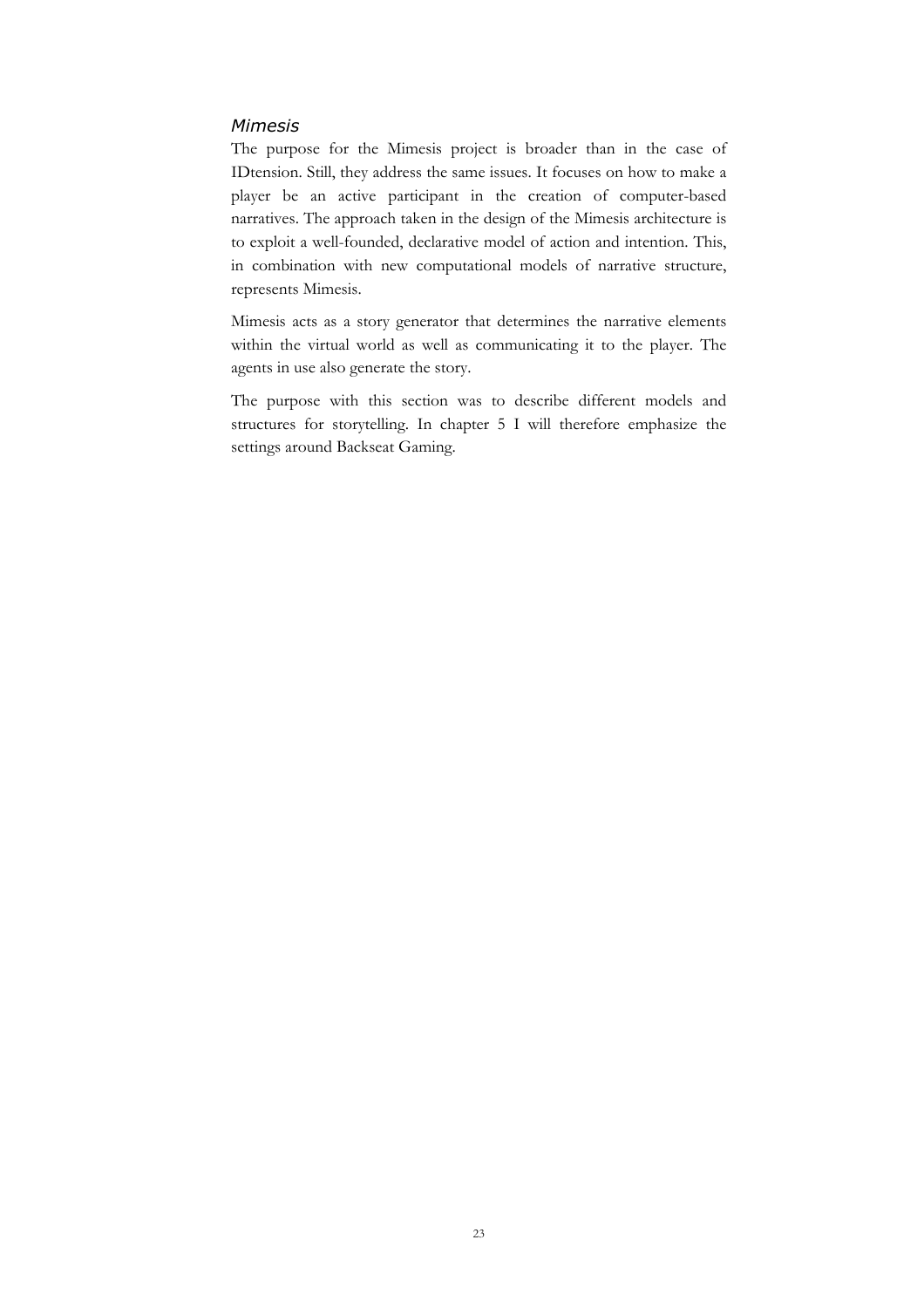# 5 THE BEAUTY OF THE ROAD

The purpose of this section is to give an introduction to a perspective in which the road is seen as a community and the roadside as a social space – a melting pot. I think that perspective will be useful and also necessary when designing the storytelling structures in Backseat Gaming even though this way of thinking about the road had already been explored when the previous devices were invented.

The road is usually thought of as for transportation use only. The road is often seen as no place for social interaction, no place for entertainment unless you are one of those that enjoy complaining about another driver's behavior on the road. The people on the road also differ in their purposes; taxi drivers or truck drivers use the road as their working space together with people driving for fun and for transportation.

Appleyard et al. states that "[…] road watching is a delight, and the highway is – or at least might be – a work of art. The view from the road can be a dramatic play of space and motion, of light and texture, all on a new scale."55 It is the vision rather than the sound or smell that is the main sense that is in focus on the road itself. With the vision in mind, the highway is also reversible in the sense that it is traversable in different directions.<sup>56</sup> What is interpreted in one direction might be perceived slightly different in the other direction. If travelling both ways, the second round from the opposite perspective is likely to be filled in with the previous experience rather than interpreted as a completely new experience. The presence of roads and cars, however, do not completely merge with the surroundings; there are limitations.

## 5.1 Filtered Presence

Although present in the landscape the travellers in the car pass, there are still several filters between the people in the car and the surrounding environment, be it an urban or rural landscape. One filter is the vision. It is rather limited and also affected by the speed of the car; the faster the more limited are the visual possibilities. The field of vision and the view of the surroundings are not only affected by the speed, but also by the number of obstacles in the traffic. The more complex the road environment is, the more focus has the driver to put on the road and less attention to surroundings that are not a part of the actual driving.

<sup>55</sup> Appleyard, D., Lynch, K., Myer, J.R., (1964), The View from the Road. p. 3

<sup>56</sup> Appleyard, D., Lynch, K., Myer, J.R., (1964), p. 5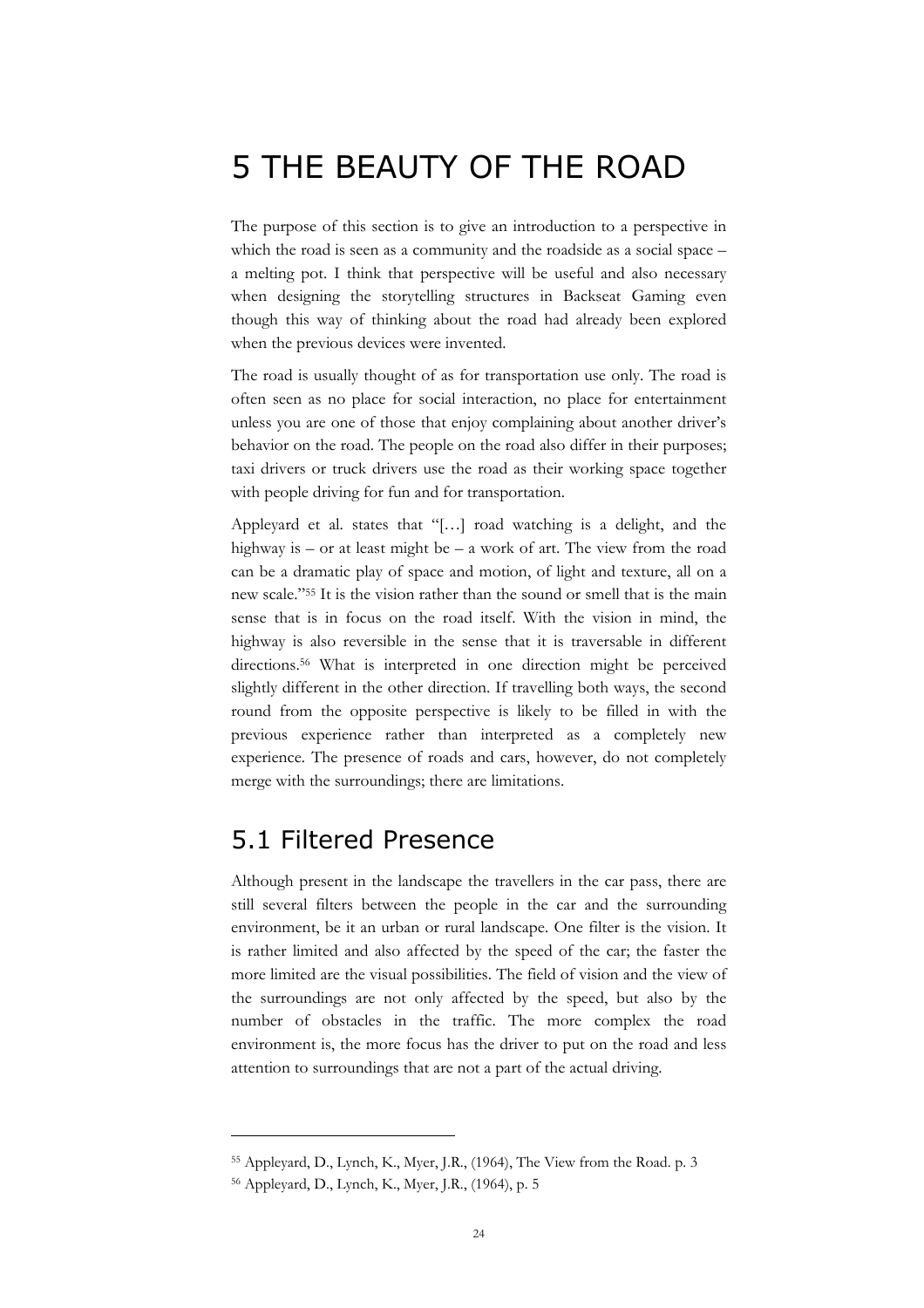Not only is it the vision that is limited, but also the feeling of closeness with the surroundings. A highway does not blend in with the landscape in the same way as that of a narrow gravel village road that has been created for the locals' needs, over a hundred years ago. Commonly, a highway is an intrusion in the landscape rather than the wish of the people living next to it. Sometimes a highway splits a piece of arable land and an estate into two separate parts. Then the highway is more like a wall built in to the landscape than something being welcomed by the community around it. The highway is an isolated stretch of land that splits a landscape and can therefore not be a part of the surrounding community. The isolation of the highway opens up a space for a highway community with landscape and social interaction. Even though the highway is separate from the community around it, the advantage of being on the road still is that the travellers get the opportunity to have a look and therefore also briefly visit the landscape that is being passed and yet, the driver is inactive in that sense.57

I think the experience is slightly different for passengers even though the same tendencies still exists. A passenger doesn't have to be attentive to the traffic but will still be affected by it since the actions that are taken by the driver affect the whole car. Being a passenger in the back seat of a car opens up for new possibilities to interact with the surroundings or other cars, as previously described in the section on the Backseat Gaming projects. For the purpose of exploring storytelling in Backseat Gaming, it is not only the roadside environment that is of interest, but also the social interaction of the community created on the highway.

## 5.2 Social Interaction

Social interaction on roads is not limited to angry gestures in traffic jams or policemen directing traffic. It is neither a matter of using the horn, at least not in Sweden, nor flashing with the lights on the car. It is both a matter of cooperation, e.g. warning drivers in the meeting cars of a speed trap and that of a competition, e.g. being the fastest among cars when the red light turns into green. A phenomenon for interaction on roads is the use of *bumper stickers* that was very popular a few years ago. Their purpose was a form of identification, or to show solidarity with other cars by expressing an opinion, be it political or provocative in general.58

In urban environments the space is more compact, which causes the interaction to be more visible. At an open level crossing a pedestrian crosses the road after having ade eye contact with the driver to be sure that the car will decrease its speed. Therefore, my conclusion is that on the

<sup>57</sup> Appleyard, D., Lynch, K., Myer, J.R., (1964), p. 4

<sup>58</sup> Endersby, J.W., Towle, M. J., (1996), Tailgate Partisanship: Political and Social Expression through Bumper Stickers. p. 307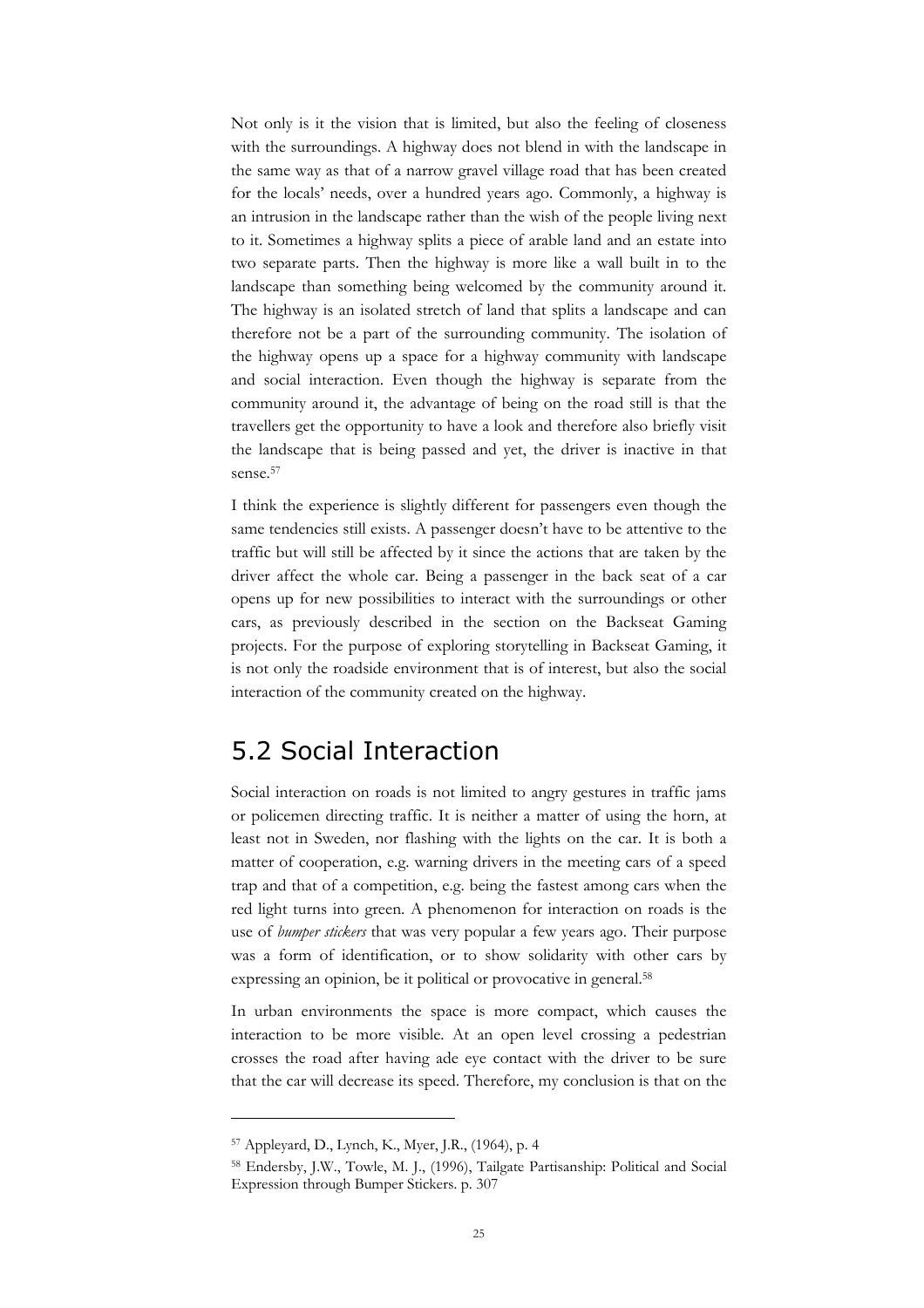highway, where the possibilities for interaction are less, the greater the opportunity to develop new ways for interaction both with other cars and with the surroundings. This has been done separately in the previous Backseat Gaming projects as seen above, but it has not yet been combined with focus on creating games based on storytelling, for which I will develop a structure in the next section.

In this section, I wanted to show the work that has been done, in order to open up for another way of thinking about roads that raises the potential and also the possibilities to see the road (with its social and spatial environment) for something other than strictly transportation use. That is part of *the beauty of the road.*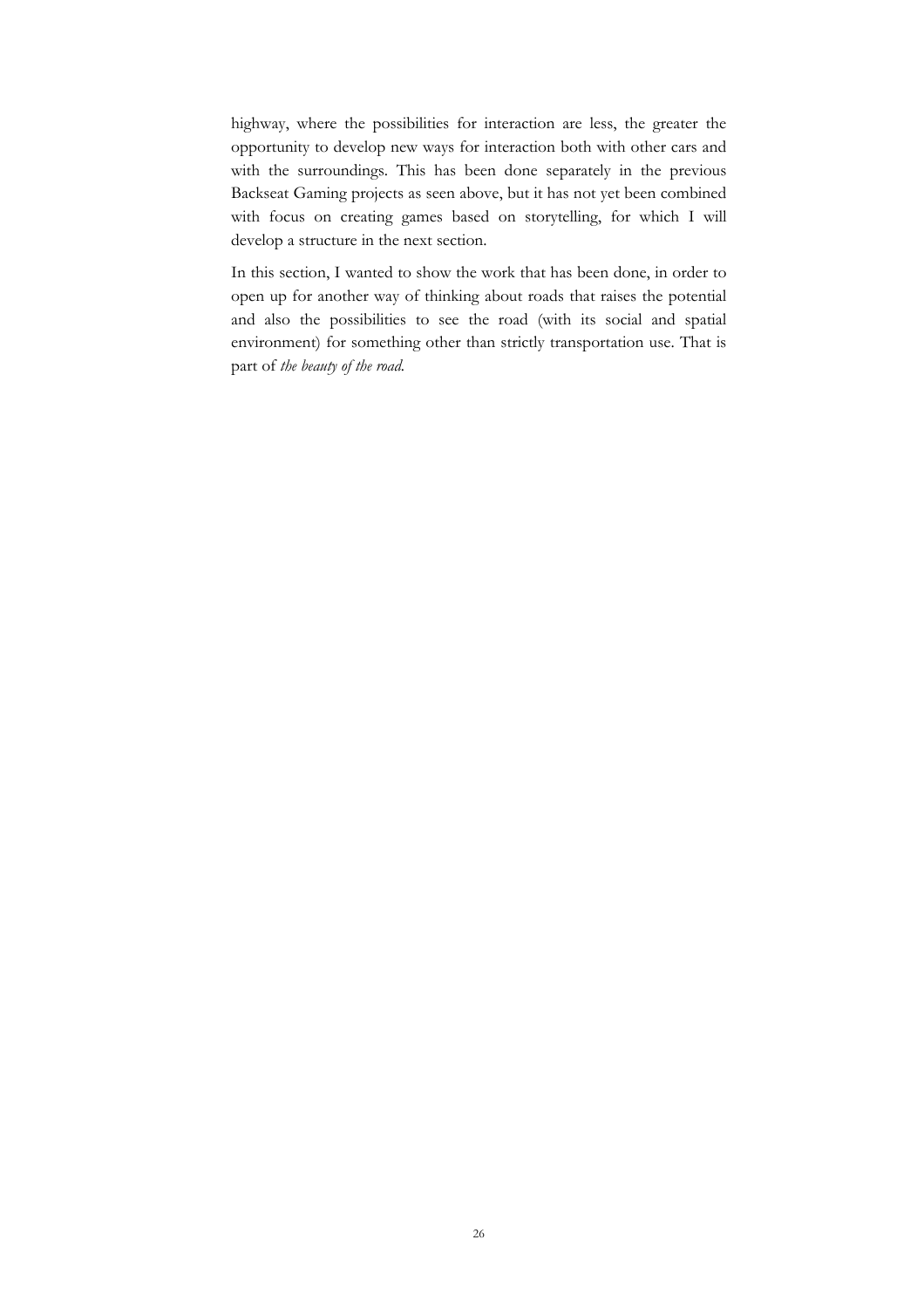# 6 STORY STRUCTURES IN BACKSEAT GAMING

In this section I will use the theories in the previous sections to create design implications for storytelling structures in Backseat Gaming. This structure will form a basis for the next section where I will form a workshop.

## 6.1 The Road as The Story Structure

The first thing I noticed is that travelling along a road doesn't allow many options for choosing the path to go. Either the cars continue on the road or they don't. They can go in two ways only. If a car travels one way it sometimes goes in the other direction as well. There aren't many options when following the traffic rules, basically only two or three: a) continue on the road, b) choose the first possible exit, and possibly c), to turn the car around and go in the opposite direction that will cause the three options just mentioned, again. There are other possible events that could happen along the road. A few examples are when a car breaks down, the road is icy and slippery and of course different accidents related to driving. In order to discuss the general underlying story structure for Backseat Gaming I have chosen not to further analyze these events since it is not an active choice of the player.

It is not only the problem with limited interaction possibilities but also the problem that different cars might start at different places. It is therefore hard to specify a common start of the story, as well as a common end of the story.

Using only the road itself will not be suitable for creating the story in Backseat Gaming, but it could be used as a basis for the story generation and for creating different interaction possibilities.

# 6.2 Inside the Car

The roles of the passengers in the back seat differ from that of the driver and the other person in the front seat. The driver of the car is, at least most of the time, in total control of what is going on outside on the road. The vision from a driver's perspective is restricted, but for the purpose of driving, it is naturally the best place in the car. Sitting in the back seat of the car is slightly different. People in the back seat have no responsibilities for the driving the car, and can therefore look around in different directions or do whatever they want. They can turn their heads around and follow objects and places on the road. They can also turn around and look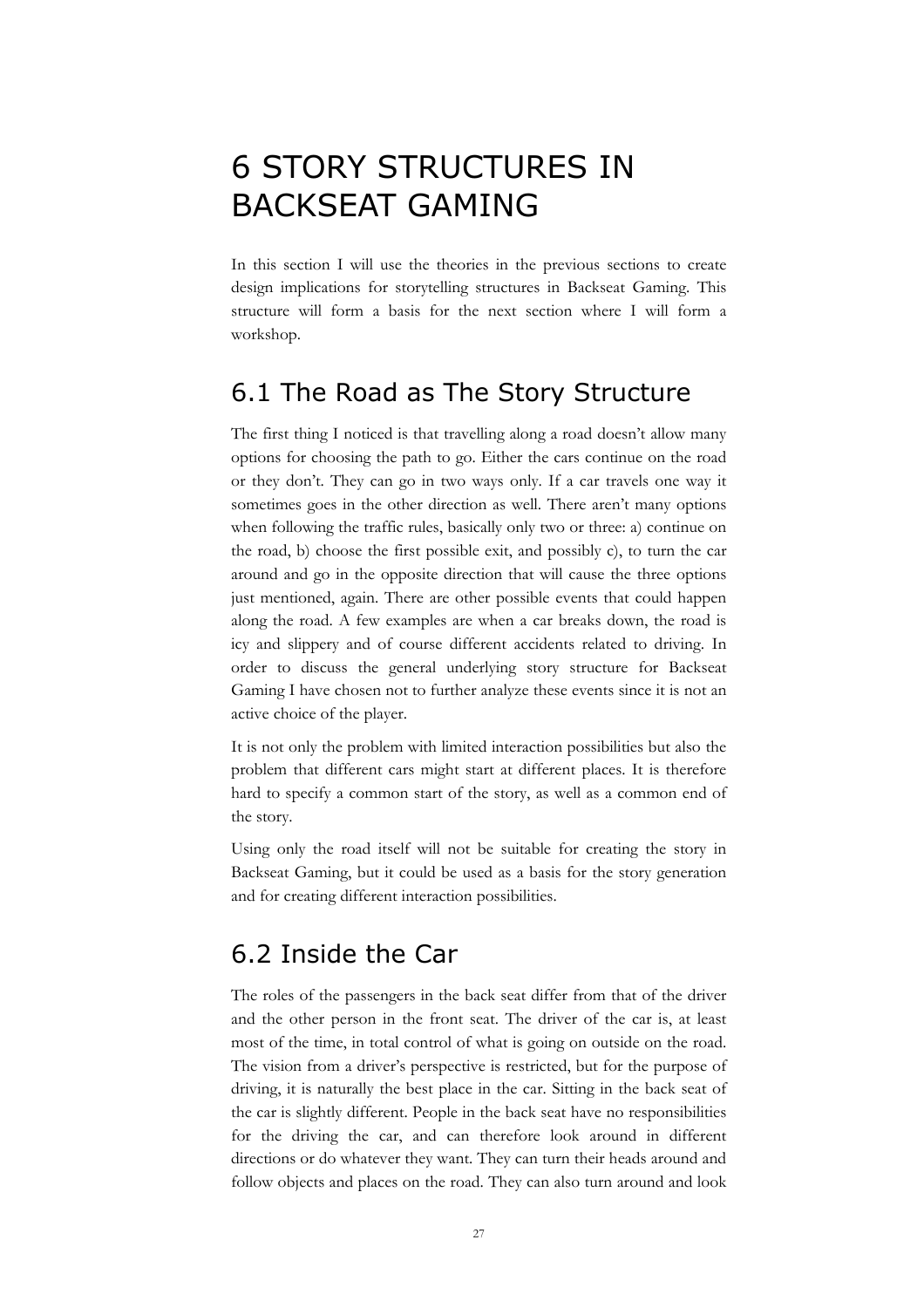at what is going on behind the car. The only thing is that they do not have the same access to visualize what is going on in front of the car, or to predict upcoming meetings and turns and obstacles on the road. Using limited vision as an advantage for a game design can be used to create many things, such as surprise effects, or to hide obvious hotspots along the road.

Passengers could also influence the driver and therefore the car, indirectly. Being a very immersed player in the game could not only be good for the game, but also make the other people in the car immersed, and in some ways, a part of the game. The disadvantage is that it could be a safety hazard as well, if the driver becomes too immersed or stressed out by the passengers. Therefore I would like to claim that the social environment in the car is very useful, but it has to be used in a sensible way.

### 6.3 Other Players

Other players on the road can easily be used to enhance the gaming experience. On the road, you meet many cars and if a player doesn't know which one of the cars that was a Backseat Gaming player it could easily add the sense of surprise and competition to a game experience.

It could be a possibility for other players to leave messages on hotspots they have passed. The messages could be written or chosen by the player leaving it behind. Another option is to let the roadside object change itself using a specified algorithm that will make Backseat Gaming being able to be played over and over again.

It is also possible to let players compete about interacting with roadside objects. Who will interact with it first? Will the object change drastically? What will the effect be on the other player's story? Another option is to use the action event as completely separated from the story itself, something that doesn't have to be obvious for the player.

### 6.4 Using Roadside Objects

In Backseat Gaming I, the story is created using roadside objects. The objects are predefined hotspots that are programmed to contain specific information. The manipulative events (the roadside objects) are not connected to each other.

Using objects that are not connected to each other is a good idea since it is probably quite easy to miss one hotspot if the speed of the car the player is sitting in, is too fast. That should affect the story in the game, but not to the extent that it ruins the rest of the game experience for that player. If a player fails at one hotspot, it has to be possible to catch up that failure later along the road. The possibilities are endless in using roadside objects,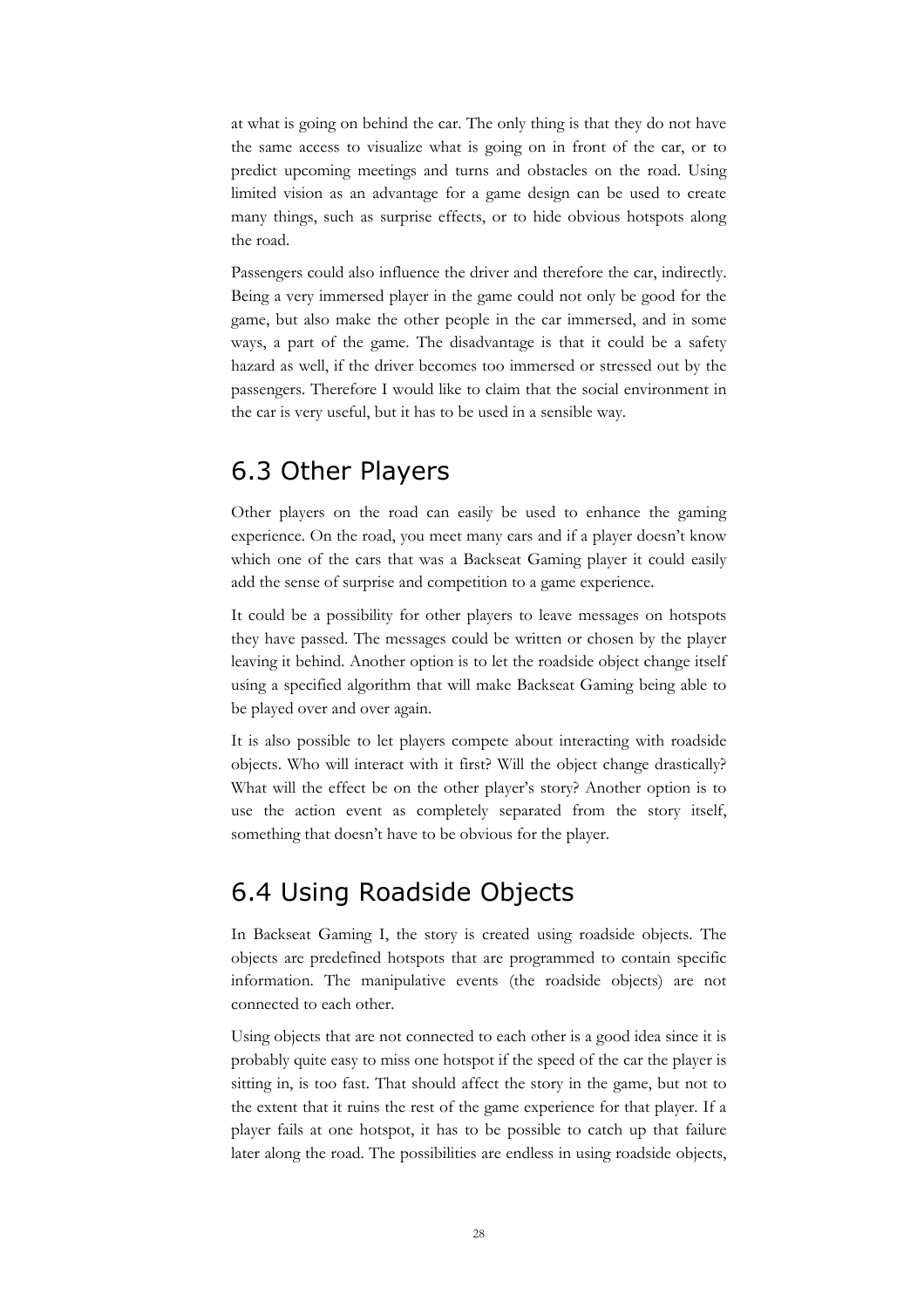something that has already been demonstrated in the Backseat Gaming project.

I conclude that using independent objects is necessary for storytelling in Backseat Gaming, which has also been done in Backseat Gaming.59 It is also a great way to test different story structures in Backseat Gaming. There are different opportunities to let the roadside objects be the input in the story creation. Will the stories that then come out make sense at all, or will they be surreal to the extent that they are of no use? One advantage in letting the roadside objects the input in the creation of the story is that it will be much easier to create Backseat Gaming on a larger scale. If there is sufficient information available on roadside object, e.g. databases on road signs, then the range in which Backseat Gaming can be played will be basically unlimited within Sweden, and the problems of entering or leaving the road or game will not exist to the same extent. The challenge in creating games in this way is one of following the dramatic arc, rather than its technical conditions.

<sup>59</sup> Brunnberg, L., Juhlin, O. (2001)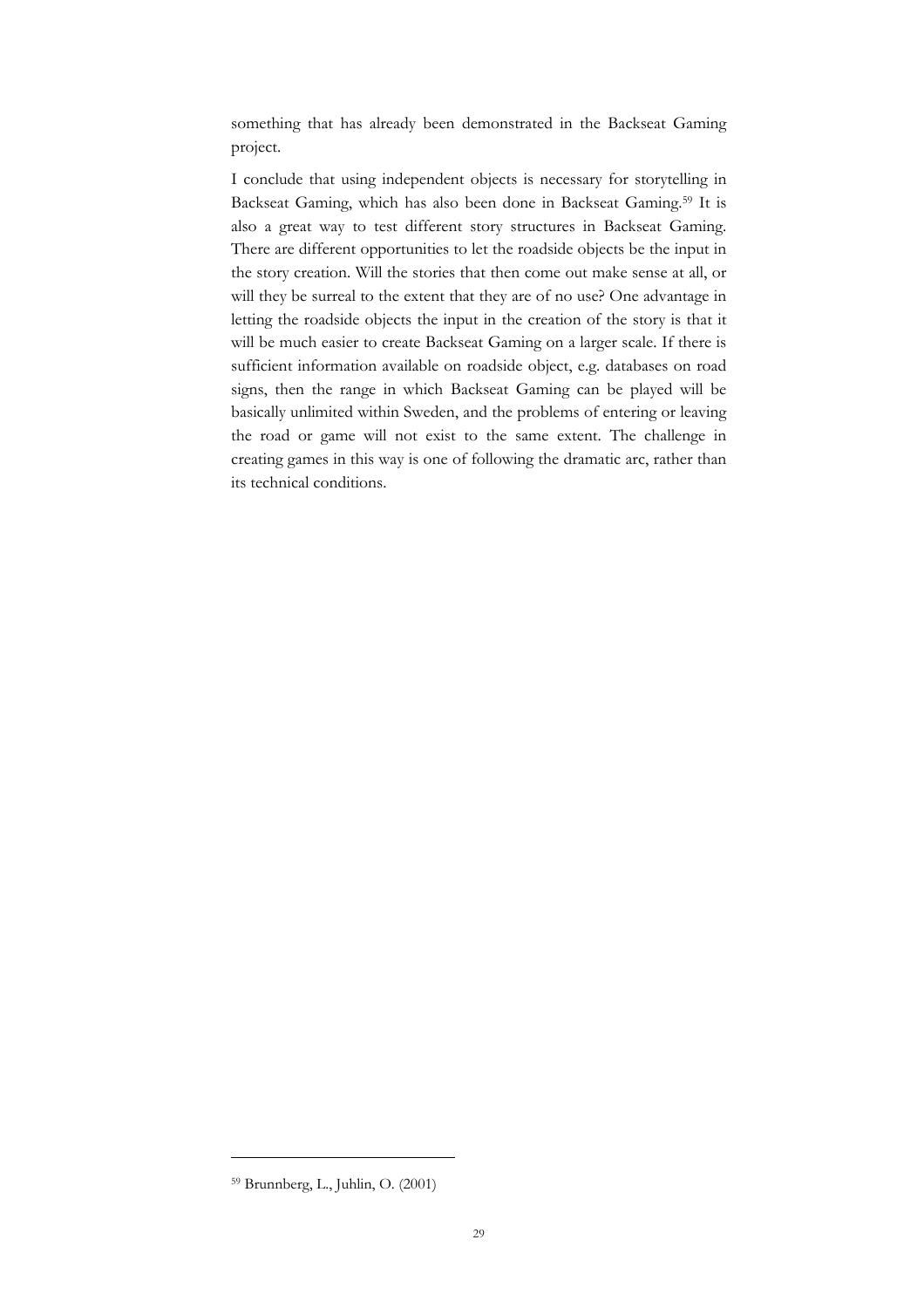### 6.5 Design Implications

From what is presented above I will make conclusions in order to clarify which designs that are going to be tested in the next section.

- Using the road itself only will not be a suitable story structure. However, using a linear structure to form a base for the interactive storytelling is something that has recently been done by Gordon and Iuppa and is therefore an important design implication.60 They have created a system that uses adaptive strategies when creating the storyline in interactive storytelling. Their approach is to start with a linear or moderately linear story structure with fewer possibilities to choose than in ordinary Chose Your Own Adventure Series.<sup>61</sup> It is worth testing using roadside objects as input to the story and investigate the possibilities to create storytelling systems.
- Being the passenger in the back seat of a car gives the player certain advantages compared to being the driver. From a design perspective it will be possible to use roadside objects that are not extremely visible, since the player will be able to follow the objects with the eyes. It will also be possible to engage all the passengers and the driver inside the car even though the car only has one Backseat Gaming device. Meeting other cars and other players can be used in a similar way as interaction with roadside objects and should also have a similar effect.

In the next chapter I will use the theory described thus far in the report to create a workshop for further development of ideas for storytelling in Backseat Gaming.

<sup>60</sup> Gordon, S., Iuppa, N. (2003), p. 21

<sup>61</sup> Gordon, S., Iuppa, N. (2003), p. 21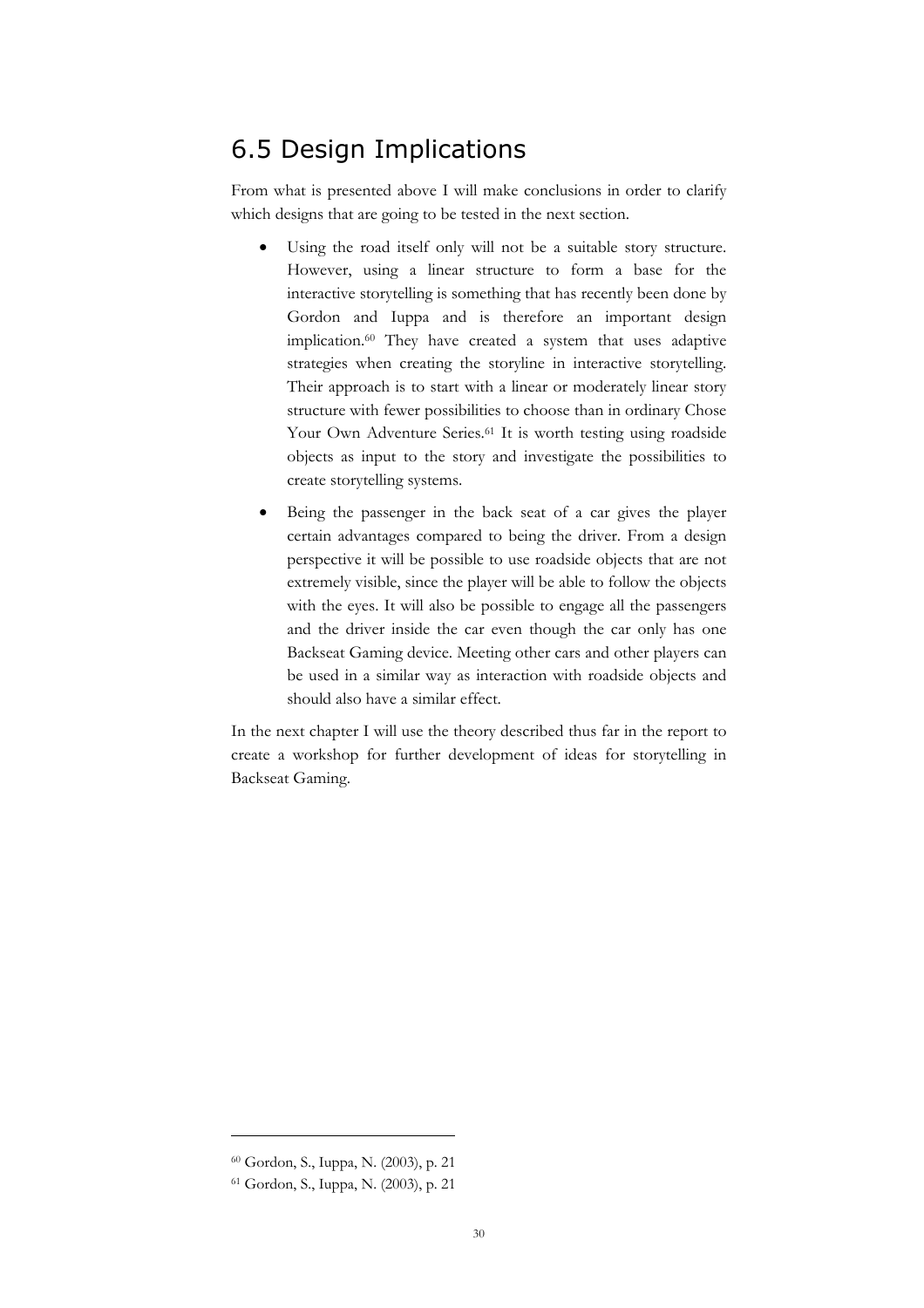# 7 WORKSHOP ON STORY-**TELLING**

In this chapter I will describe how I used a workshop to generate ideas on how to create storytelling structures for Backseat Gaming III, not only using chain writing but also a general discussion about the concept and Murray's categories. This section describes the participants, the workshop procedure and the results. In the end of the chapter, I summarize the results in a section called *Conclusions*.

### 7.1 Participants

The selection of the participants is described in this section. Since idea generation was the main purpose for this workshop I have used a method called *Focus Groups* as described by Esaiasson et al.<sup>62</sup> The group was put together in order to generate ideas for storytelling in Backseat Gaming, something focus groups have been proved to be particularly useful for.<sup>63</sup>

I wanted to get an idea on how the participants as a group thought about the different questions for discussion, since I wanted to use the material as design input and for idea generation purposes.<sup>64</sup>

The following is what I took into consideration when inviting participants to the workshop. In order to get design input I wanted people interested in games, and computer games in particular. Not only did I want people interested in playing games, but also people interested in developing games and with at least a basic knowledge of storytelling. I found that the members of Pixelrevolt<sup>65</sup>, an organization focusing on interactive media and arts, or people with a similar background, were a suitable choice. The number of participants in the group was limited to five.

<sup>62</sup> Esaiasson, P., Gilljam, M., Oscarsson, H., Wängnerud, L. (2003), *Metodpraktikan* pp. 345-350

<sup>63</sup> Esaiasson, P., et al. (2003), p. 347

<sup>64</sup> Esaiasson, P., et al. (2003), p. 346

<sup>65</sup> Pixelrevolt, http://www.pixelrevolt.se (Last visited 2003-10-31)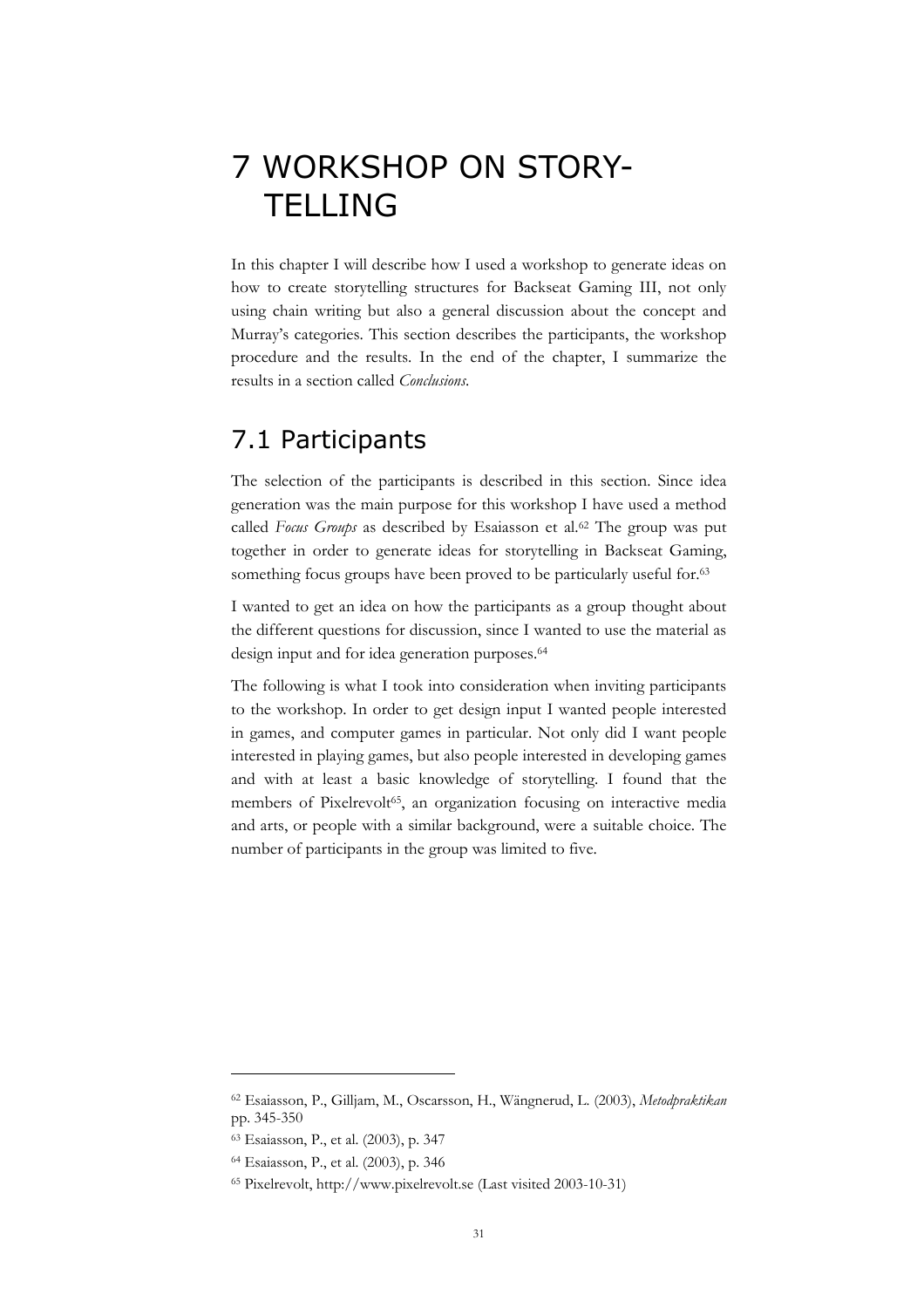## 7.2 Procedure

The workshop took place at Interactive Institute in Stockholm. I arranged and led a discussion on storytelling in Backseat Gaming. The duration of the workshop was altogether two hours with a short break after one hour. The workshop was divided into five different sections:

- **Introduction**
- Chain-writing
	- o Reading the detailed story
	- o Reading the Associations-based story
- The Concept

Below is a detailed description of each of the parts of the workshop.

### 7.2.1 Introduction

The workshop began with a description of the background of the project, and related projects were also briefly demonstrated. Cut scenes from a film showing a Backseat Gaming player perspective were shown in order to give a feeling for how the roadside objects might be perceived while playing. The participants were free to ask questions about the concept and the background of the previous projects.

### 7.2.2 Chain-writing

After having introduced the concept, we moved on to writing short stories, one detailed story and one story consisting only of associations. The procedure was the following: each of the participants got one *storycard*, that is a piece of paper dimensioned for writing only a few sentences. They also received an item and a character description. We used the storycards in two different scenarios that are described below.

#### *The Detailed Story*

The first task was to write down one object and at least one event concerning that object on the story-card. For inspiration the participants got an item, in this case a map, and a character description that was related to the map, see Appendix B. If the participants felt like writing more than one story-card, they had the opportunity to use as many as they liked.

After having finished the writing for the first scenario, we moved on to writing the associations-based story.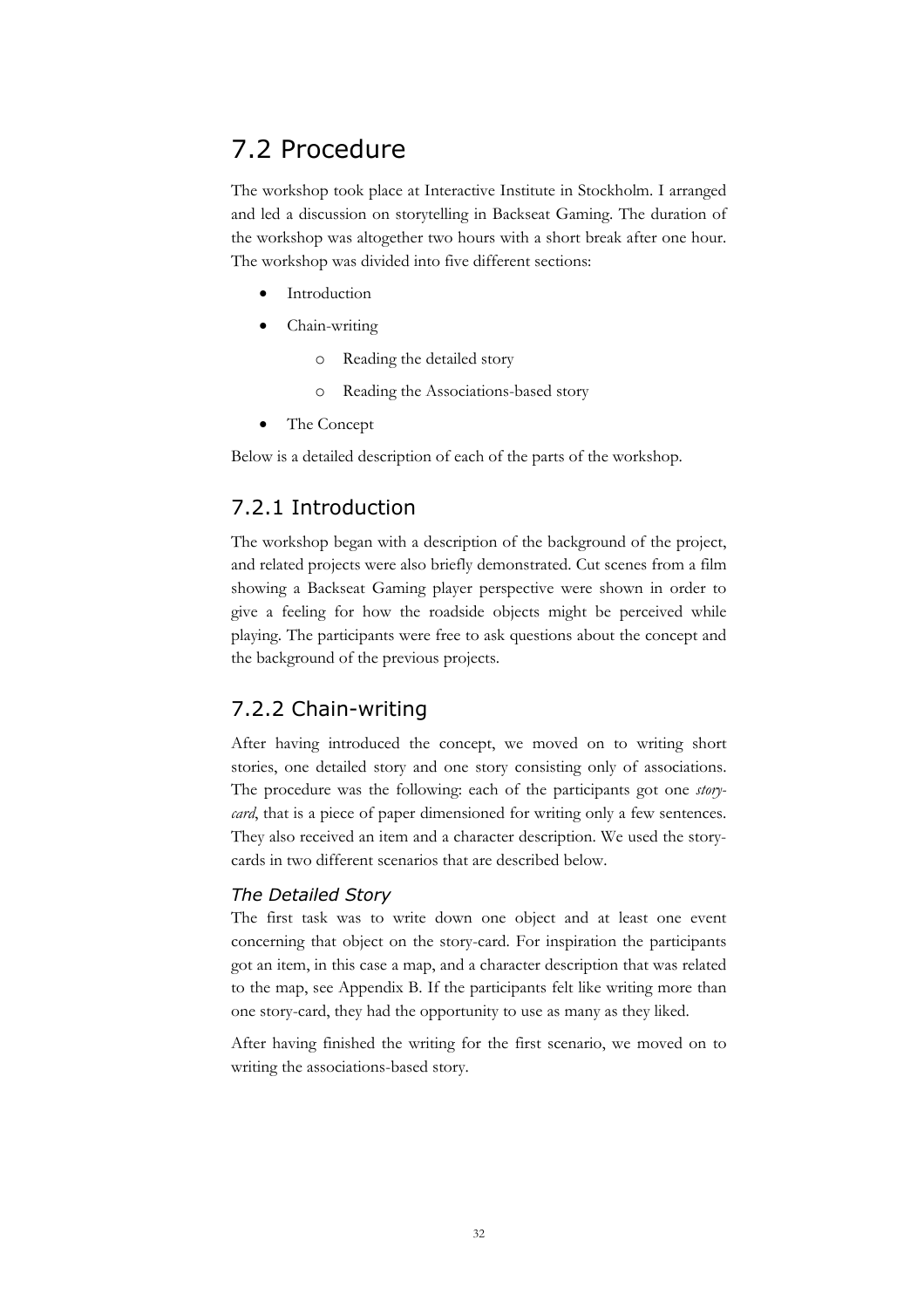#### *The Associations-based Story*

The setting for this part was similar to the one above. The difference was that instead of writing an object and an event concerning that object, the participants were told to write down words they associated with the item and the character description they were shown. In this case, the item was a picture of Santa Clause in front of the pyramids and the character description related to the picture, see Appendix C.

#### 7.2.3 Reading The Detailed Story

When having finished writing the story-cards it was time to use them. One participant were asked to shuffle the story-cards and then pick one and read the text on it. Having read the first one, we continued to the next, and so on. When all the story-cards were finished I asked open-ended questions to create a discussion. The questions asked mainly concerned Murray's aesthetic categories, described earlier in this report. When the participants seemed to have said what they wanted we took a short break. The detailed story and the questions asked are described in Appendix B.

#### 7.2.4 Reading The Associations-based Story

The procedure was similar to the one described above; one participant shuffled the cards and put one card on the table, reading the words on it. When having put the second card on the table, the participants tried to create a connection between the first and the second card. Reading the third card caused the same discussion, and so on. The questions related to this part concerned the idea of using fragments for storytelling and naturally also Murray's aesthetic categories. The associations-based story and the questions asked are described in Appendix C.

#### 7.2.5 The Concept

In the last part of the workshop a discussion about the concept took place. Questions that had come up during the workshop were discussed. I also asked general questions that I had prepared on the concept, relating to what medium is to be used, as well as a suitable duration of one single game, etc. The questions I had prepared are presented in Appendix D. The workshop was finished when there was no need for any further discussion.

### 7.3 Data Collection and Analysis

In this section I will describe the data collection and analysis of the workshop. The workshop was recorded on a minidisk via a microphone. The story-cards were also stored in order to make it easier for me to recall the events during the workshop. I will describe the parameters I wanted to analyze and how I worked with the material.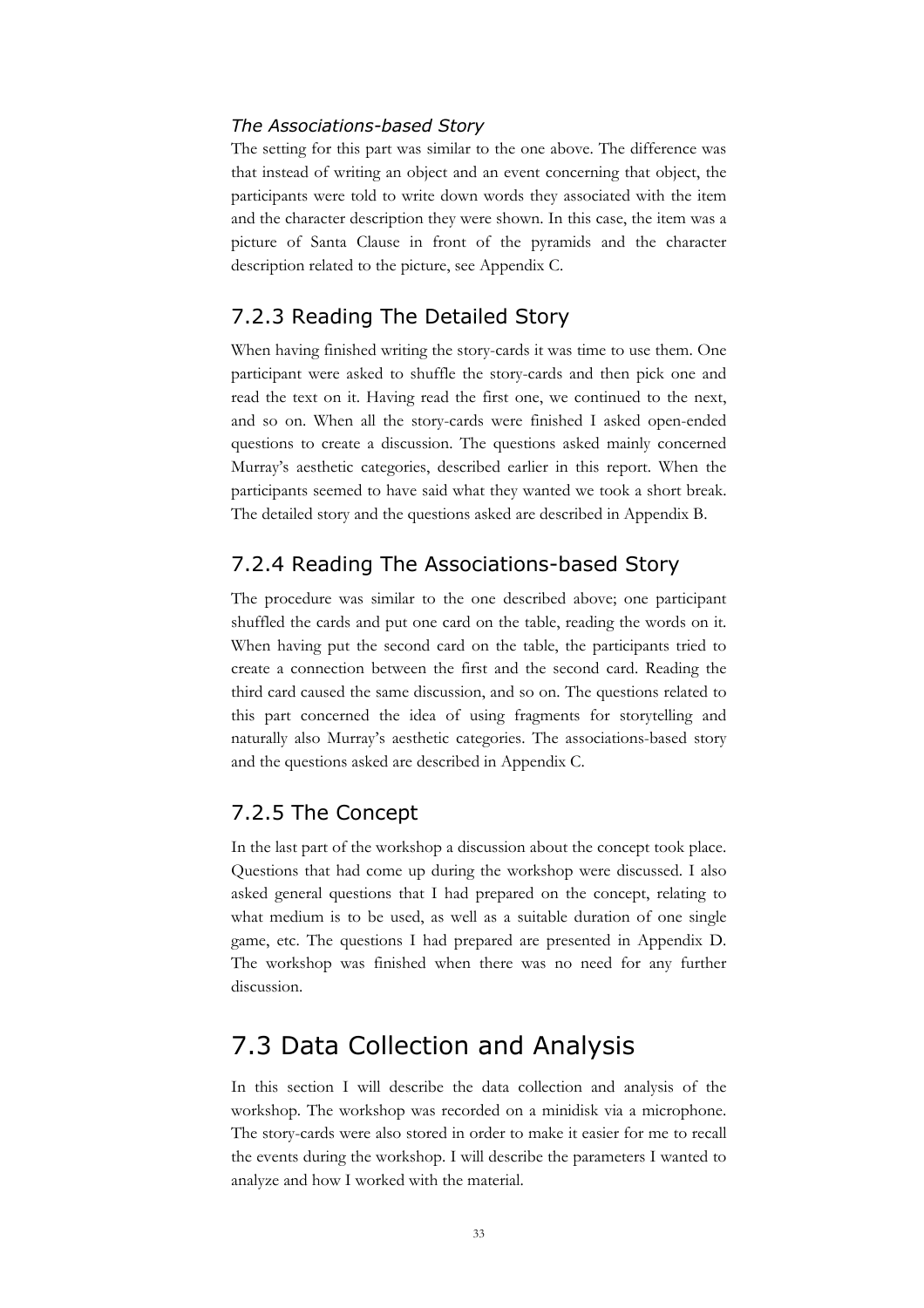### 7.3.1 Data Collection

The questions I had formed in advance were related to the theoretic foundation in the first chapters of this report. The following data were of interest for the workshop and were therefore to be analyzed:

- *Murray's aesthetic categories* the overall question is always to try to create the feeling described by Murray's three aesthetic categories immersion, agency and transformation. In this report that is a measurement of an entertaining game. Almost all of the parameters are in some ways related to these categories. I find it important to analyze them separately anyhow.
- *The Importance of Dramatic Arcs* the meaning of beginnings and endings.
- *Storytelling using fragments* the least information needed in order to create a narrative interesting enough to entertain and to be used for storytelling in Backseat Gaming.
- *Interaction possibilities* ways to enhance the game experience using interaction with the game or other players.
- *Character and Player Relation*  The way the characters are to be created relating to the player.
- *Medium* appropriate medium to use to create the best storytelling device.
- *The Concept* idea generation and interesting ways to develop the concept.

These were the main interests for my analysis. In the next section I will describe how I analyzed the material.

### 7.3.2 Analysis

When the workshop had finished I quickly wrote down some general ideas about the material I had gathered. The purpose of doing that was to make it easier for me to start going through the recorded material.

I started the analysis by listening to the whole workshop. I made initial notes about where the important parts on the disk were to be found. During the second time I listened to the material, I chose only the important parts and made short notes while listening, and also transcribed what I found interesting. The transcribed material focused on ideas, and extra caution was taken where the participants in the workshop seemed enthusiastic or thrilled.

The next time I went through the material I checked that what I had written down seemed to make sense. I also concentrated on parts of the material, in order to get a basic idea of what was being said, related to the data I wanted to collect. When I continue to work with the material I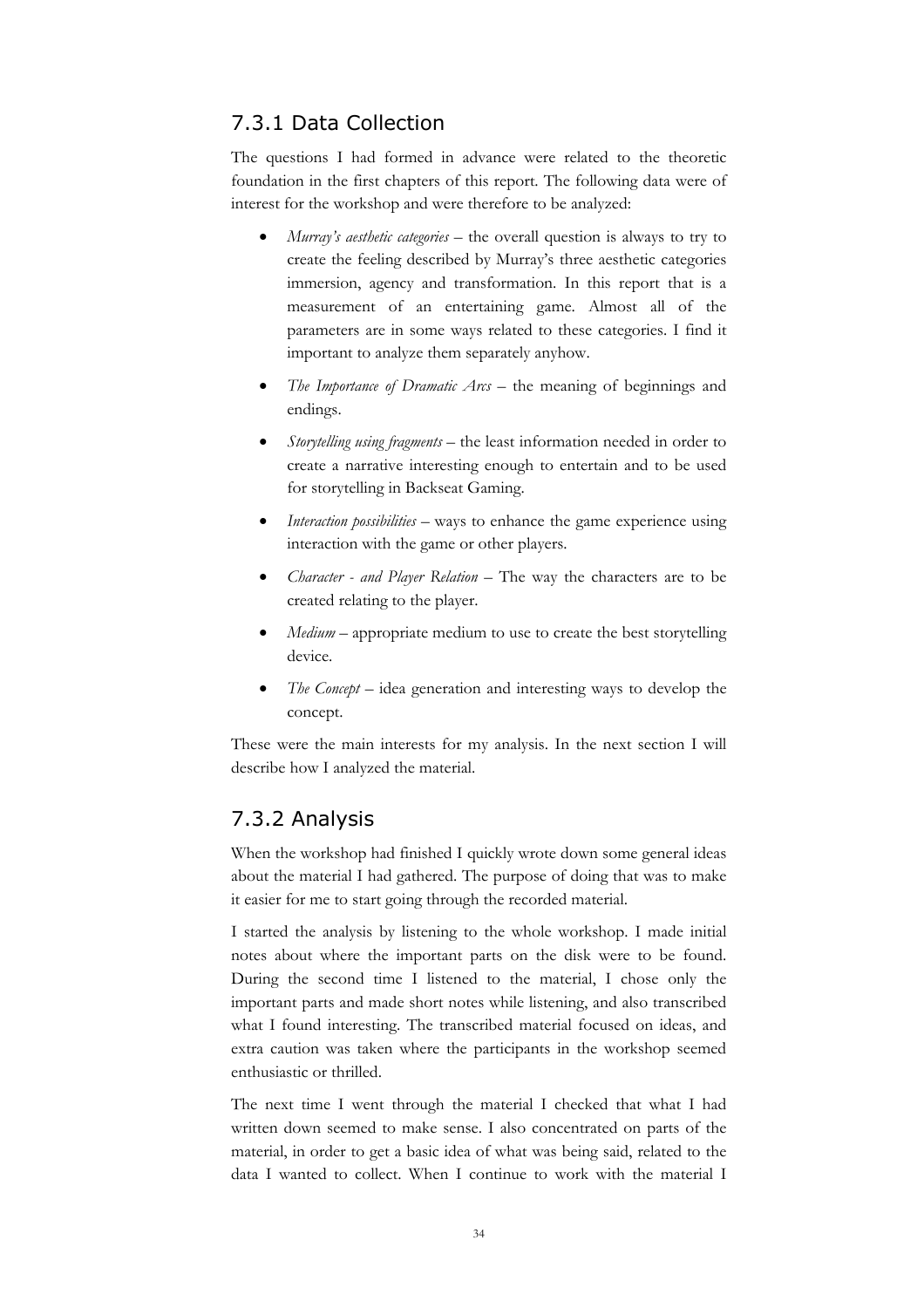concentrated the sentences to make them shorter and more substantial and compact, a method commonly used when analyzing interviews.<sup>66</sup>

After having written the section about the workshop, I let some of the participants in the workshop read this chapter to give their opinions on the interpretations I have done.

### 7.4 Results

I will present the results of the workshop here. Using the methods described above made me come to the following results sorted by data.

### 7.4.1 Murray's Aesthetic Categories

The importance of Murray's aesthetic categories is clearly described earlier in this report. I have come to the conclusion that reading the associationsbased story made the participants more immersed than reading the detailed story. Reasons for that conclusion is that the tone of voice changed and they came with many more ideas and showed signs of more enthusiasm when discussing the associations-based story compared to the discussion about the detailed story. The duration of the reading of the associations-based story were longer than when reading the detailed story. Yet, the detailed story also caused immersion in other ways. The participants seemed relaxed and laughed at the short stories and also after having combined them.

The feeling of agency was explicitly discussed in terms of freedom for the player. It was concluded that there was not much freedom for a player in the game. However, being a youngster sitting in the back seat of their parents' car wouldn't have given much of freedom of any kind. The player would probably not have been able to decide whether to go with the car or not, neither the duration nor the direction of the ride at all.

When it comes to the signs of transformation, it was clearly shown that the participants were busy during the reading of both the detailed story and the associations-based story. None of the participants showed any signs of having been personally transformed the way Murray describes it, nor did they express having been affected at a deeper cognitive level. To be able to reach to the level of transformation in a game, the player can't be busy processing fragmental information all the time, which clearly was the case in both of the tests in the workshop.

Even though Murray's categories are central when analyzing a game, they are not the only important parameters. Therefore, I will present other crucial data I have collected below.

<sup>66</sup> Esaiasson, P., et al. (2003), p. 296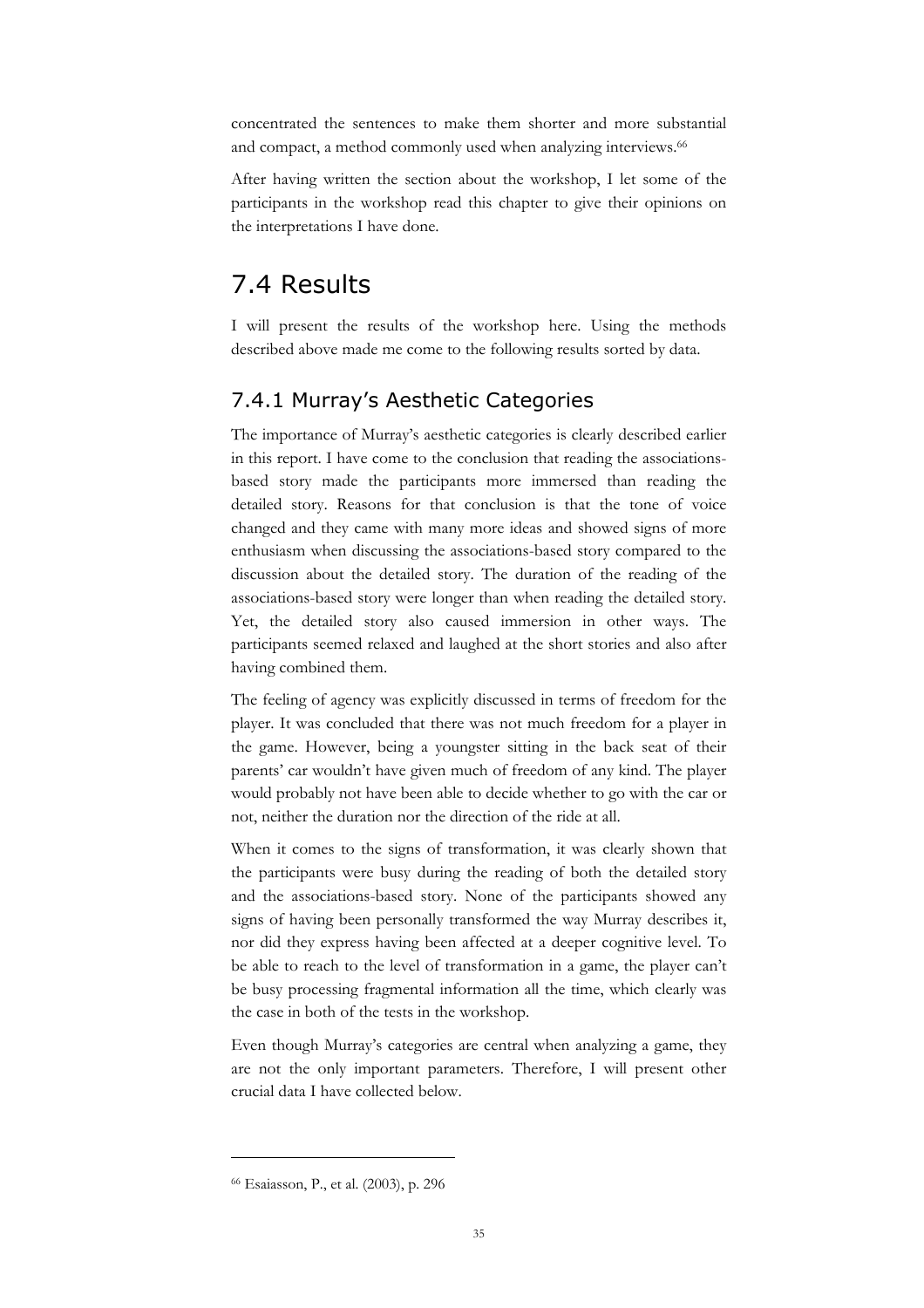#### 7.4.2 The Importance of Dramatic Arcs

A dramatic arc is used to describe a way to increase immersion as the game proceeds. In the workshop this took the form of discussing beginnings and ends of the game. The more fragmental the story being told is, the heavier the burden on the beginning. To compensate for a fragmental story the introduction to the game could be more richly described. It was also suggested that some objects could be fragmental, whereas others could be richer in context relating to that specific game. Some objects on the road could therefore be filled with random objects, and fairly general events in order to match many different games.

To follow a dramatic arc it would be necessary to plan for the ending. In order to make the ending of the game interesting it is therefore necessary to tell in advance the stretch of roads the car will follow. It was also concluded that it could be possible to add a general ending if the stories connected to the objects along the road were independent of each other, and yet kept thrilling enough to entertain even when being put together.

The participants all agreed upon that it was necessary to decide in advance the duration of the game and also the roads to travel on. However, having separated interesting stories might be useful for scaling the game to a wider range of players and different games.

#### 7.4.3 Storytelling Using Fragments

One of the main issues that were discussed during the workshop was whether using fragments for storytelling was a good idea or not. While reading the detailed story it was concluded that it was almost too fragmental in its approach. Yet, it was possible to make sense of the different story-cards. The problem was mostly with causality. Some parts of the story were related to a petrol station. If the story-cards relating to petrol stations had been put together, it would have been some kind of story, even though the ending was not specified at all and therefore became disappointing in some ways.

#### *The Design Paradox*

The more detailed a story, the stronger connection between the game and the real world. The less detailed a story, the weaker is the connection between the real world and the virtual world, yet the participants showed more signs of being immersed during the associations-based story.

#### 7.4.4 Interaction Possibilities

When discussing interaction it was concluded that some players wouldn't probably even notice the landscape or the specified roadside objects at all. They simply wouldn't understand the connection between roadside objects and the game. Therefore, a suggestion was that players should be able to interact with each other in different ways. That could be as in Backseat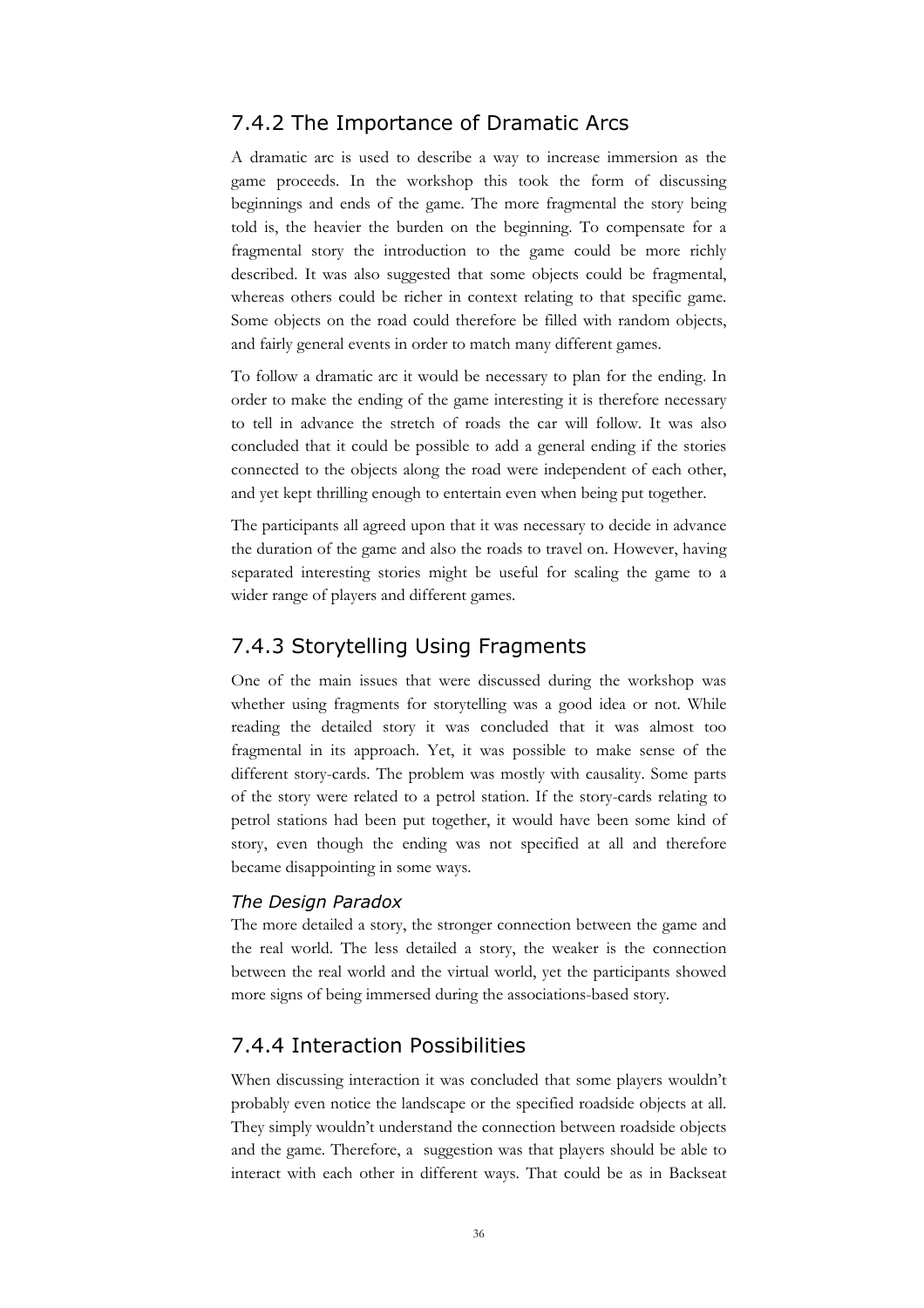Gaming II, combats, or it could also be handing objects, i.e. weapons or cameras to each other. It was also said that it would be interesting to leave messages to other players. Another way to interact was to give possibilities to take imaginative pictures by using the device. The actual pictures taken would be predefined. One possible scenario was that there are trolls in the story and the player is told that in this forest there are trolls, but the trolls are very difficult to get within sight for a normal person (i.e. a player). Then suddenly the player is asked to take a picture of a troll and clicking a button on the device would make a picture of a troll appear on the screen. Notice that the participants stressed the importance of that the choices a player has, have to be of equal value. If the troll is not captured with the "camera" it has to be possible to get a story of equal value in the game.

#### 7.4.5 Character – and Player Relation

The relationship between the characters and the player is important for the feeling of being immersed in the game. There are different possibilities for creating that relationship. The player could be acting as her-/him self and then a closely related character in the game could be useful to lead the player in a certain direction in the game. Another way to do it would be to let the player get specific traits and along with those, specific interaction possibilities.

#### 7.4.5 Medium

The participants agreed that to experience the road and the surrounding landscape, they thought that sound would be the best medium to begin with. It doesn't necessarily need to be a voice reading a text. It could be environmental sounds, or other kinds of sounds, to enhance the experience. In case of environmental sounds I claim that it could actually be perceived as fragments.

### 7.4.6 The Concept

During the workshop, the concept in general was discussed. There were some interesting thoughts about the concept of using roadside object to create a mobile game. Some parts of the discussion concerned the possibilities to commercialize the game. Today it is widely known that restaurants along the road put signs saying i.e. "Hungry? The next restaurant is reached in 30 minutes". Instead, the game could be programmed at specific locations to tell the player to tell the driver to stop the car. If the car stops at that specific place, the player would be rewarded in the game. At a petrol station, the reward could be a small gift or a special discount in the store.

It was not only the roadside objects that were discussed, but also the lack of roadside objects and creating an atmosphere where something or someone is present, even though never ever actually visible in the game. I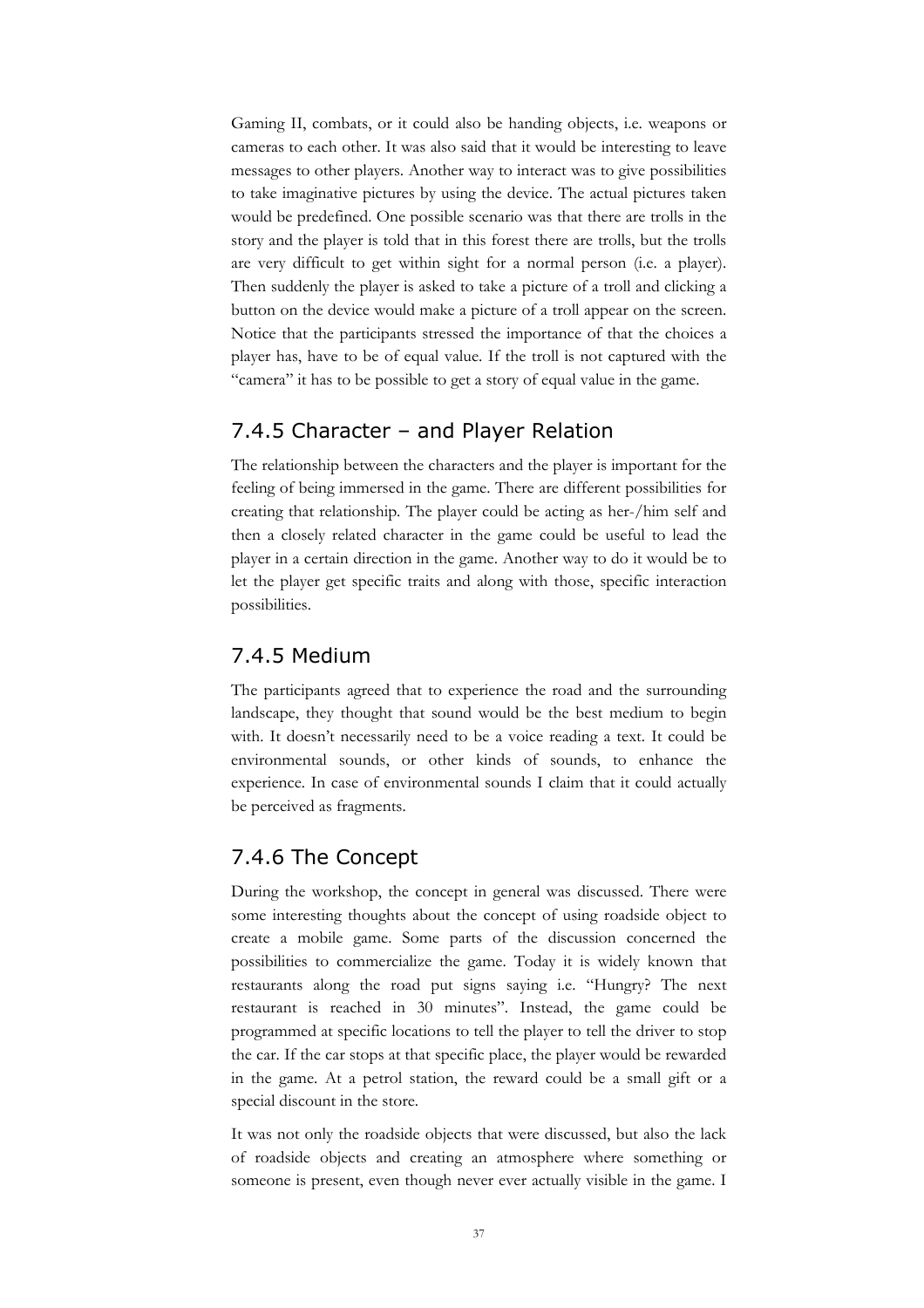would especially like to highlight parts of the discussion during the reading of the associations-based story. It concerned the use of non-visible media, preferably audio. Using imaginary characters such as trolls would work even though that character is never visible for the player. It could be, for example, that the player is told that there are many trolls in the area, and after a while, if having had looked in the other direction, a troll would have been visible among the trees. Playing with non-visible yet present characters will be a great way to enhance the gaming experience.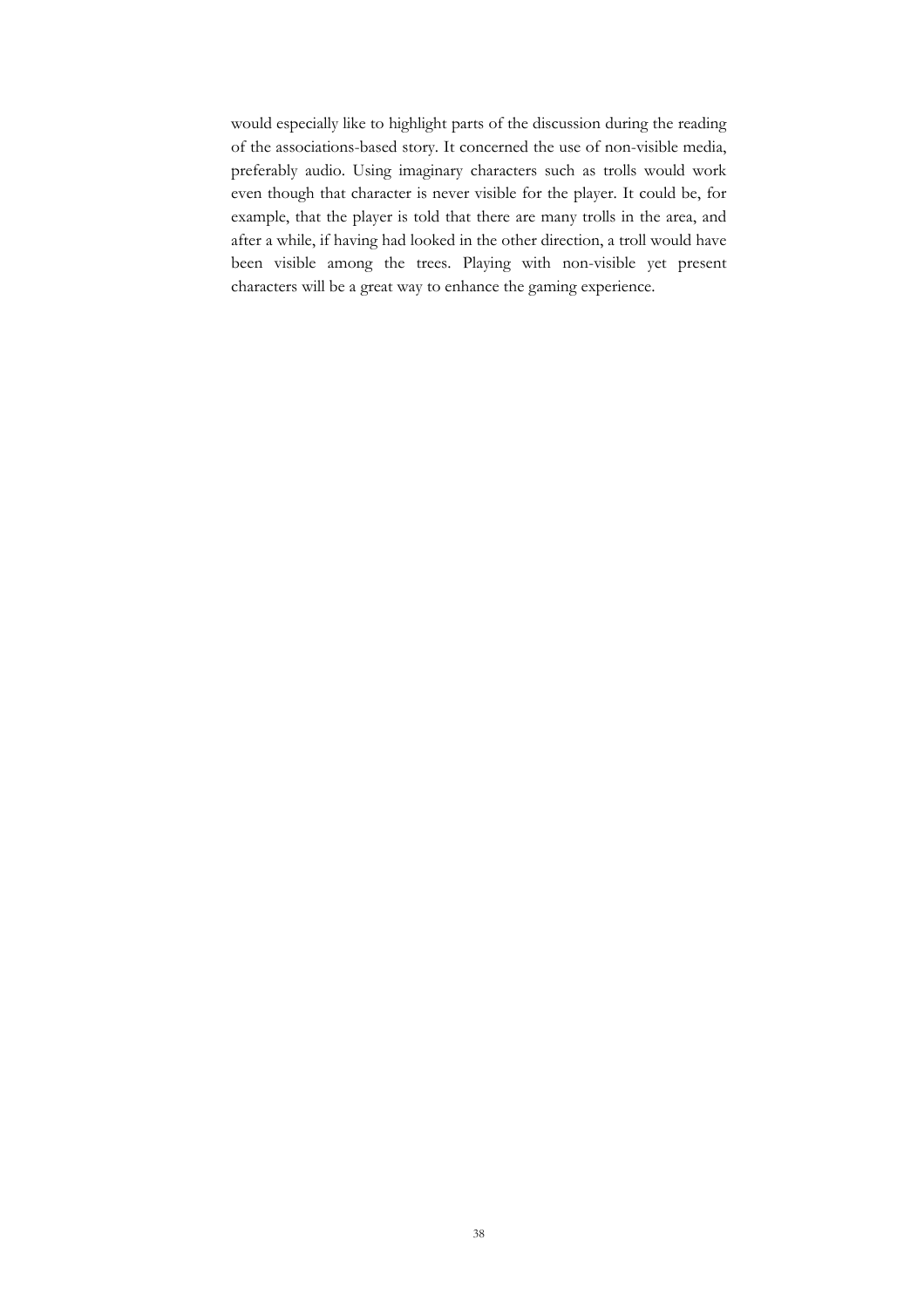# 7.5 Conclusions

This is a summary of the results presented in this chapter. The main focus of the workshop was the writing of two scenarios in order to simulate a possible Backseat Gaming III scenario. The first was a detailed story using short simple sentences and the second was a story based on associations using fragments of sentences.

The parameters used and the results regarding those are presented here:

- *Murray's aesthetic categories* different signs of immersion were shown, both in the detailed story and the associations-based story. The feeling of agency was limited, yet it is important to remember that the children playing the game probably wouldn't be able to decide whether to go in the car or not at all. The transformation category seemed to be blocked since the players were occupied processing the fragmental stories.
- *The Importance of Dramatic Arcs* the importance of a rich beginning and ending was stressed. However it was concluded that it would be possible to use fragments on some of the objects and richer stories on others. The more fragmental the objects along the road, the richer the beginning and ending.
- *The Design Paradox –* The more detailed a story, the stronger the connection between the game and the real world. The less detailed a story, the weaker the connection between the real world and the virtual world, yet the participants showed more signs of being immersed during the associations-based story.
- *Storytelling using fragments* fragmental stories were difficult to process but the most obvious problem was caused by causality.
- *Interaction possibilities* interesting ways to interact would include the possibility to leave messages or hand over virtual objects to other players as well as using the device as a "camera".
- *Character and Player Relation*  the player could either be an actor or be closely related to a character in the game.
- Medium initially sounds in different ways were appropriate to use.
- *The Concept* –ideas such as how to commercialize the game, were presented.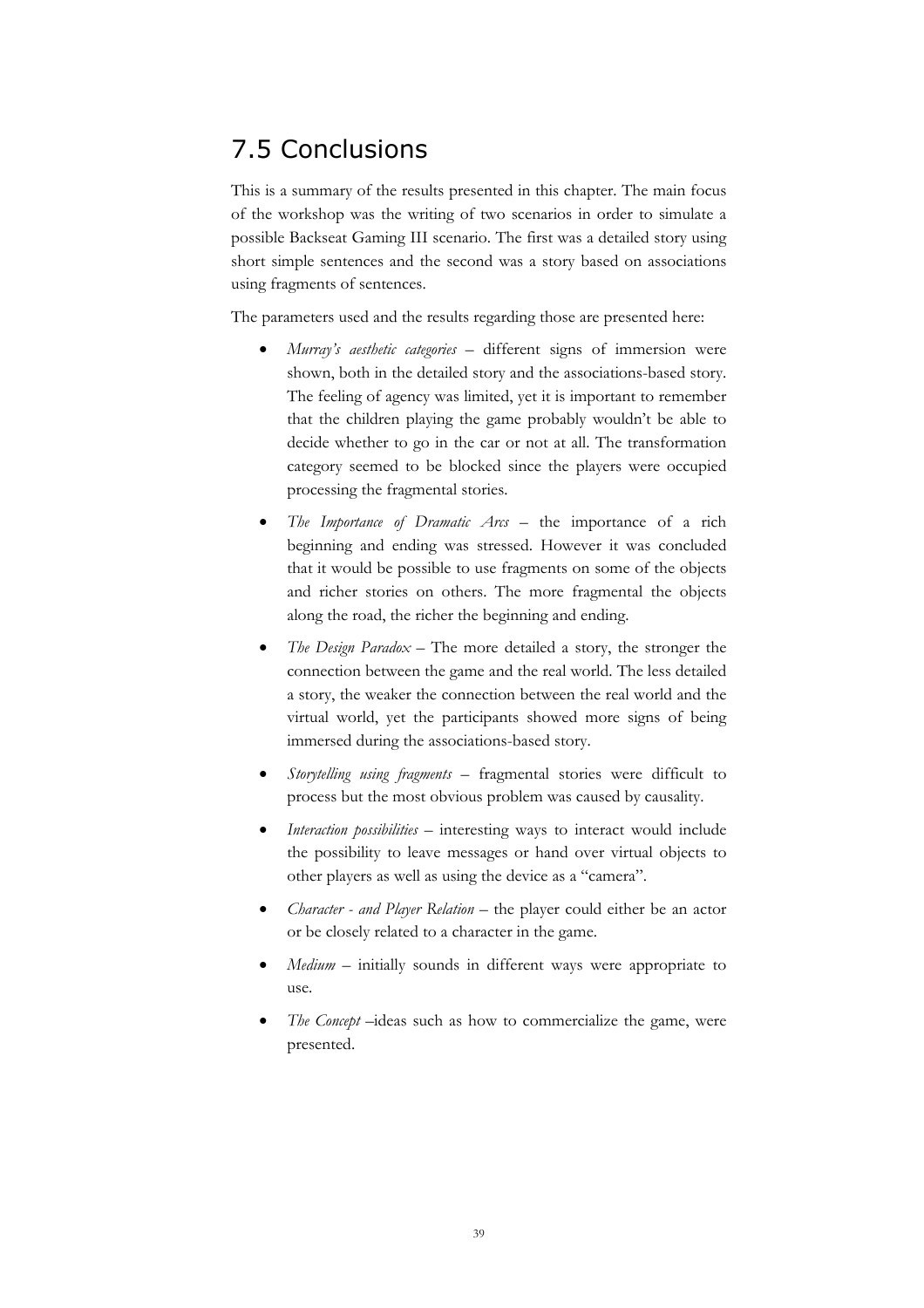# 8 DESIGN FOR STORYTELLING

In this chapter I will use the results from the workshop and the theoretical background to create a design recommendation, as was the purpose of this project.

The following sections will include the different parts of the design recommendation. The last section is a summary of this chapter.

### 8.1 The Game Design Process

Every project develops throughout time. The direction of the progress may differ, but hopefully it is successful! Even though Backseat Gaming is already a developed concept, I would like to add ideas when designing storytelling in a mobile game for children. These recommendations are not only useful for Backseat Gaming developers, but also for game developers in mobile games for children in general. The term *design process* refers in this context to the process of developing a game using a specified platform for mobile games. I am not going to describe the whole process, but I will add ideas, since I think it is necessary to keep the project as detailed as possible.

#### 8.1.1 The Design Team

 $\overline{a}$ 

I believe that it is important for a design team to consist of experts in different areas, since the development of a game is interdisciplinary in nature. Gullilksen et al. even go as far as to state that in Nordic design traditions "the general assumption is that the users should not only be involved, but in control of the analysis and design process."67 In developing games for children, it would therefore be natural to involve them, at an early stage, as representative users, along with being equal members of the design team – although I do not advocate this as much as Gulliksen et al., did. In the KidPad<sup>68</sup> project, storytelling rooms for children were developed and when developing them, children were an equal part of the design team. Both children and adults are presented as having had a good time.

<sup>67</sup> Gulliksen, J., Lantz, A., Severinsson-Eklundh, K., Oestreicher, L. (2000), Design versus Design – From the shaping of products to the creation of user experiences

<sup>68</sup> Hourcade, J., Bederson B., Druin, A., Taxén, G. (2002), KidPad: Collaborative Storytelling for Children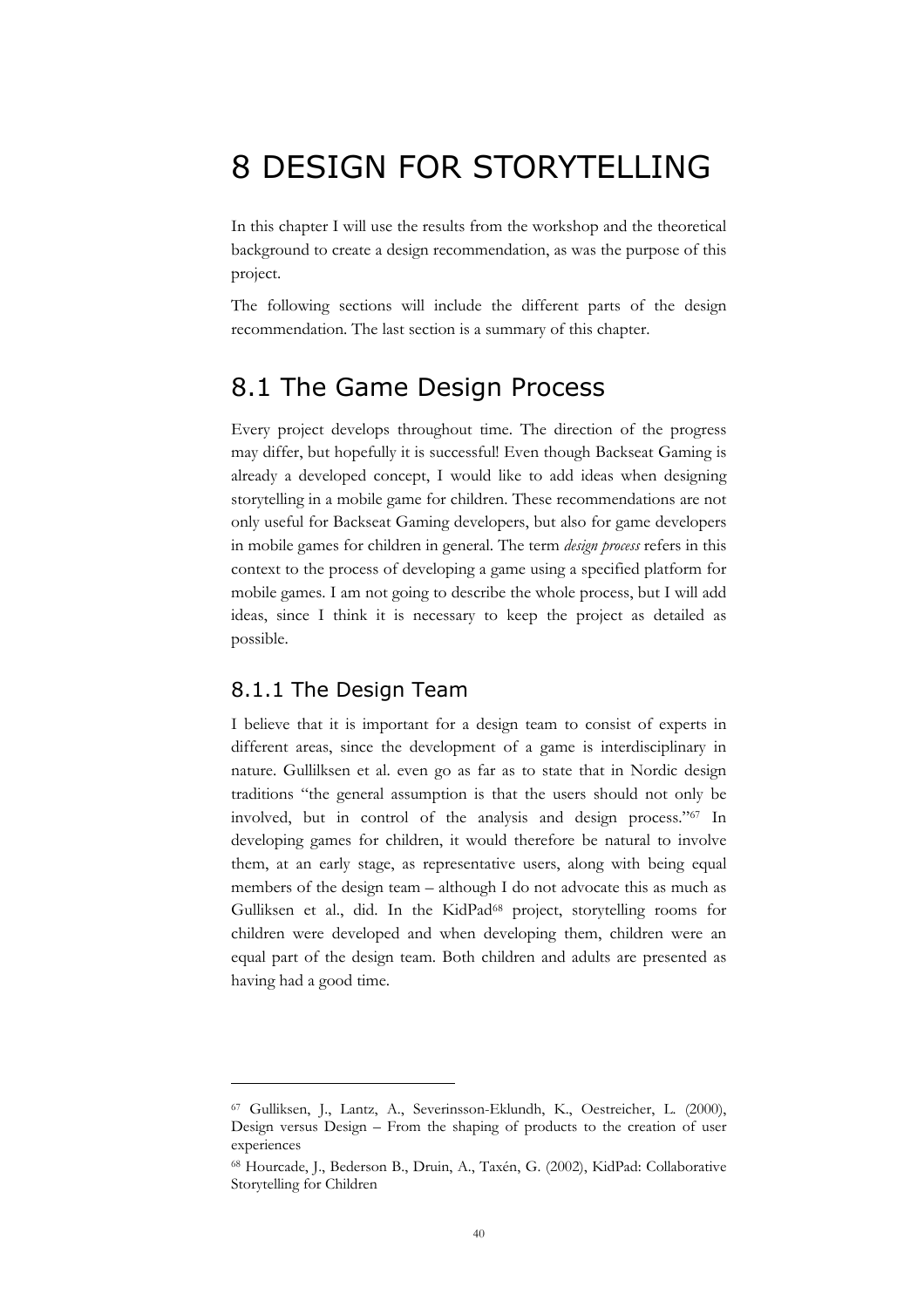### 8.2 Story Structure

According to the theory presented in this report, I concluded that it would be suitable to use a simple underlying branching structure for the stories being told. The structure would therefore be linear with branches leading out from it. Since each choice will have to be of equal value, that is leading the story forward, the branches have to come back to the basic line in some ways. Figure 4 shows the basic story line and possible returns to it.



**Figure 4** *The road is the basic storyline and the possible returns are the branches leading out.*

The underlying structure is of great importance, but less technical aspects are also important when creating the game. In the workshop it was concluded that storytelling with fragments will not work by itself, but to let some roadside objects contain fragments would work if the other roadside objects contain stories that will bring the story forward. Mixing fragments with richer stories will work. The fragments could be general and fixed to that specific roadside object and be a part of every story on that road, in order to limit the amount of work for the story-designer, which will still be enormous.

In the workshop it was concluded that beginning and ending the game is important, especially when using fragmental parts in the story. In the next section I will discuss the beginnings and the endings related to the author of an interactive story.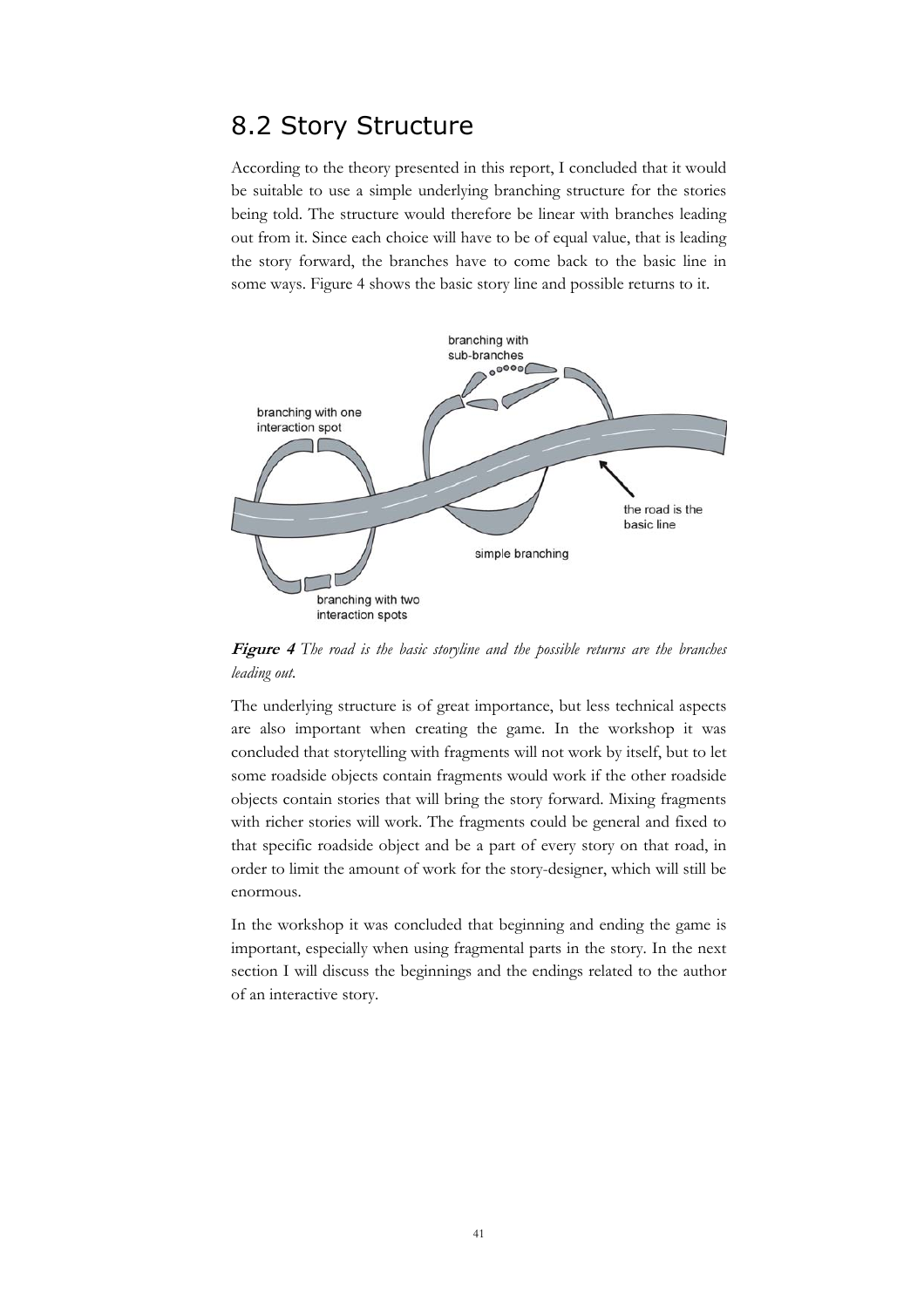### 8.3 The Author and The Choreographer

As written earlier in this report, the author of a book decides all the actions that are to be taken in a film or a book. From a technical perspective, the only degree of freedom the reader has when it comes to reading a book is to continue reading, to go to another page or stop reading. From a psychological perspective, even though a reader of a book stops reading, there still might be mental processing of the text that just was read. When designing for interactive media, the player has to feel as though s/he has been given more degrees of freedom and as if the author had toned down its role and let the player have more possibilities to affect the story that is being told. I believe that in order to create an authentic feeling when writing, the author has to think about the player as a cooperator in the creation of the story.

In Backseat Gaming, the beginnings and the endings are important parts of the story. Having a rich beginning in a game will require an active sole author where no interaction possibilities are presented, other than the obvious ways of turning on and off the device. In figure 5 the beginning and ending are mapped on to the dramatic arc. The introduction and presentation of the dramatic arc was covered by the pre-written beginning. The desire to continue to explore and experience the interactive story is already created when the actual game begins. The player in the back seat of a car passes different roadside objects. Some of them are fragmental and do not explicitly relate to the game itself, but since taking the form of being different types of sounds or fragments of sentences they spice up the experience for the player. The other objects are parts of the story and contain a richer amount of information, written by an author, yet kept open with branching structures.



**Figure 5** *The grey fields of the dramatic arc shows the mapped beginning and ending.*

When the game is to be finished, the active author is welcomed back on the scene again. The approach of the ending is similar to that of the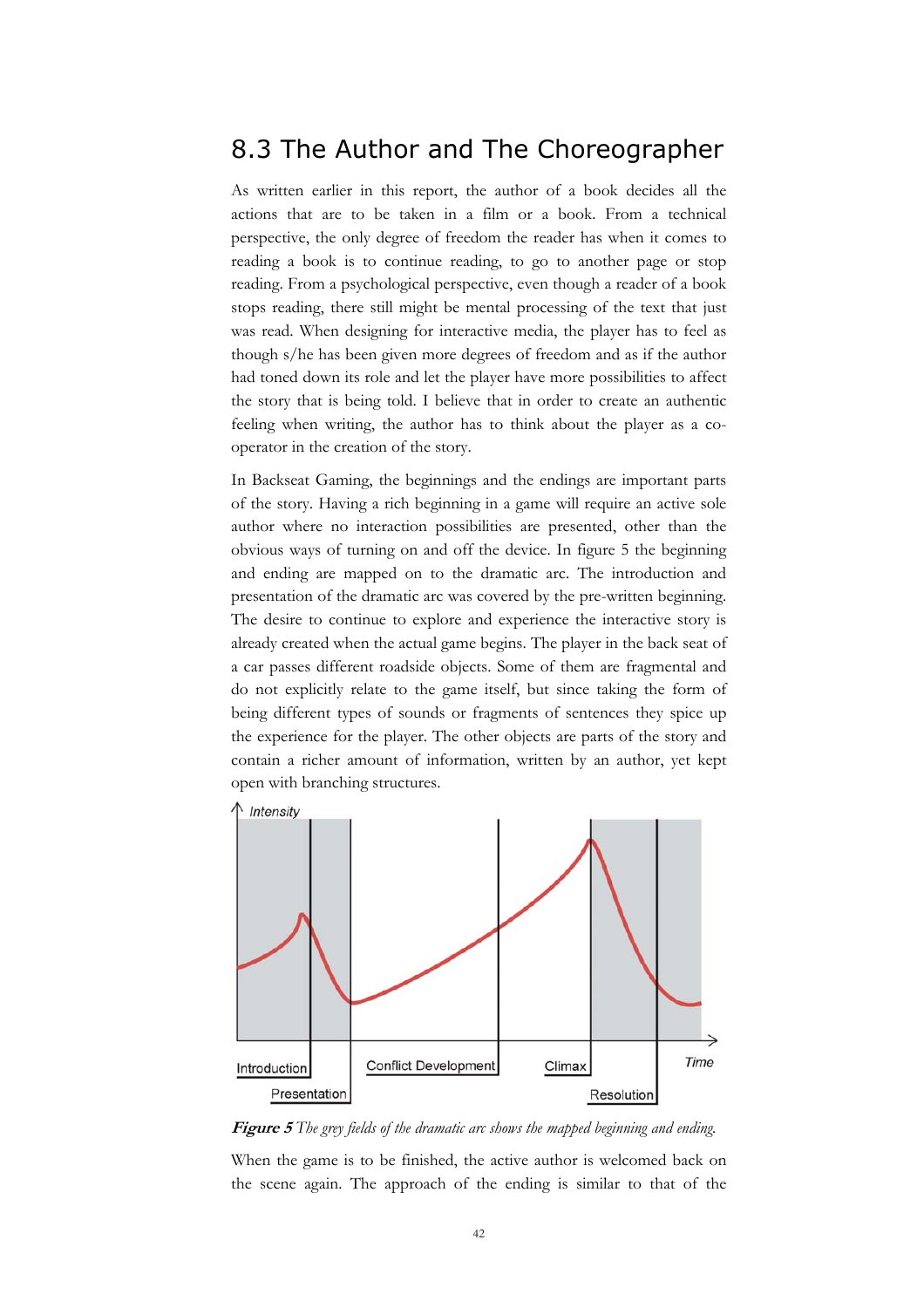beginning. When leaving the last detailed object along the road, the player will read the final climax, followed by the finishing of the dramatic arc for this game.

### 8.4 Interaction

The interaction possibilities in the previous Backseat Gaming projects are restricted in Backseat Gaming to be interactions with roadside objects. In Backseat Gaming II, they are to be interactions in three different ways with other players. These forms of interaction are powerful to use in every gaming experience. However, this project concerns storytelling, and therefore it is of interest to develop interaction possibilities that are specifically adapted to storytelling. To develop interaction possibilities there are a few things to consider:

- The underlying story structure informs when it will be possible to interact.
- The story has to be written with equal choices for interaction.
- The actual interaction has to be performed without a decrease of interest in the story being told.

The underlying story structure is described in section 8.2, and it was concluded that a branching structure with sub branches leading out would be used. There will be different layers of interaction. First, there will be a level that consists of the road itself, which is the *basic level*. The interaction possibilities are not present here since the person in the back seat of the car does not drive the car.

### 8.4.1 Agency and Non-Agency

The interaction refers to Murray's aesthetic category agency, as described earlier in this report. Murray talks about the interaction possibilities and the feeling of agency, which is particularly important in pervasive or augmented reality games like Backseat Gaming. The basic level is where the true agency exists. On the story-level in which the game takes place, the interaction is rather *non-agency,* yet appealing in an agency-way*.* By that I mean, that according to the results in the workshop, a child in the back seat of a car doesn't have any chance to affect whether to go with the car or not, neither can they affect the direction of the car and therefore it is not possible to experience true agency on all different levels. Yet it is important to highlight that the feeling of agency on the story-level is highly present. Interacting with roadside objects *will* peak interest in the surroundings, and not knowing exactly which roadside objects are a part of the game will greatly increase the feeling of agency.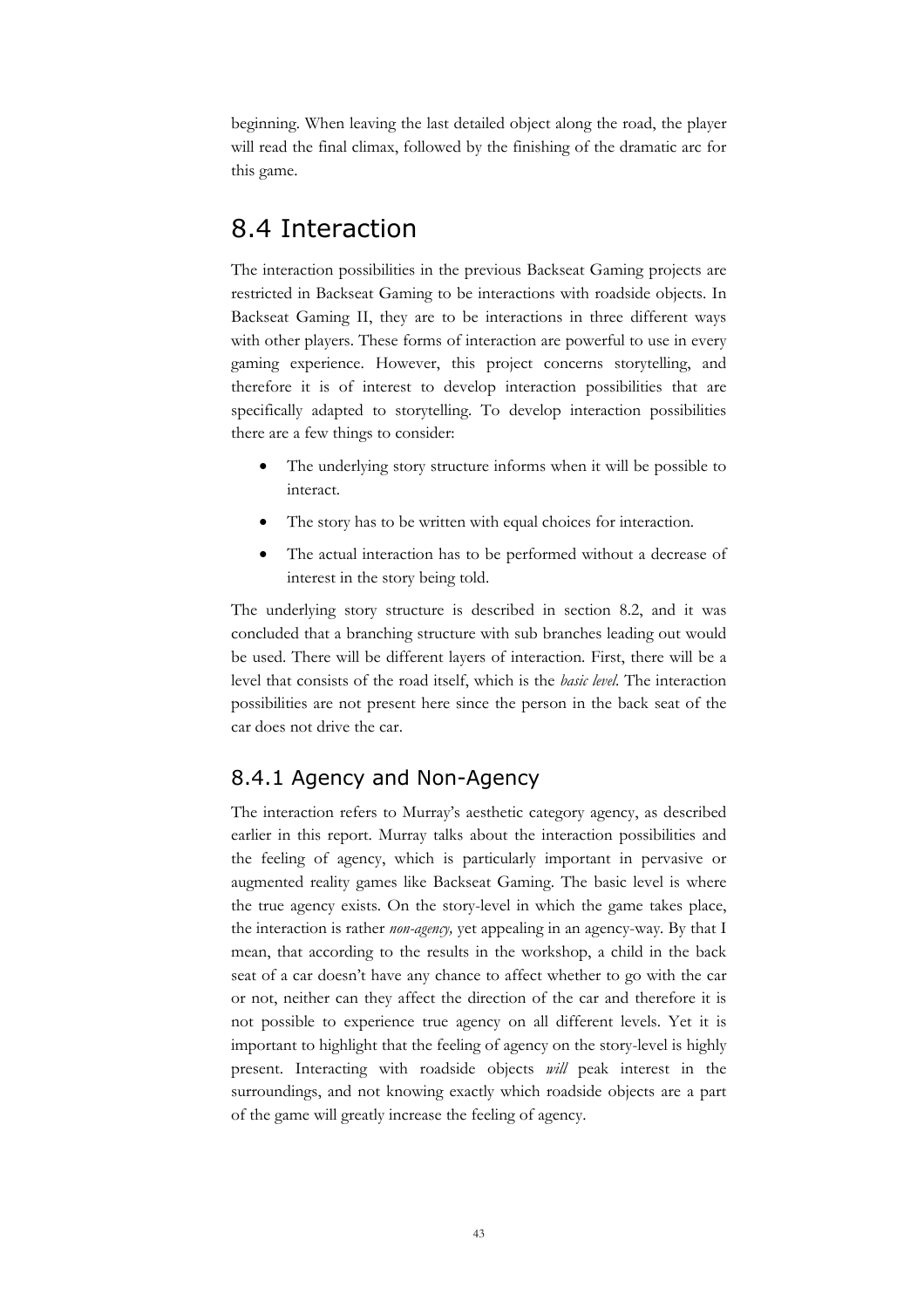### 8.4.2 Designing Equal Choices

The target group for the Backseat Gaming concept is children. When designing the interaction on the story-level it is important to create choices with equal values from a story perspective. If it is obvious that one of the choices is a good choice, it could be more interesting, more successful etc, then it is not a matter of being an interactive story. It is rather that of trying to mislead the player, as in Ceremony of Innocence, described earlier, when the player has to click "yes" to continue. To make it a truly interactive story, the branches leading out from an interaction possibility have to bring the story forward equally, no matter what the choice being made is. When it comes to the actual game design, the authors or choreographers will have to shift focus from when writing an ordinary story or designing a game where the storytelling is not in focus. The new focus has to be to create a rich context, a world with different characters. If one takes extra caution when doing this I believe that the interaction possibilities are more likely to become equal, since the world itself also tells what is possible and what is not possible relating to the context. It would also be a good idea to be a team working on the development of the story, since when starting with an idea for an interactive story it has to be as many stories as interactions possibilities times the different branches leading out from every interaction possibility. One single person would probably design favorite choices instead of equal choices. Even if it is well done, it is likely to affect the player's experience in some ways.

### 8.5 The Real and The Virtual World

During the workshop a design paradox was concluded. That was: The more detailed a story, the stronger connection between the game and the real world. The less detailed a story, the weaker the connection between the real world and the virtual world, yet the participants show more signs of being immersed during the reading of the associations-based story. That goes together with the conclusion of rich beginnings and endings, described in the 8.2 story structures. Having a rich beginning with strong connections to the real world would make the player accept more fragmental, less connected middle of the story. That is again, if the ending is also rich in context with strong connections to the surroundings.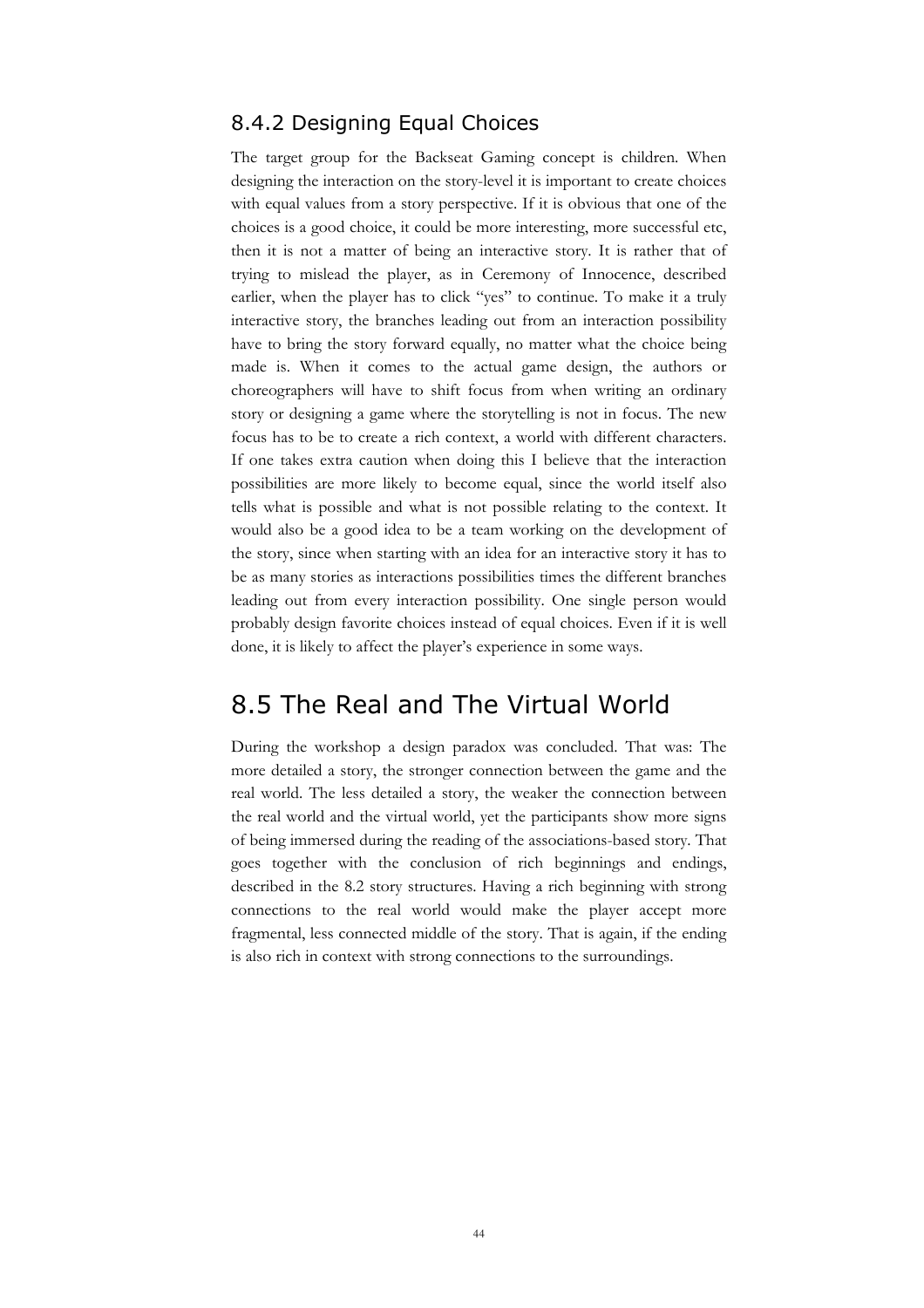### 8.6 Enhancing the Experience

There are many ways to enhance the player's experience in Backseat Gaming. Some suggestions will be presented here. During the last part of the workshop, the general concept was discussed. There are several ways to enhance the user experience and also to involve commercial industries along the road. Since this is an academic research prototype it is of extra interest to receive attention and also to co-operate with organizations and companies outside the academic world.

The experience with connecting roadside objects to the game might also open up for a different way to look at the surroundings when searching for possible interaction spots. The experience would also be enhanced if there would be some pictures from the package or cover of the game planted outside. Even if it would be a hidden sign for non-players, yet obvious enough for Backseat Gaming players, it would contribute to the pervasive feeling expand the playing field.

### 8.7 Conclusions

Below is a summary of the design recommendation that I have created within this project.

- *The Game Design Process* It is important to involve the target group, that is the children, in the design process at an early stage in the game development process.
- *Story Structure*  The story structure to use for Backseat Gaming III is to use a basic line, the road, and then branches leading out from it.
- *The Author and the Choreographer*  One Author is not enough in order to create a game with many branches.
- *Interaction* There are different levels of interaction. Backseat Gaming prototypes mostly use interaction in a non-agency way, which means that sitting in the back seat of the car does not provide the player with the opportunity to decide in which direction the car goes.
- *The Real and The Virtual World* The design paradox where the more detailed a story, the stronger the connection between the real and the virtual world, and vice versa.
- *Enhancing the Experience* There are many ways to enhance the experience. Playing with characters that are never seen in the game, along with commercializing Backseat Gaming, is suggested.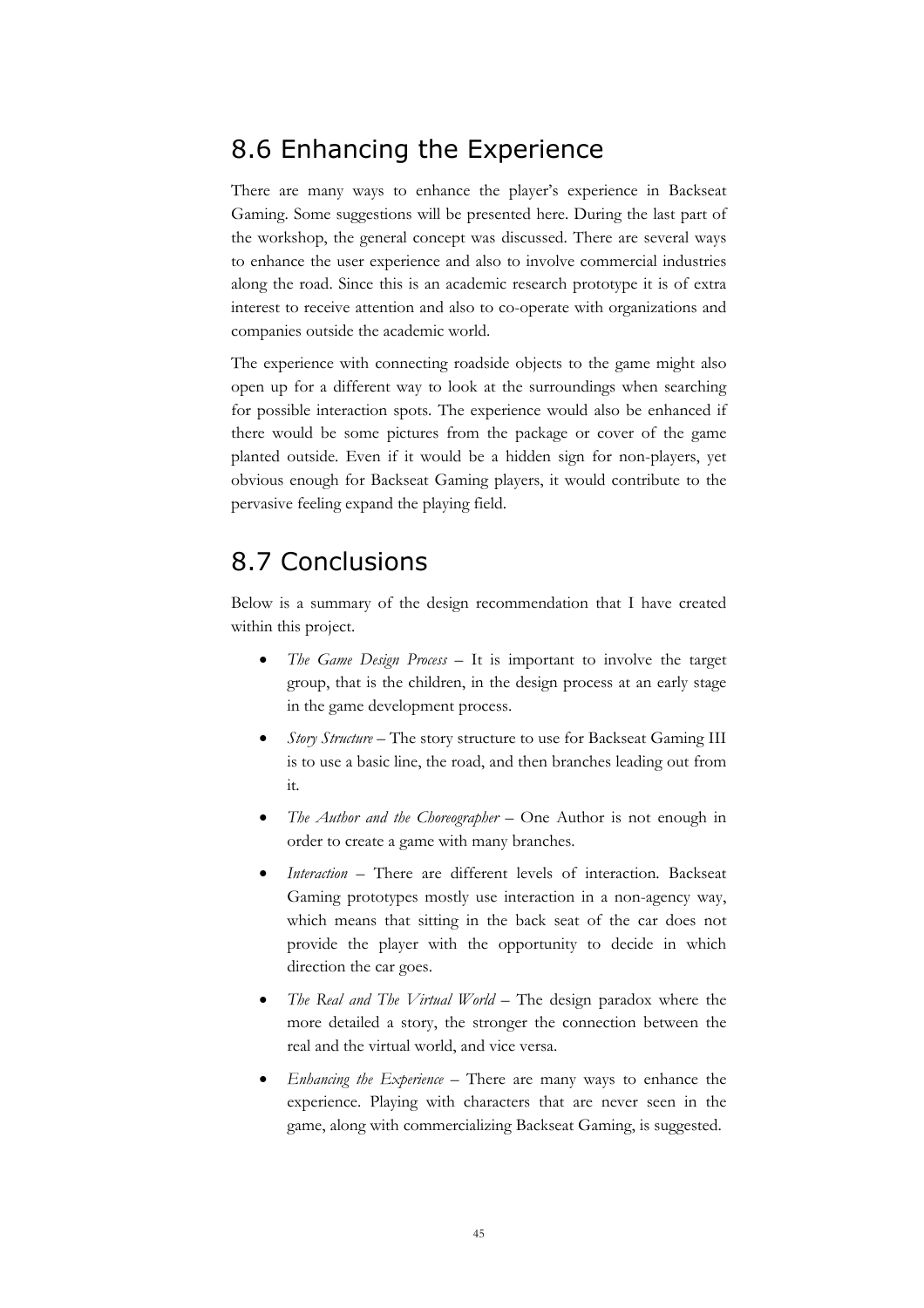# 9 DISCUSSION

*Once upon a time* … presents the project called Backseat Gaming III regarding storytelling using context-dependent technology in a mobile game. The overall objective with this project was to investigate how roadside objects and places along a road can be used for storytelling with Backseat Gaming. The way I achieved that was by using a comprehensive literature study on Janet H Murray's aesthetic categories for interactive storytelling, dramatic arcs and a perspective in which the beauty of the road were presented. The theoretical background resulted in the creation of a workshop. The purpose of the workshop was to generate ideas for interactive storytelling. The results of the workshop, together with the theoretical background, formed a base for the design for storytelling which was described in the previous chapter.

In this chapter I will discuss this project in order to highlight important aspects as well as criticizing the project design, the procedure and the results were I find it necessary. The purpose of doing so is to create a broader understanding of this project and the possible outcomes of it.

### 9.1 About The Literature

The literature for this project was chosen by using recommendations from researchers at Royal Institute of Technology and Interactive Institute as well as using search engines, journals and conference proceedings on the web. Therefore, I find the literature I have used is relevant in the field. Of course it would have been interesting and useful to present a more comprehensive overview of the field; however, that was not a part of my Master's Project.

There are different ways to deal with interactive storytelling in Backseat Gaming. This project is based on theory on drama and interactivity and storytelling, in Janet Murray and Brenda Laurel's work. Another perspective would be to use AI as the starting point. The reason that I have not chosen to do that is mainly because I agree with Manovich, as already written earlier in this report: "The history of new media tells us that hardware limitations never go away: They disappear in one area only to come back in another."69 These days, there is not an AI good enough to conquer all the research that has been done on interactivity, storytelling and game design.

AI is an important field to study, but it is a wider subject, not specifically connected to interactive storytelling and games. From my point of view I

<sup>69</sup> Manovich, L. (2001), p. 316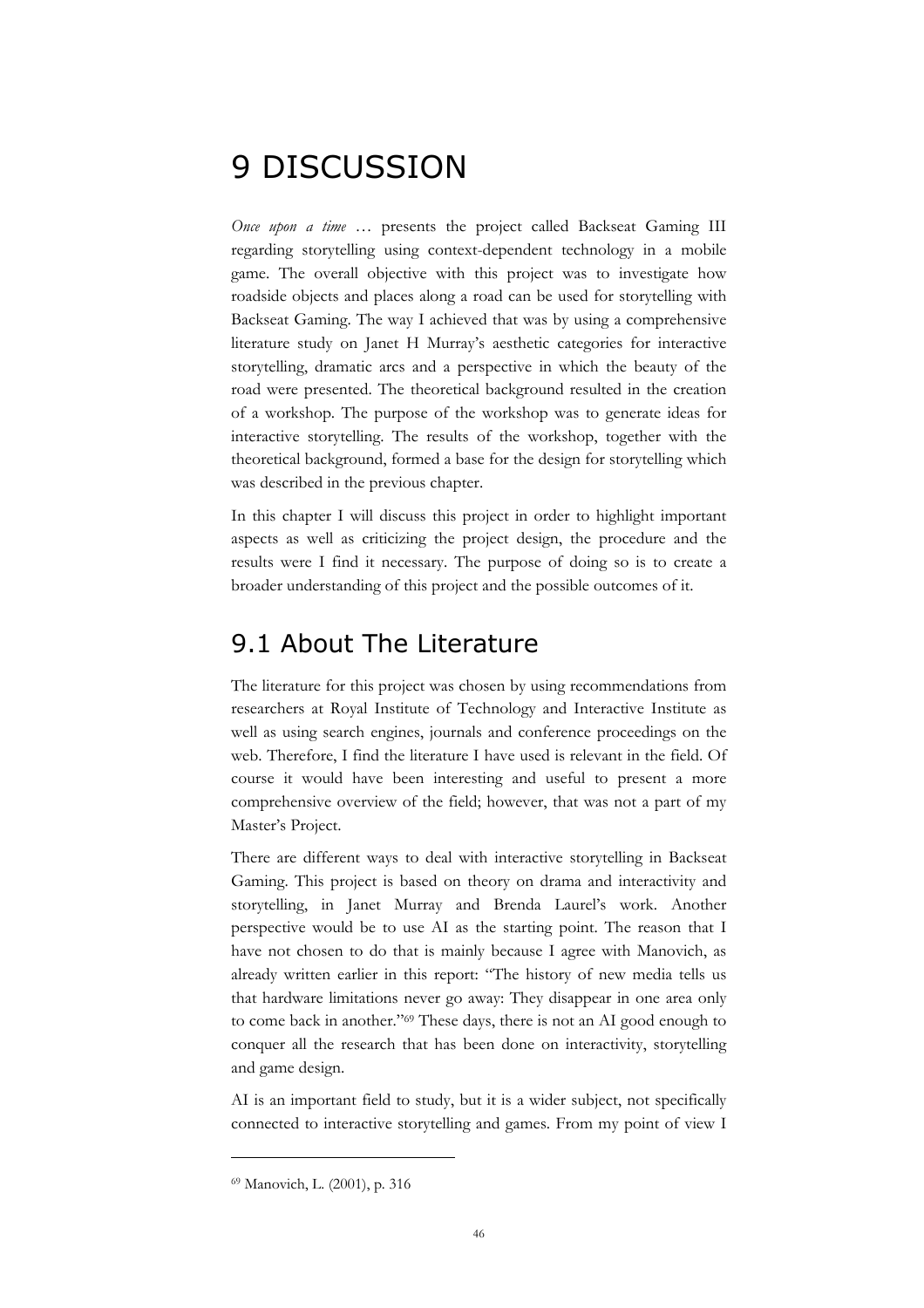would love to have great AI facilities, but when someone invents the perfect AI it will be widely recognized and most likely used in every computer system in the world. Then I would recommend using it within interactive storytelling in context-dependent mobile games as well. In this project, the hardware limitations have been regarded as design challenges.

### 9.2 About The Method

The theoretical base made it easier to gain a perspective on the empirical data collected in the workshop.

In the coming sections I will discuss the participants in the workshop, the workshop procedure and the results of the workshop. The discussion about the design recommendation will be discussed separately in section 9.3.

#### 9.2.1 Workshop Participants

In the workshop I chose participants from Pixelrevolt. On the one hand they are adults, while the target group of Backseat Gaming is children. On the other hand, children do not have the same awareness of story structures as members of Pixelrevolt, since they all had been studying storytelling on an academic level. Since it is story structures I want to develop I found that the members of Pixelrevolt were a suitable choice to participate in the workshop. That did, however, get me into the trouble of generalizing the results. The project concerns storytelling for children and the participants in this workshop are adults. I would like to draw attention to this issue by making an analogy in which adults are seen to represent the *dominant culture* and children to represent *the others*, a few steps down in the hierarchy. One mistake people representing the dominant culture often make is to generalize issues concerning them to every other sub-category without reflecting upon whether it works or not, and often without asking the people representing the sub-category about their opinion. That is a phenomenon that by Kamark Minnich is called *faulty generalizations*. 70 Yet I would claim that it was necessary to use adults for this part of the project since I did not want to test whether Backseat Gaming works from a player's perspective or not, since that has already been proved.71 The purpose for me was to come up with ideas concerning story structures using roadside objects as input, and as a source for doing that I found that my way is reliable, something that is important to remember when analyzing a material.72 With the reasoning stated above I claim that that is what I did when it comes to the participants in the workshop. I would like to emphasize how important I think it is to invite the users, in this context

<sup>70</sup> Kamark Minnich, E. (1990), *Transformning Knowledge.* p. 72

<sup>71</sup> Brunnberg, L., Juhlin, O. (2001)

<sup>72</sup> Esaiasson, P., et al. (2003), p. 342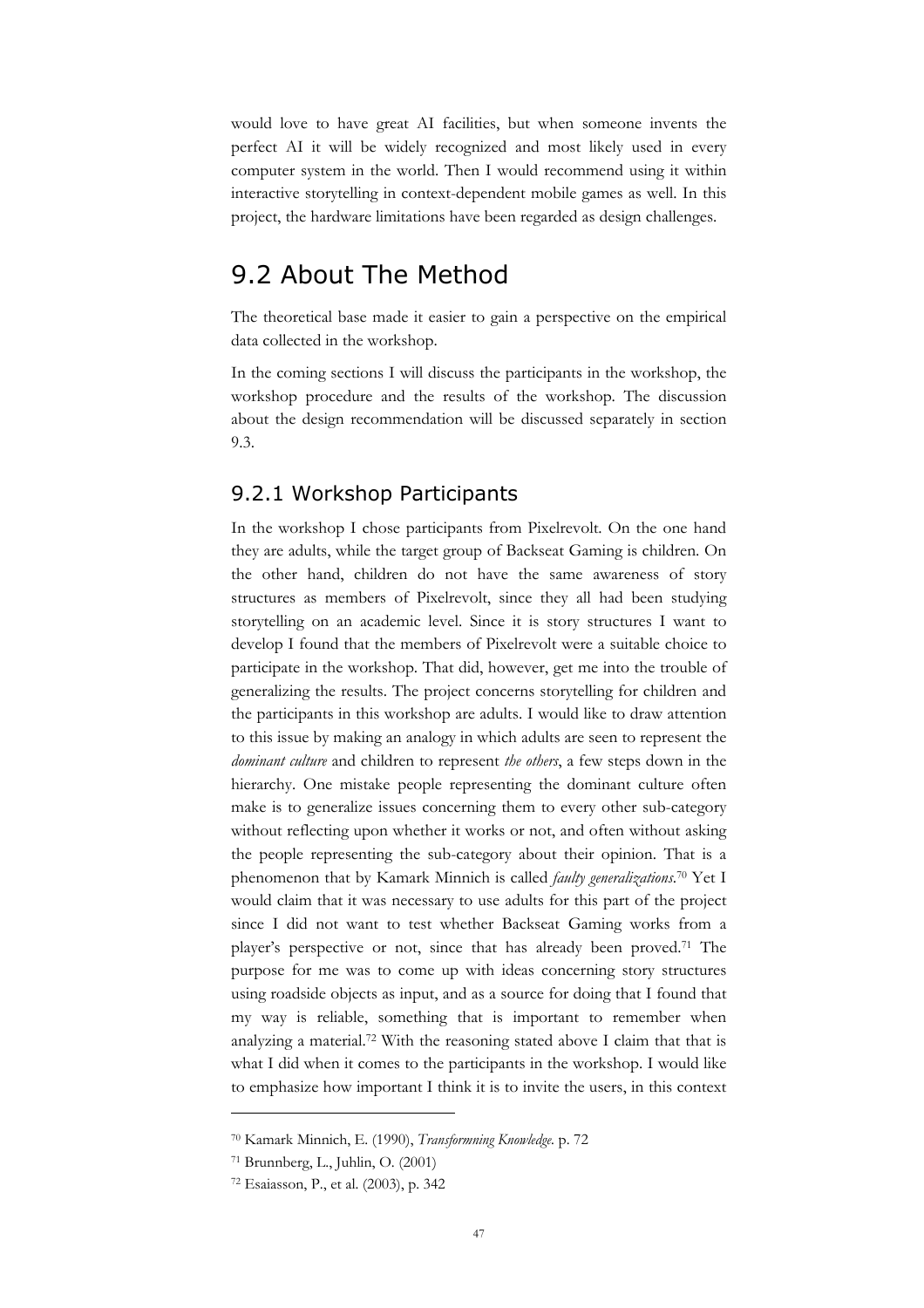the children, to the be part of the actual game design. I think that working further with this concept will require a group of children to be members of the design team.

#### 9.2.2 Workshop Procedure

Since gathering ideas to form a concept was the purpose of this workshop, I found that working in a group was the best way to generate new ideas. Five heads are better than one in brainstorming processes and idea generation.73 I also think that five participants was an appropriate choice since I wanted to avoid the problem of the participants starting to feel less engaged in the workshop, a phenomenon called *social loafing* which sometimes appears in groups when the feeling of being anonymous increases for the participants.74 Neither did I find it of interest to discuss the group dynamics within the group, even though that could be a possible source of errors. However, for this study it was not important to analyze the members' group behavior since individual performances did not affect the outcome of the idea generation process.

During the workshop I alternated group work with individual work. The individual work was the chain-writing. The purpose to have a short section in the workshop concentrated on writing was not only to encourage the participants to be more engaged in the issues that were to be discussed, but also to procure a comprehensive understanding of the objectives of this project. I also wanted to shift between tasks performed together in the group and tasks performed individually. I think that is a good way to avoid social loafing, while at the same time show the participants that the individual performance *does* matter. I did not want to end up with five participants thinking that the amount of work to be done is so small that the individual performance as well might be skipped.75 Yet, I don't think that would ever become a problem, rather that they try to affiliate their own expectations about my needs in the workshop and therefore change their behavior according to that.

Asking open-ended questions led the workshop in certain directions, yet they were open enough not to lead the participants in any specific direction.

<sup>73</sup> Smith, R.E. (1993), *Psychology.* p. 586

<sup>74</sup> Smith, R.E. (1993), p. 588

<sup>75</sup> Smith, R.E. (1993), p. 588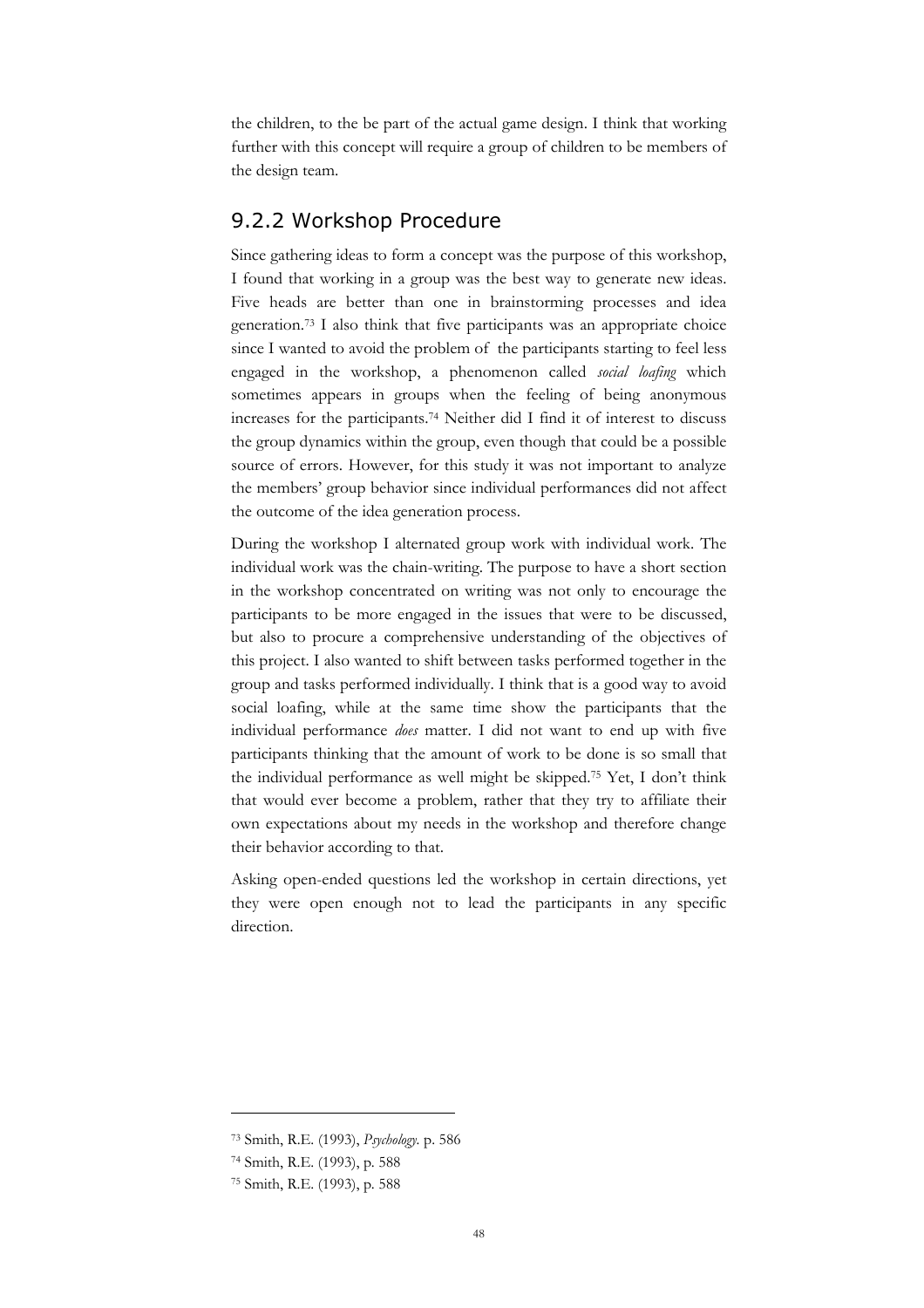#### 9.2.3 Workshop Results

The data that was collected in the workshop made me wary in some ways. I will discuss it here. The first thing I asked myself was whether I had actually gathered the data I wanted or if I tried to measure something else. Taking a closer look at Murray's aesthetic categories gave me second thoughts. Is it possible to measure something like immersion in a test situation? Wouldn't I rather measure the immersion in that specific situation? According to the results, the participants showed more signs of being immersed when they were discussing the fragmental story than the detailed story. Yet, they expressed that the *detailed story* was almost too fragmental and the associations-based story didn't create much of a meaning at all. Creating something useful out of the fragmental story demanded much more attention than processing the detailed story. In the test situation that might have caused immersion, but then it is not possible to generalize it to the actual gaming situation and therefore according to this project it is not possible to tell whether Backseat Gaming actually causes immersed players. To do that, user tests are essential. One interesting consequence according to the results described seem to be that storytelling using fragments might actually work in collaborative environments, such as the workshop situation. Therefore, it would be of interest to investigate a collaborative prototype of Backseat Gaming in the future.

The discussion about agency was slightly different since I still think it is possible to imagine in a test situation whether the feeling of freedom or not, exists. I did not try to test agency, but we did discuss it. Imagining a feeling in a test situation is not easy, and it might be the case that the emotions actually are stronger in a real gaming situation.

The transformational aspects of Backseat Gaming were not present during the workshop. Personal transformation requires reflection and I think that can take a long time. Therefore those aspects are not possible to detect within this study.

The parts of the workshop results that exactly didn't concern Murray's aesthetic categories however, are interesting results to use to build a design recommendation on. Experienced people in interactive storytelling, such as were the participants, will probably have quite a good idea of what kind of things that actually work in a real gaming situation. Neither did the phenomenon *social loafing* appear, which means that the participants felt engagement in the workshop.

When it comes to me being the inventor, as well as the introducer and leader of the workshop, I naturally did affect the results in the workshop. The question I ask myself, is to what extent, whether or not that damaged the conclusions. I asked open-ended questions and many of them caused discussions. When I worked with the material and analyzed the results, it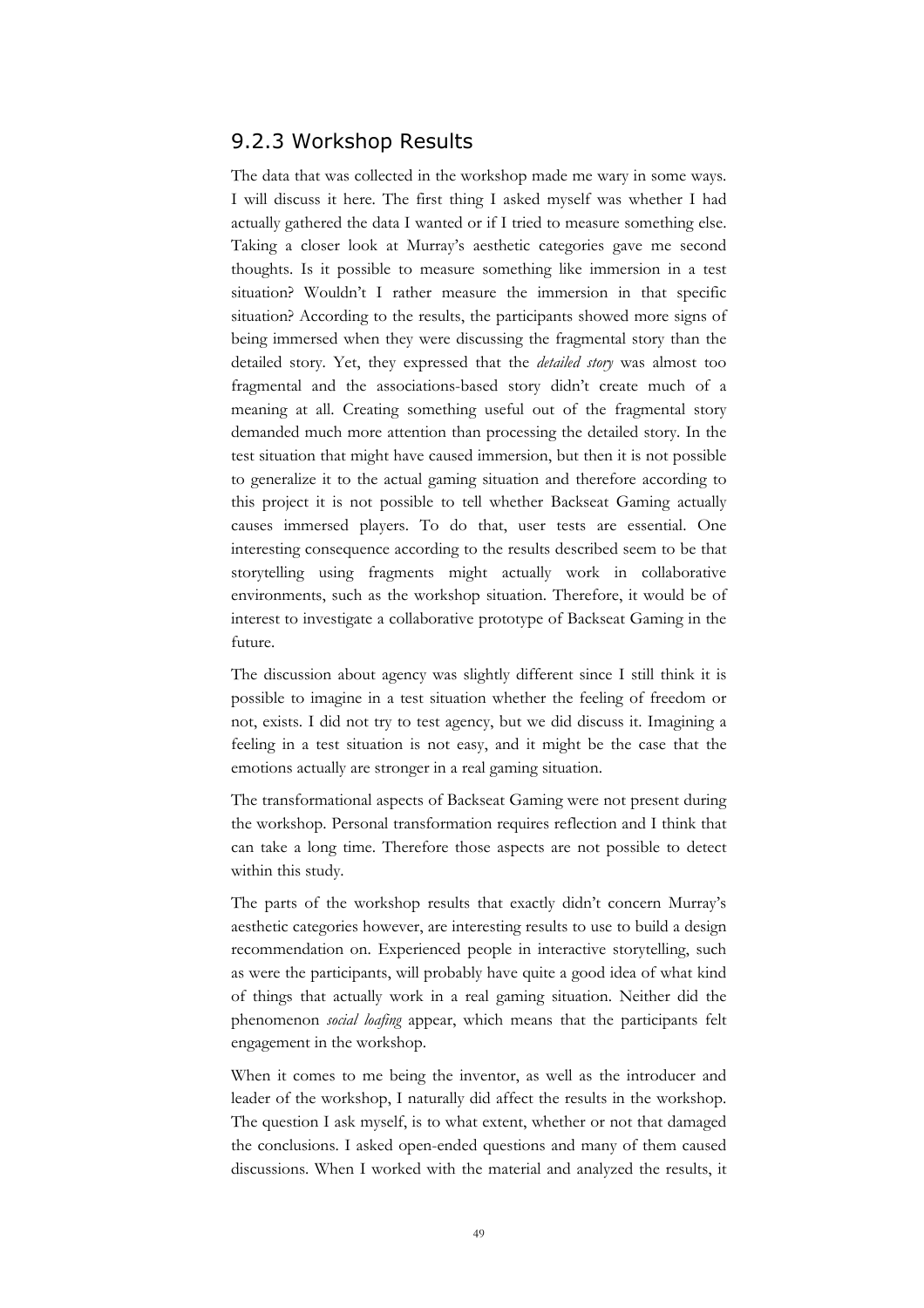became clear to me that even though I transcribed the important sections of the disk, I was probably biased when I did so. It is always easier to accept than reject your own hypotheses and having developed schemata will affect the way you perceive the surroundings in different ways.<sup>76</sup>

The overall purpose with the workshop was to have a discussion and to gather ideas about how to use Backseat Gaming for storytelling. In addition, the results also showed new ideas on the concept, i.e. how to combine it with commercial interests.

### 9.3 The Design Recommendation

The design recommendation presented in chapter 8 forms the result from the workshop and the theoretical studies. It has a main focus on Backseat Gaming III, yet it would be interesting to relate the design recommendation to other game prototypes. In particular, the parts about the interaction, the connection between the real and the virtual world and the design process are useful to generalize.

This project has had conceptual focus that means that the ideas haven't been tested and evaluated in a real gaming situation. It would therefore be necessary to implement the prototype based on the design recommendation in order to see the true potential for this specific design recommendation. However, not being a fully developed concept, there are advantages for the game developers to use their own implementing strategies, since the basic technical issues are being left not discussed within this project.

## 9.4 Problem Definition

This project was initiated in order to investigate storytelling on a larger scale, using Backseat Gaming prototypes. The reason for initiating the project was that evaluation of the first Backseat Gaming project showed that the children seemed to enjoy the stories in the game.<sup>77</sup> One unique feature of Backseat Gaming was to use the sense of motion while travelling in a car together with roadside objects along the road to create a compelling gaming experience. In order to investigate the possibilities for storytelling in Backseat Gaming, the overall question was: What kind of story structures will be suitable for storytelling in Backseat Gaming on a larger scale? Will the stories that come out make sense at all?

<sup>76</sup> Eysenck, M.W., Keane, M.T., (1995), *Cognitive Psychology – A Student's Handbook.* p. 263

<sup>77</sup> Brunnberg, L., Juhlin, O. (2001)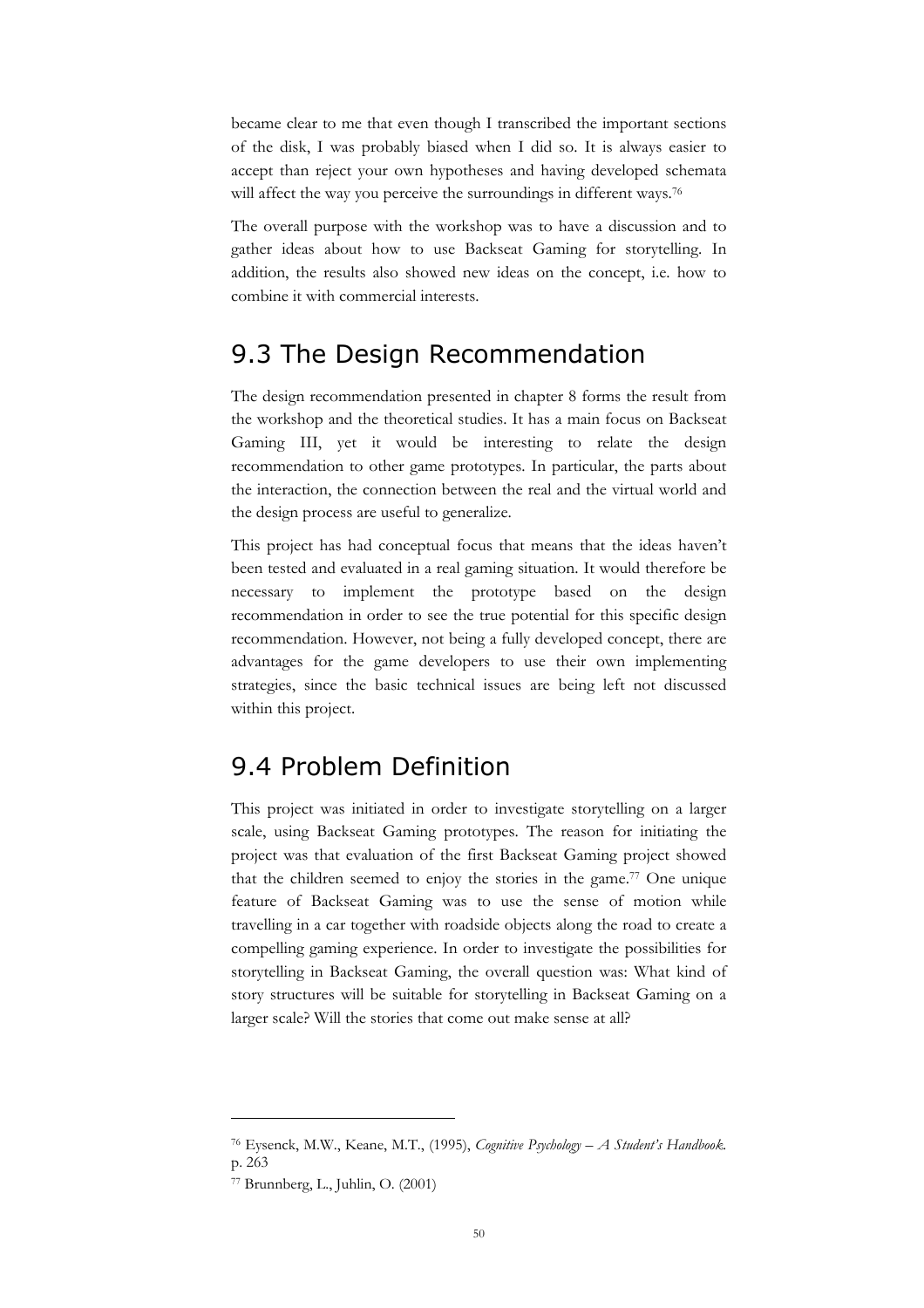In this report I have, by analyzing the results of literature studies and empirical data in the form of a workshop, fulfilled this project and described the procedure in this report.

In order to continue working on interactive storytelling in contextdependent mobile games I will, in the next section, present my suggestions for future work relating to this project.

### 9.5 Future Work

Having finished this project I have more questions than I had when I started. Some of those are suggestions for future work that I will describe here. Even though I started with a theoretical focus, the empirical parts were important for the outcome of the project. If I were to continue developing this project, the first thing I would do is to test the design recommendation. As I have written in the chapter about design for storytelling, it is important to involve the end user as early as possible in the game design process. I would simply test whether the concept of using this design for storytelling actually works.

The medium used in a Backseat Gaming device is still fairly young. So is the concept of interactive road entertainment that definitely needs a comprehensive study in order to see where it leads. In a few years' time I predict that the technology would have been developed in a completely different direction than now. Maybe everyone will use 3G cellular phones by then? What if all mobile phones will be equipped with a digital compass and a GPS? Could it be that there is no difference between a cellular phone and a pocket computer? The reach of Backseat Gaming games will be enhanced as the technology develops. Maybe game design for Backseat Gaming will be something children do in Kindergarten for each other to create an interesting ride home later in the evening? Studies on children as authors of interactive storytelling have already been done by Albourzi et al.78 Combining the previously published research on children's storytelling with Backseat Gaming would be an interesting concept for further development. It would also be of interest to compare Backseat Gaming II, the multiplayer prototype with a prototype based on this project, Backseat Gaming III.

<sup>78</sup> Albourzi, H., Druin, A., Montemayor, J., Platner, M., Porteous, J., Sherman, L., Boltman, A., Taxén, G., Best, J., Hammer, J., Kruskal, Al., Lal, A., Plaisant Schwenn, T., Sumida, L., Wagner, R., Hendler, J. Designing StoryRooms: Interactive Storytelling Spaces for Children.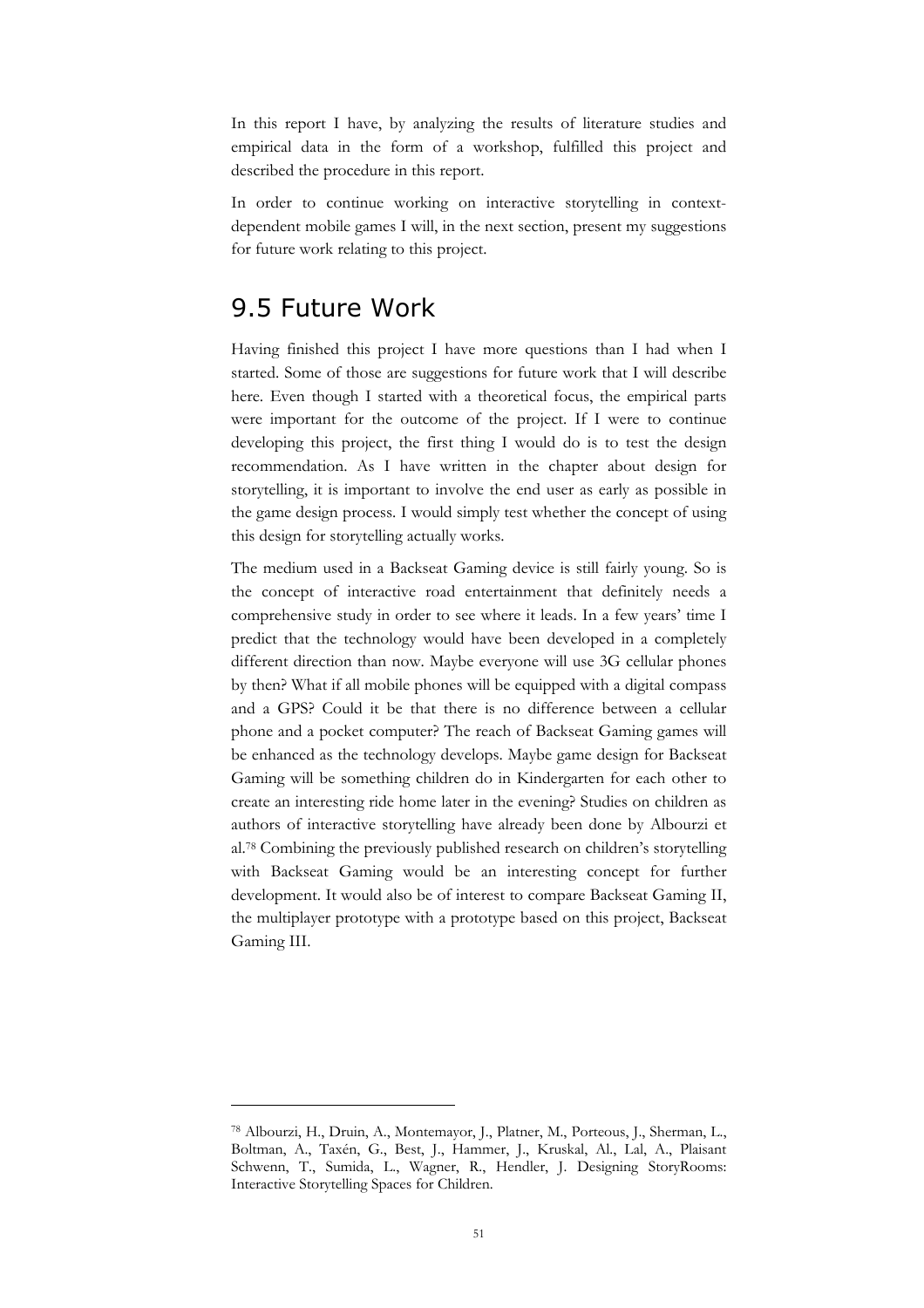The concept of road entertainment might be young, but interaction is not a new thing, neither is interaction with computers. It would be of interest to further investigate the choices that a choreographer creates when designing a game, both from a player's perspective and on a philosophical level. The area of games and interaction would improve and new areas of interest would be raised.

Something that is important to highlight at the end of this report is that academic research on games and storytelling has been a rapidly emerging area during the last years. Nevertheless, the commercial gaming industry has been developing games much longer than that and still, the commercially developed games are the most successful ones. The gap between the academic world and the gaming industry is too large. The academic world has much to learn from the gaming industry, yet the gaming industry will gain a wider understanding from academic research, being able to explore ideas that do not normally fit in a commercial game production.

These are some of the questions to be studied in future works, but there are so many more yet even to be asked and discovered. Be a choreographer of a rapidly growing medium and make people dance, as Murray would say!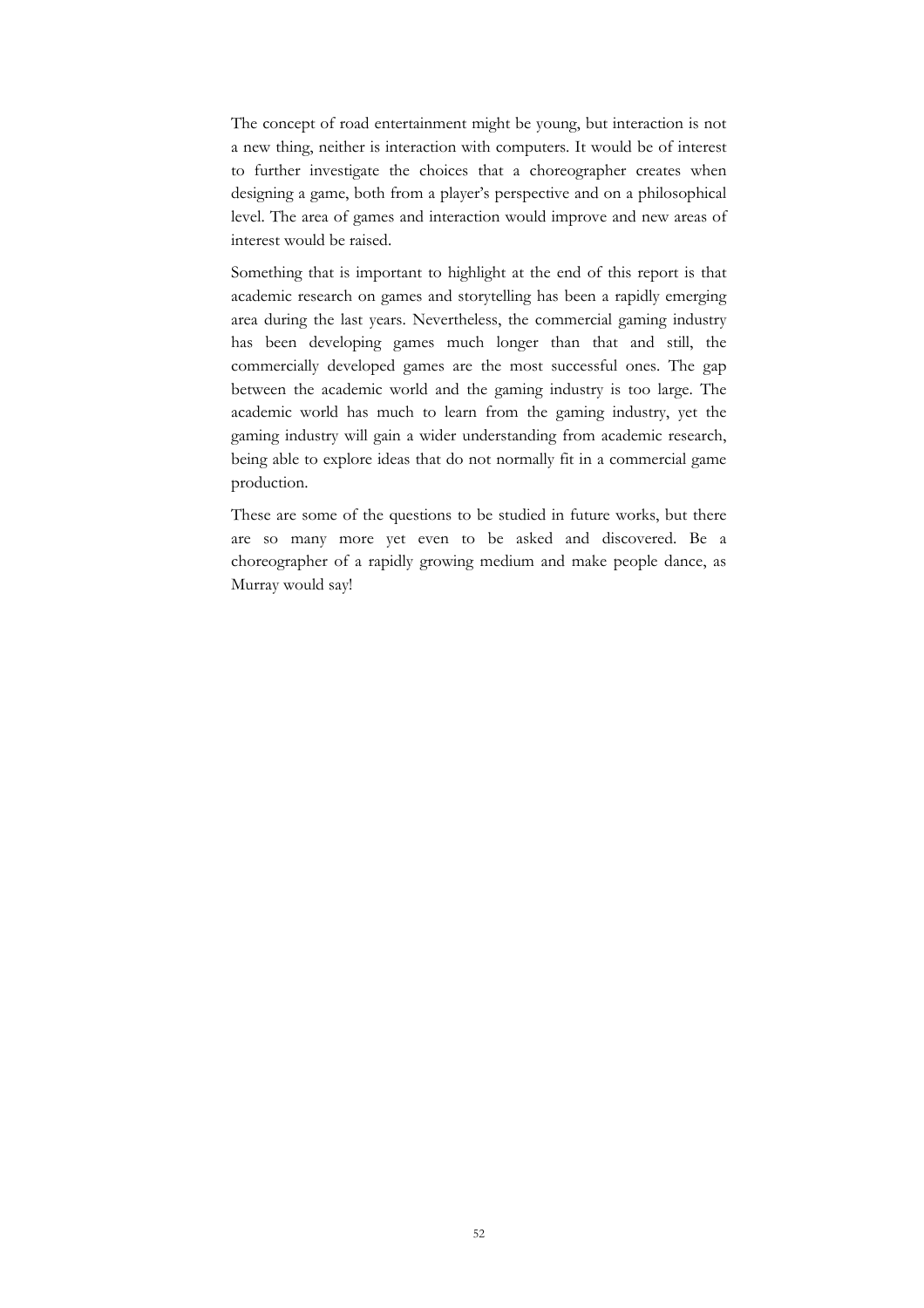# CLOSING WORDS

*Once upon a time* I was crossing a street and I saw a young girl in the back seat of a car. She was almost like I had been in my parents' green Volvo almost twenty years ago. Gazing through the window of her parents' car, she saw a beautiful landscape. What she *didn't see* was me standing looking at her, neither did she see the reflection in the window showing the contours of her sitting in the back seat of that car. She didn't have time. She had already turned her head around to look out of the window on the other side of the car. An elf was leading the way now, showing her the way to the ancient wishing well… She was playing Backseat Gaming.

The End.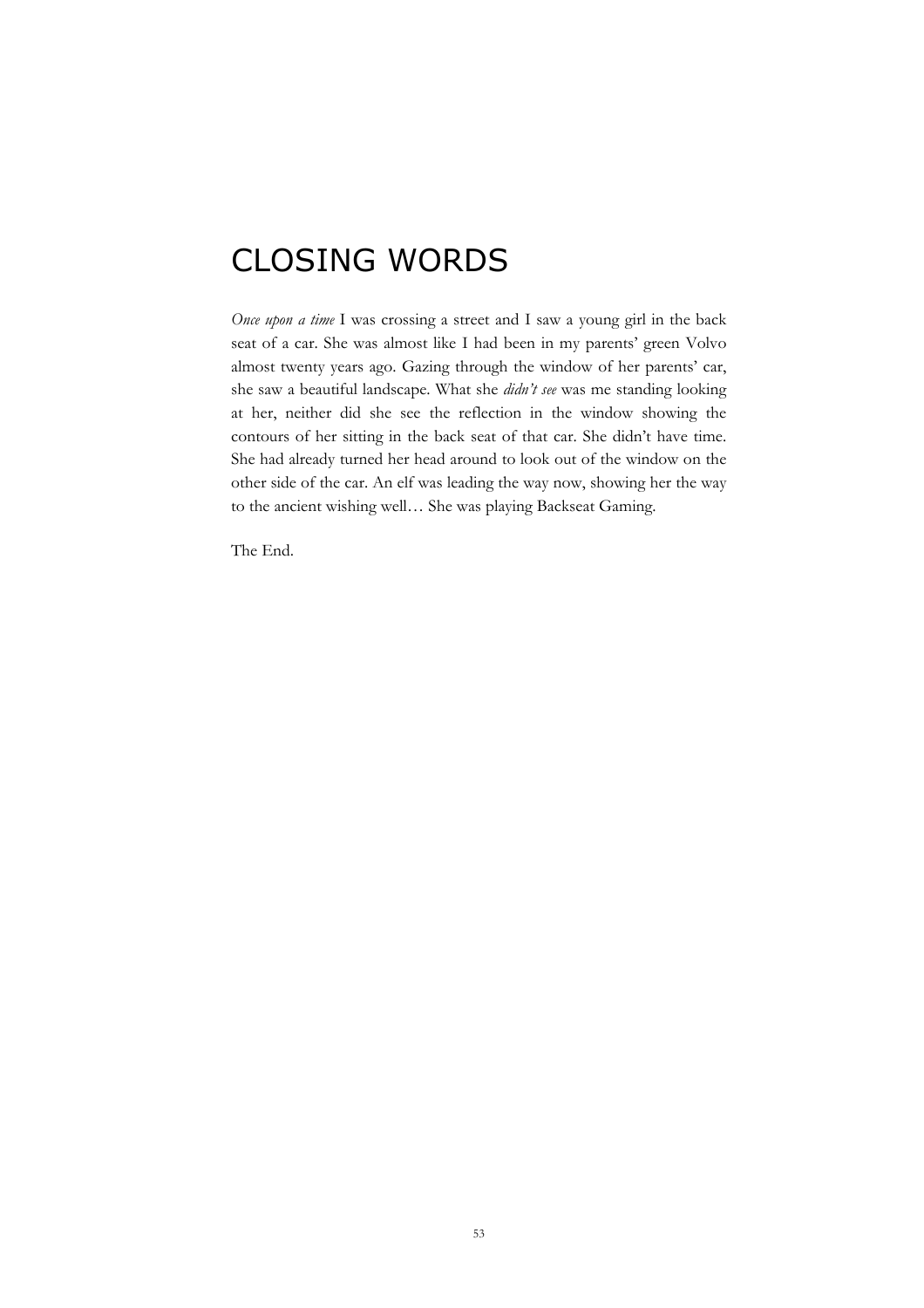# 10 REFERENCES

The references are presented in different sections: 10.1 Games and Movies, 10.2 Internet including links to popular science or academic research projects and 10.3 Literature.

### 10.1 Games and Movies

Black Out (1997), by Michael Valeur and Deadline Media Ceremony of Innocence (1997), by Peter Gabriel, Real World Multimedia Memento (2000), by Christopher Nolan Mulholland Drive (2001), by David Lynch Pulp Fiction (1993), by: Quentin Tarantino

## 10.2 Internet

Analysys is the official website for the management consulting company Analysys, United Kingdom. Definition of Pervasive Game, http://www.analysys.com (Last visited 2003-10-03)

Façade, Michael Mateas' and Andrew Stern's website for interactive drama Façade USA. Information about Façade, http://www.interactivestory.net (Last visited 2003-10-30)

Ludology is an online resource for academic videogame researchers, USA. Definition of Ludology, http://www.ludology.org (Last visited 2003-10- 03)

Game Design Patterns, Nokia Research Center's official website for the first project on a larger scale focusing on developing game design patterns, Finland, http://www.gamedesignpatterns.com (Last visited 2003-10-16)

IDtension, official website for the interactive drama project IDtension, France. Software - and detailed project description, http://www.idtension.com (Last visited 2003-10-27)

Mimesis, NC State University's official website for the interactive drama project Mimesis, USA. Software - and detailed project description, http://mimesis.csc.ncsu.edu (Last visited 2003-10-27)

Nokiagames, http://www.nokiagames.com (Last visited 2004-01-30)

Pixelrevolt, non-profit organization focusing on New Media and Arts, Stockholm. The organization from which the participants in the workshop were selected, http://www.pixelrevolt.se (Last visited 2003-10-17)

Ubisoft, game developing company, USA. Information about the game Myst, http://www.ubisoft.com (Last visited 2003-10-17)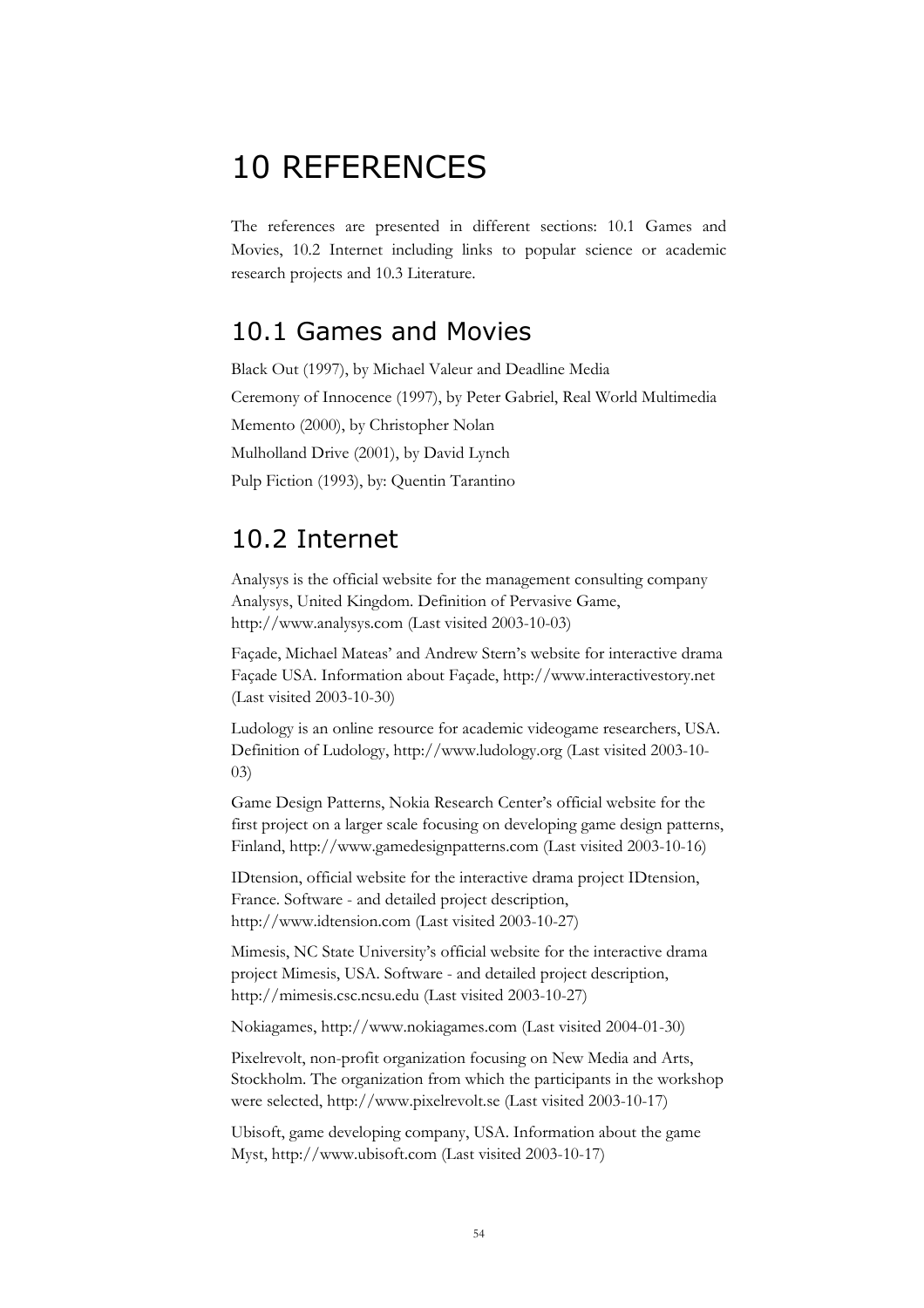### 10.3 Literature

Albourzi, H., Druin, A., Montemayor, J., Platner, M., Porteous, J., Sherman, L., Boltman, A., Taxén, G., Best, J., Hammer, J., Kruskal, Al., Lal, A., Plaisant Schwenn, T., Sumida, L., Wagner, R., Hendler, J. Designing Story Rooms: Interactive Storytelling Spaces for Children. *In Proceedings of Designing Interactive Systems 2000.* USA: New York

Anastasi, R., Tandavanitj, N., Flintham, N., Crabtree, A., Adams, M., Row-Farr, J., Iddon, J., Benford, S., Hemmings, T., Izadi, S, Taylor, I. (2002), Can You See Me Now? A Citywide Mixed-Reality Gaming Experience. *Ubicomp 2002.* Gothenburg, Sweden

Aarseth, E. (1998), Allegories of Space – The Question of Spatiality in Computer Games. *Zeitschrift fuer Semiotik*

Appleyard, D., Lynch, K., Myer, J.R., (1964), The View from the Road. *Library of Congress Catalog Card Number 63-9038*. MIT Press

Björk, S., Falk, J., Ljungstrand, P. (2001), Pirates! Using the Pysical World as a Game Board. *Proceedings of Interact 2001*, Tokyo, Japan

Breum, T. (1995), *Berätta och förför med film.* Translation by Wohlfart, E. (1996). Alfabeta: Falun (1996)

Brunnberg, L., Juhlin, O. (2001), Movement and Spatiality in a Gaming Situation – Boosting Mobile Computer Games with the Highway Experience. *Interact´2003*

Brunnberg, L., Hulterström, K. (2003), Designing for Physical Interaction and Contingent Encounters in a Mobile Gaming Situation. *Workshop Paper at MobileHCI'2003*

Eladhari, M. (2002), Objektorienterat berättande i berättelsedrivna datorspel. *Master Thesis Literature Studies,* Stockholm University

Endersby, J.W., Towle, M. J., (1996), Tailgate Partisanship: Political and Social Expression through Bumper Stickers. *The Social Science Journal, Volume 33, Number 3*, pp. 307-319

Eskelinen, M., (2001), The Gaming Situation*. Game Studies, Issue 1*

Esaiasson, P., Gilljam, M., Oscarsson, H., Wängnerud, L. (2003), *Metodpraktikan.* Stockholm: Norstedts Juridik AB

Eysenck, M.W., Keane, M.T., (1995), *Cognitive Psychology – A Student's Handbook.* Hove, UK: Psychology Press Ltd. (1999)

Garrand, T. (1997), Scripting Narrative for Interactive Multimedia. *Journal of Film and Video 49:1-2.* pp. 66-79

Gordon, S., Iuppa, N. (2003), Experience Management Using Storyline Adaptation Strategies. *Proceeding of TIDSE Conference 2003,* pp. 19-30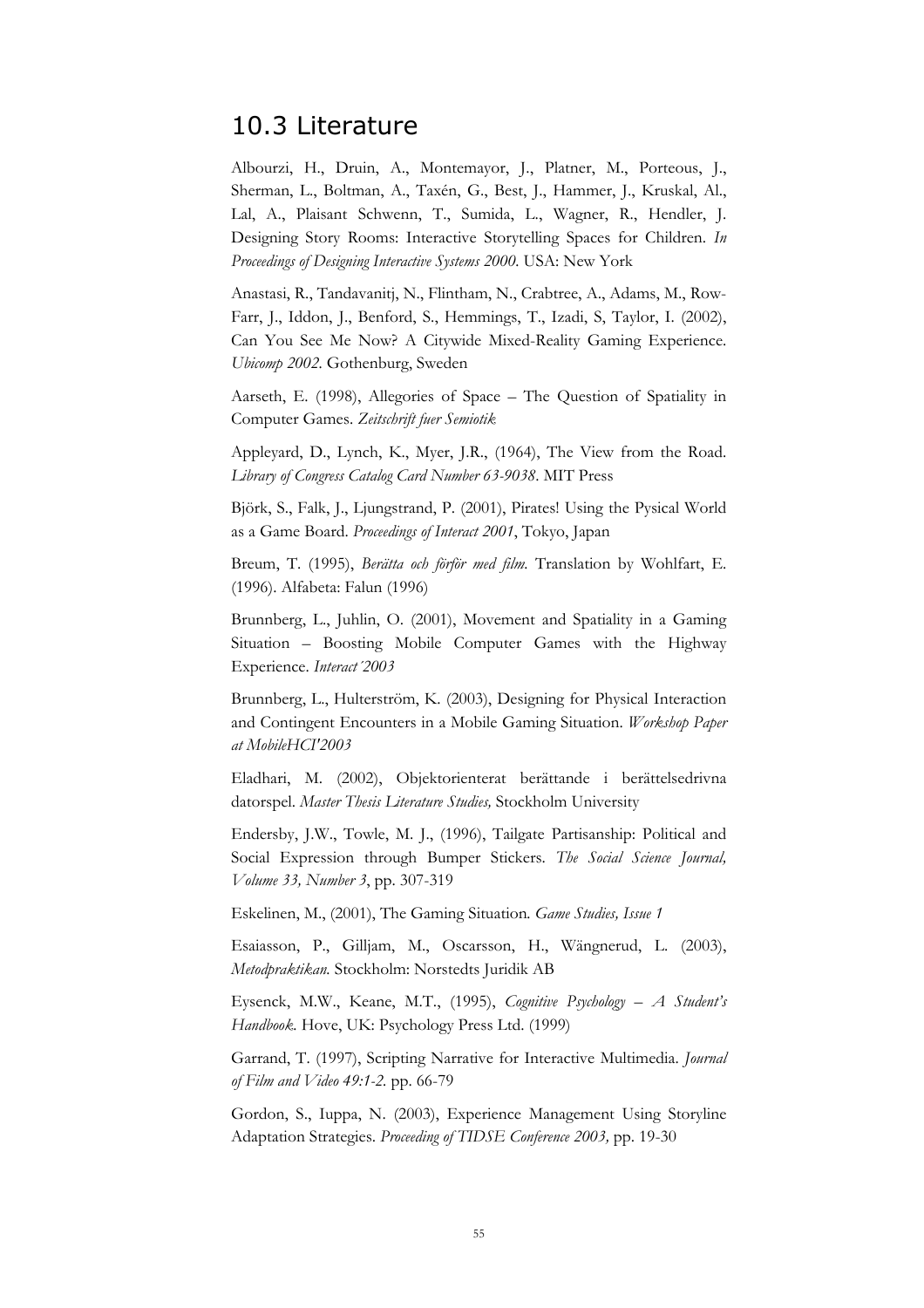Gulliksen, J., Lantz, A., Severinsson-Eklundh, K., Oestreicher, L. (2000), Design versus Design – From the shaping of products to the creation of user experiences. NordiCHI 2000. http://cid.nada.kth.se (2004-01-20)

Hourcade, J., Bederson B., Druin, A., Taxén, G. (2002), KidPad: Collaborative Storytelling for Children. *CHI 2002.* http://cid.nada.kth.se (2004-01-20)

Hulterström, K. (2003), Witches, Warlocks and Traffic Encounters – Designing the Interaction for an Ad Hoc Multiplayer Gaming Experience. *Master Thesis in Media Technology,* University of Linköping, Campus Norrköping

Lundgren, S., Björk, S (2003), Game Mechanics: Describing Computer-Augmented Games in Terms of Interaction. *Proceeding of TIDSE Conference 2003.* pp. 45-56

Kamark Minnich, E. (1990), *Transforming Knowledge.* Philadelphia: Temple University Press

Laurel, B. (1993), *Computers as Theatre*. Harlow, England: Addison Wesley Longman, Inc.

Mateas, M. (2001), A Preliminary Poetics for Interactive Drama and Games. *Digital Creativity 12(3),* pp. 140-152

Manovich, L. (2001), *The Language of New Media*. Cambridge, USA: Massachusetts Institute of Technology

Mulvey, L. (1975). Visual Pleasure and Narrative Cinema*. Screen 16.3 (Autumn),* pp. 6-18

Murray, J. (1998), *Hamlet on the Holodeck.* Cambridge, USA: MA, MIT Press

Nath, S. (2003), Story, Plot and Character Action: Narrative Experiences as an Emotional Braid. *Proceeding of TIDSE Conference 2003,* pp. 1-18

Rawlings, J., Andrieu, J. (2003), Player-Protagonist Motivation in First-Person Interactive Drama. *Proceeding of TIDSE Conference 2003,* pp. 31-44

Saretto, C.J., Young, R.M. (2000), Mediation in mimesis Liquid Narratives. *ACM Southeast Conference*

Smith, R.E. (1993), *Psychology.* West Publishing Company: USA: MN

Szilas, N. (2003), IDtension: a narrative engine for Interactive Drama. *Proceeding of TIDSE Conference 2003.* pp. 187-203

Tosca, S. (2003), The Quest Problem in Computer Games. *Proceeding of TIDSE conference 2003.* pp. 69-81

Young, R.M., (2001), An Overview of the Mimesis Architecture: Integrating Intelligent Narrative Control into an Existing Gaming Environment. *The Working Notes of the AAAI Spring Symposium on Artificial Intelligence and Interactive Entertainment.* Stanford CA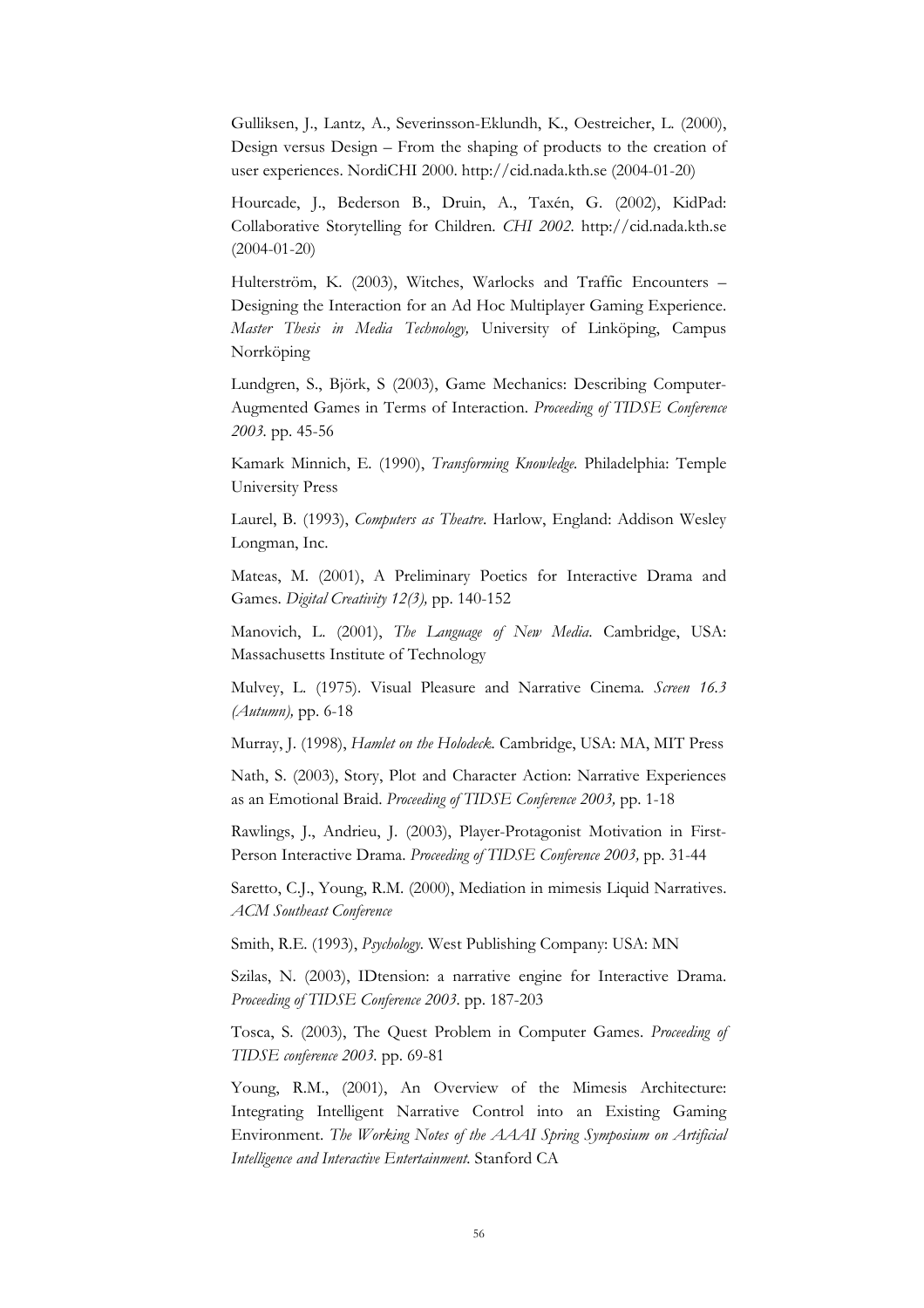# APPENDIX A – BRANCHING STRUCTURES

Different branching structures to give an idea what a branching structure is. For more ideas on branching structures, check books on computer networks and modeling networks.

Tree structure



**Parallell Paths** 



Network structure



1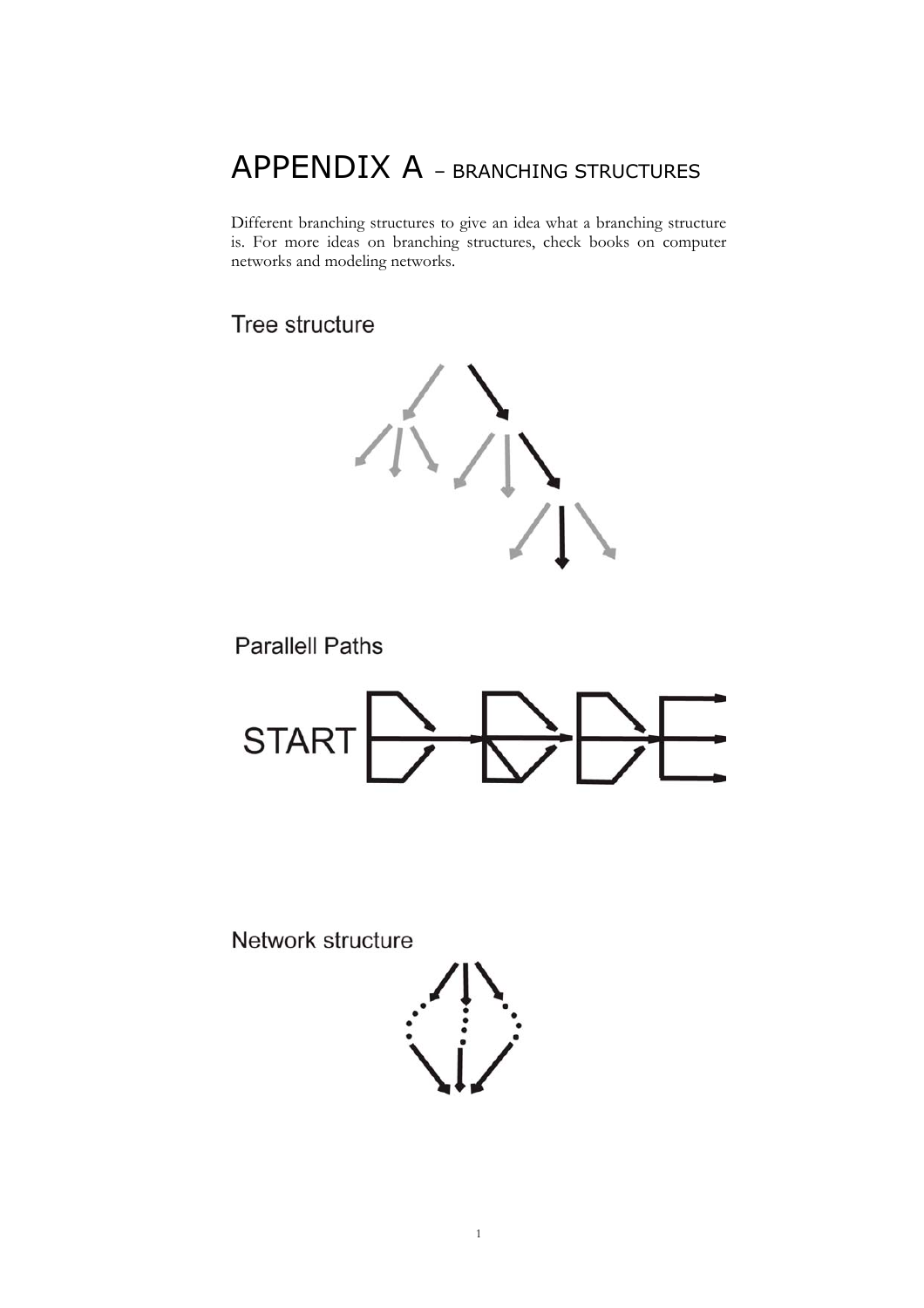# APPENDIX B – THE DETAILED STORY



The item the participants were given for the detailed story.

**Figure 1** *The item, a map*

## The Character Description

Aicha – Aicha är på väg hem till sin hemstad efter en lång och skön semester. På en bensinmack stannar hon för att tanka bilen. Längst in i skåpet med lufttrycksmätare hittar hon en grön lapp.

## The written Story-Cards

The story-cards that were written during the workshop are presented below.

### Card 1

**Fågelbo** – Det ligger ett guldsmycke i fågelboet. Fågeln flyger iväg & guldsmycket trillar fram till dig.

### Card 2

Utanför kyrkan går ett medelålders par förbi. Det verkar som om de är på väg från stadens café. De var väl två av dem som nyttjade bullrean.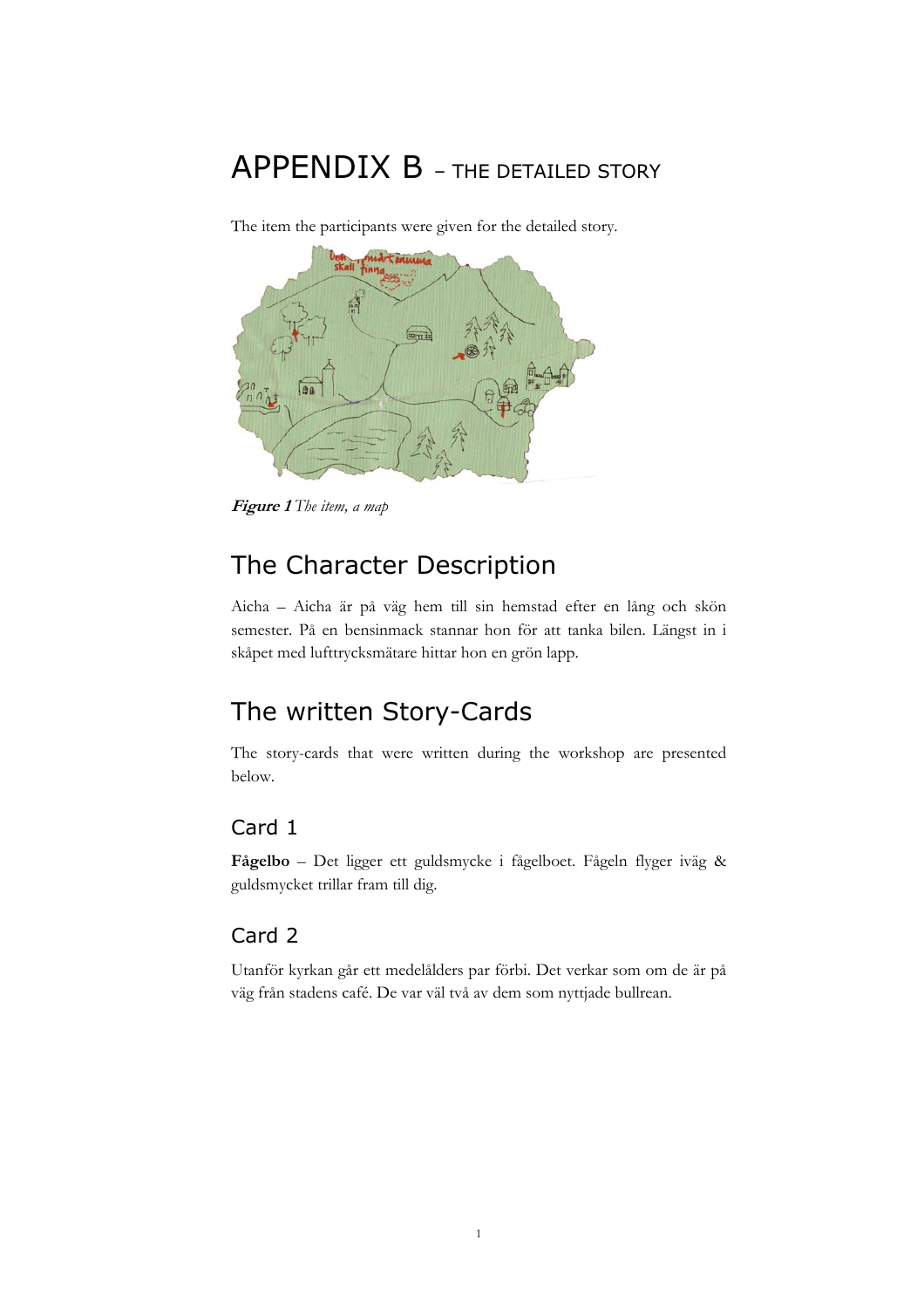### Card 3

Hon svår över de inbisilla människor som först och främst äter magnum och sen dessutom tror att lufttrycksmäster skåpet är en sopkorg. Hon dänger igen skåpdörren. Det hörs en kraftig smäll och ett gångjärn går ur led. Dörren ramlar ned med ett brak.

Hon tittar sig generat omkring, tänker till en sekund & slänger sedan snabbt ned dörren i bakluckan. När hon slänger igen bakluckan ser hon det gröna papperat glimma till i skuffen fastklämt i dörrens gångjärn. Hon hoppar in i bilen och kör iväg med en rivstart.

### Card 4

Tydligen hade de höjt priset igen. De brukade göra det när man vände ryggen till. Ett nytt framhjul skulle tydligen inte bli billigt. Men det fanns ju bara en verkstad inom kommunen.

### Card 5

**Ett stort träd** – Plöstligt, som på ett trollslag lyfter en hel flock med svarta korpar från trädet. De sätter i en enad rörelse iväg åt öster.

### Card 6

Pumpa däcken ordentligt, för i trakten sjö finns ett sjöodjur som inte tycker om opumpade däck. Han kryper upp nattetid och lägger sig på vägen längs sjön för att få en skön massage. Dudunk, dudunk, har du inte pumpat däcken vet man aldrig vad som händer.

### Card 7

**Stubbe** – En murken trädstubbe faller sönder vid passering & lämnar efter sig en rutten stank som sätter sig i hår & kläder.

### Card 8

I skogsbrynet syns något som rör sig. Aicha tror att det kan vara en person, men det är svårt att se på detta avstånd och fönstren i billen är fortfarande smutsiga.

### Card 9

**Flyttblock på kalhygge** – Den stora stenen rör sig – eller är det betraktaren som rör sig? En stor bit mossa faller av.

### Card 10

**Bildäck** – Fragment av ett bildäck rullar fram.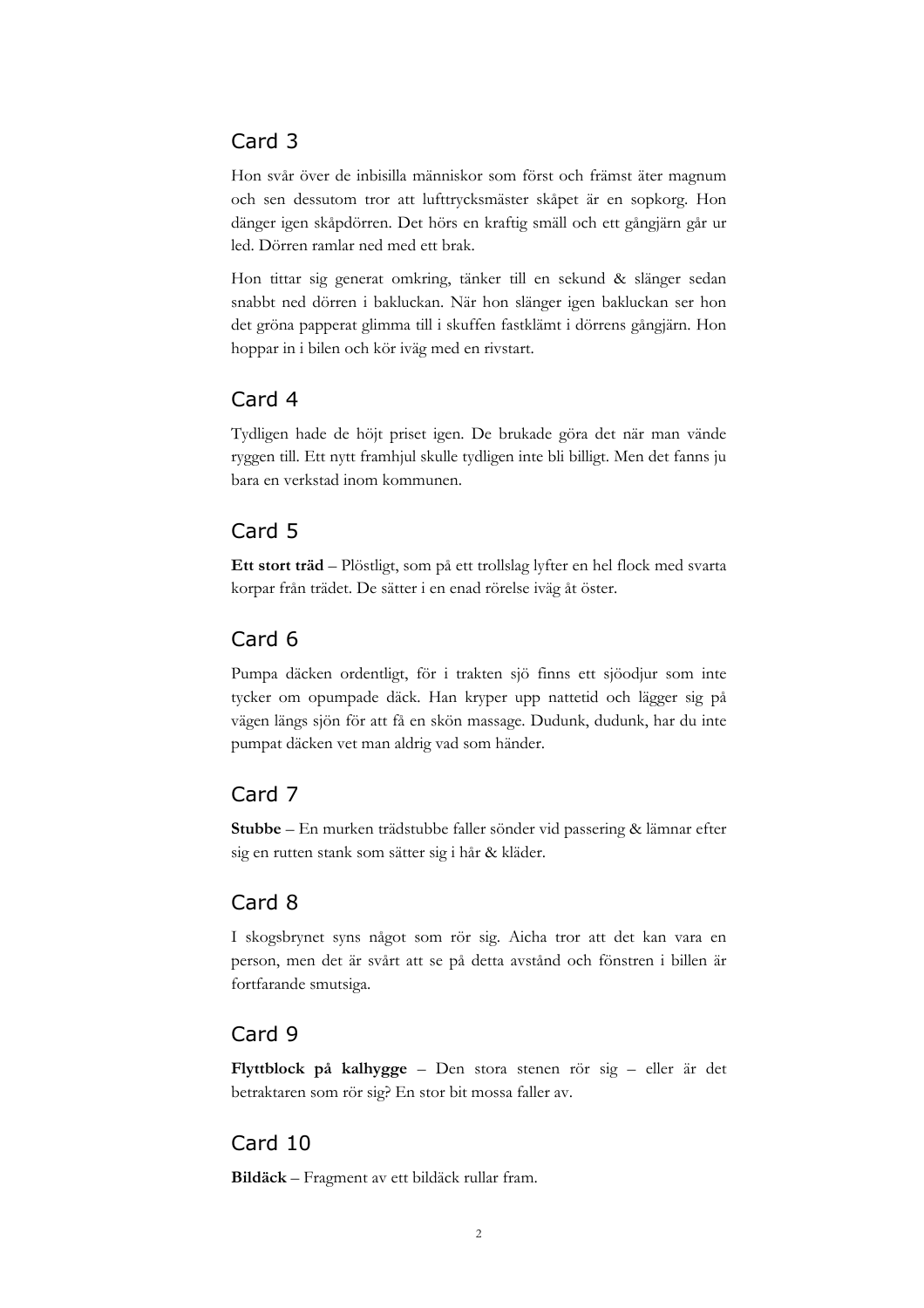## Questions

The open-ended questions for the discussion after having read the cards.

### About Immersion

- How did you perceive this story?
- What kind of contract between the player and the game is established?
- How do you think the player's engagement would be in a game like this?

### About Agency

- The interaction is not direct. How does that affect the player's experience of the game?
- Are there any other ways to interact that might be more interesting?
- What happens to the sense of freedom in the interaction? The player is sitting in a car that is moving but one hasn't explicitly chosen in which direction and how.
- Is the sense of freedom important when it comes to interaction in this game?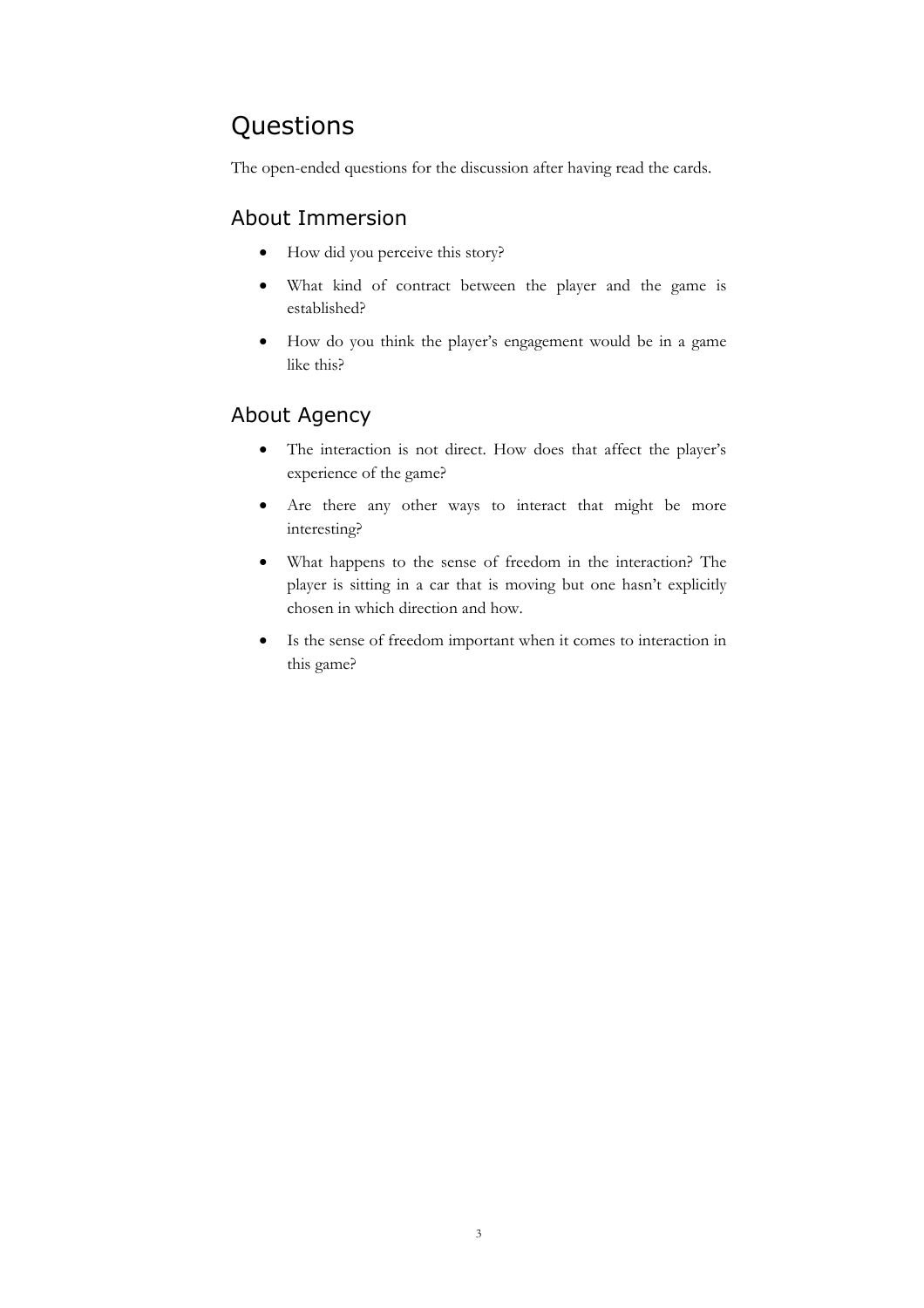# APPENDIX C

#### – The Associations-based story

The item the participants were given for the associations-based story.



**Figure 1** *The item, a picture*

## The Character Description

Rudde – Som anställd i tomteverkstan har Rudde ansvar för att planera tomtens resväg. Det här året så är det lite svårare än vanligt eftersom Tomten inte verkar bry sig om den noga uträknade vägen.

## The written Story-Cards

The story-cards that were written during the workshop are presented below.

### Card 1

Vilse, rymdraket, byta dragdjur beroende på miljön, semester, God Hjul, Kortbyxor, Sand ligger djup, Sanden faller, En gulbrun Jul

### Card 2

Värmeslag, inkompetent, kursändring, kontrolltorn, bonuspoäng för flygmil. Varför hjul?

### Card 3

Sand, halka, värme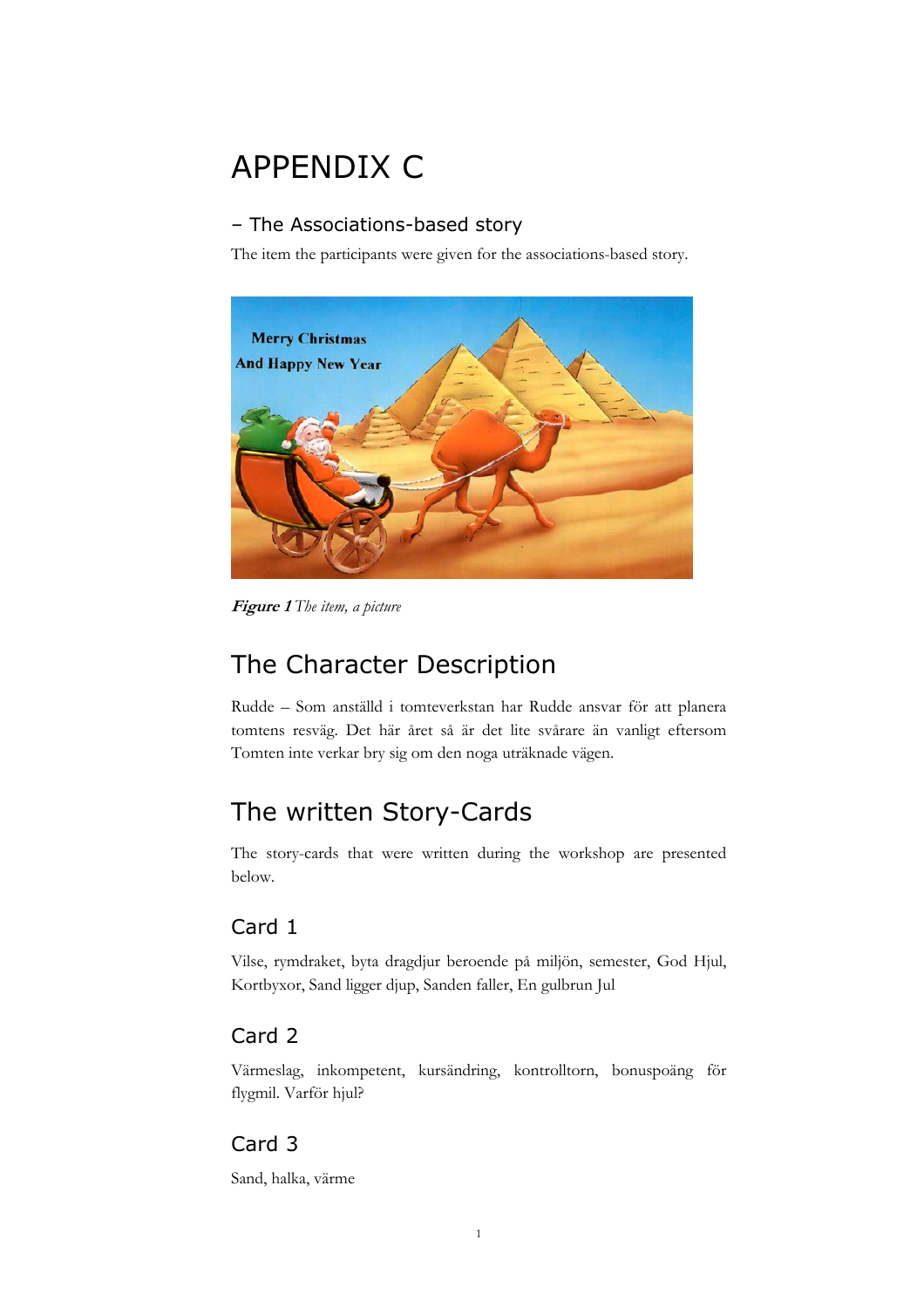### Card 4

Panikångest, äkta jul, långa ben, svettigt, svår rullad, fastnar, hål, grav, fylla säcken, skatter

### Card 5

Sväng höger vid pyramiderna, GPS, kaktus, Rudolf med röda puckeln, Allväders kläder

## Questions

The open-ended questions for the discussion after having read the cards.

### Immersion

- How did you perceive this story, is it at all a story?
- Does it make any sense whatsoever?
- Does a story in fragments, like this one, have any kind of function? Is it more appealing to the imagination?

### Transformation

• Is it possible to enter into the story on an emotional level?

*To be asked after each new note on the table:*

• Is it a story now?

### Comparison between the detailed story and this story

- Compare the detailed story and this story. Are there any specific things on your minds?
- Compare the way to enter emotionally into the story.